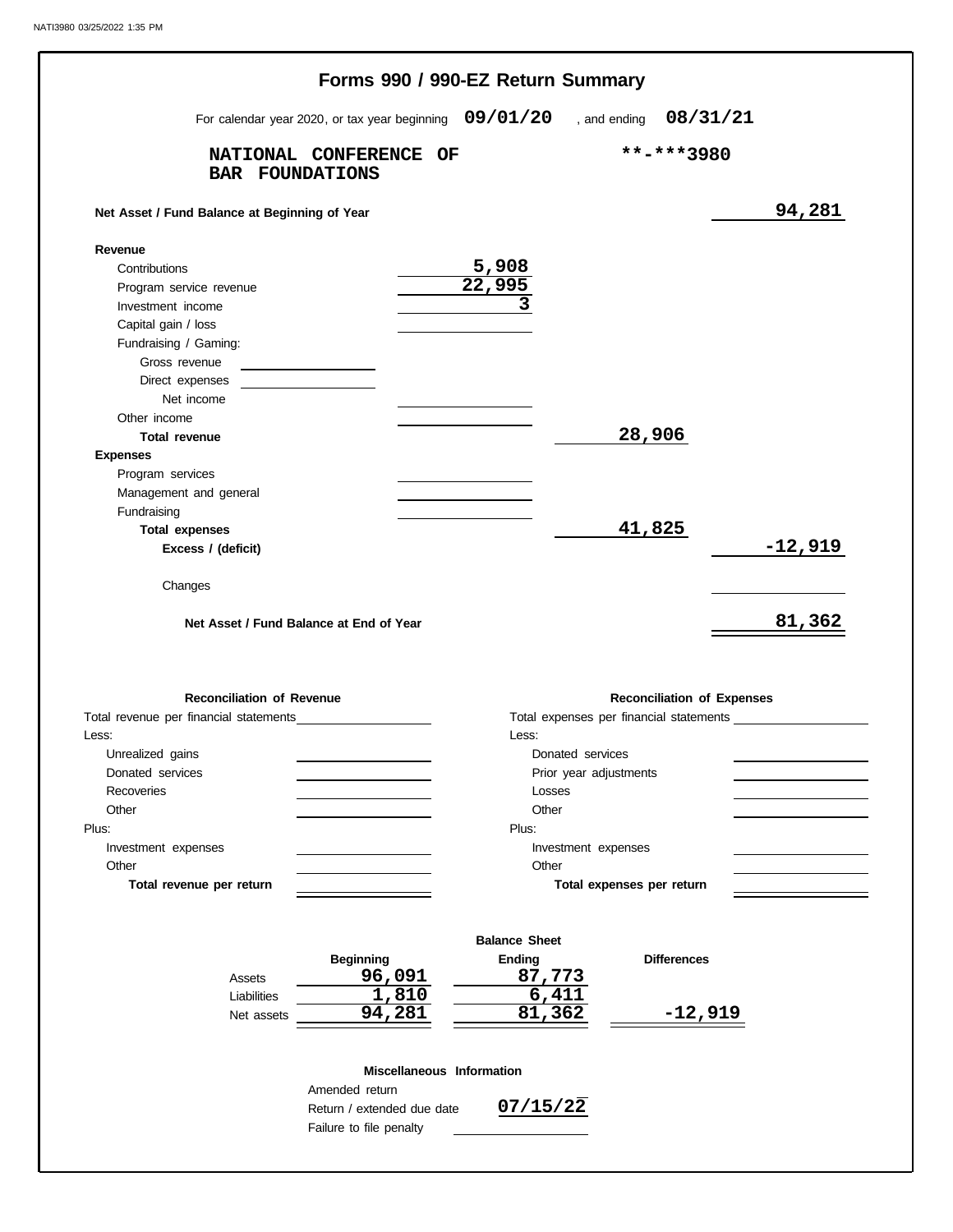| Form 8879-EO                                                   | <b>IRS</b> e-file Signature Authorization<br>for an Exempt Organization                                                                                                                                                                                                                                                                                                                                                                                                                                                                                                                                                                                                                                                                                                                                                                                                                                                                                                                                                                                                                                                                                                                                                                                                                                                                                                                                                                                                                                                                                                                             |                                          |                                                            | OMB No. 1545-0047                     |
|----------------------------------------------------------------|-----------------------------------------------------------------------------------------------------------------------------------------------------------------------------------------------------------------------------------------------------------------------------------------------------------------------------------------------------------------------------------------------------------------------------------------------------------------------------------------------------------------------------------------------------------------------------------------------------------------------------------------------------------------------------------------------------------------------------------------------------------------------------------------------------------------------------------------------------------------------------------------------------------------------------------------------------------------------------------------------------------------------------------------------------------------------------------------------------------------------------------------------------------------------------------------------------------------------------------------------------------------------------------------------------------------------------------------------------------------------------------------------------------------------------------------------------------------------------------------------------------------------------------------------------------------------------------------------------|------------------------------------------|------------------------------------------------------------|---------------------------------------|
| Department of the Treasury<br>Internal Revenue Service         | For calendar year 2020, or fiscal year beginning<br>u Do not send to the IRS. Keep for your records.<br>u Go to www.irs.gov/Form8879EO for the latest information.                                                                                                                                                                                                                                                                                                                                                                                                                                                                                                                                                                                                                                                                                                                                                                                                                                                                                                                                                                                                                                                                                                                                                                                                                                                                                                                                                                                                                                  | $9/01$ , 2020, and ending $8/31$ , 20 21 |                                                            | 2020                                  |
| Name of exempt organization or person subject to tax           | NATIONAL CONFERENCE OF                                                                                                                                                                                                                                                                                                                                                                                                                                                                                                                                                                                                                                                                                                                                                                                                                                                                                                                                                                                                                                                                                                                                                                                                                                                                                                                                                                                                                                                                                                                                                                              |                                          | Taxpayer identification number                             |                                       |
|                                                                | <b>BAR FOUNDATIONS</b>                                                                                                                                                                                                                                                                                                                                                                                                                                                                                                                                                                                                                                                                                                                                                                                                                                                                                                                                                                                                                                                                                                                                                                                                                                                                                                                                                                                                                                                                                                                                                                              |                                          | **-***3980                                                 |                                       |
| Name and title of officer or person subject to tax             | THOMAS TINDER                                                                                                                                                                                                                                                                                                                                                                                                                                                                                                                                                                                                                                                                                                                                                                                                                                                                                                                                                                                                                                                                                                                                                                                                                                                                                                                                                                                                                                                                                                                                                                                       |                                          |                                                            |                                       |
|                                                                | <b>PRESIDENT</b>                                                                                                                                                                                                                                                                                                                                                                                                                                                                                                                                                                                                                                                                                                                                                                                                                                                                                                                                                                                                                                                                                                                                                                                                                                                                                                                                                                                                                                                                                                                                                                                    |                                          |                                                            |                                       |
| Part I                                                         | Type of Return and Return Information (Whole Dollars Only)                                                                                                                                                                                                                                                                                                                                                                                                                                                                                                                                                                                                                                                                                                                                                                                                                                                                                                                                                                                                                                                                                                                                                                                                                                                                                                                                                                                                                                                                                                                                          |                                          |                                                            |                                       |
|                                                                | Check the box for the return for which you are using this Form 8879-EO and enter the applicable amount, if any, from the return. If you                                                                                                                                                                                                                                                                                                                                                                                                                                                                                                                                                                                                                                                                                                                                                                                                                                                                                                                                                                                                                                                                                                                                                                                                                                                                                                                                                                                                                                                             |                                          |                                                            |                                       |
|                                                                | check the box on line 1a, 2a, 3a, 4a, 5a, 6a, or 7a below, and the amount on that line for the return being filed with this form was                                                                                                                                                                                                                                                                                                                                                                                                                                                                                                                                                                                                                                                                                                                                                                                                                                                                                                                                                                                                                                                                                                                                                                                                                                                                                                                                                                                                                                                                |                                          |                                                            |                                       |
|                                                                | blank, then leave line 1b, 2b, 3b, 4b, 5b, 6b, or 7b, whichever is applicable, blank (do not enter -0-). But, if you entered -0- on the                                                                                                                                                                                                                                                                                                                                                                                                                                                                                                                                                                                                                                                                                                                                                                                                                                                                                                                                                                                                                                                                                                                                                                                                                                                                                                                                                                                                                                                             |                                          |                                                            |                                       |
|                                                                | return, then enter -0- on the applicable line below. Do not complete more than one line in Part I.                                                                                                                                                                                                                                                                                                                                                                                                                                                                                                                                                                                                                                                                                                                                                                                                                                                                                                                                                                                                                                                                                                                                                                                                                                                                                                                                                                                                                                                                                                  |                                          |                                                            |                                       |
| 1a Form 990 check here ▶                                       | b                                                                                                                                                                                                                                                                                                                                                                                                                                                                                                                                                                                                                                                                                                                                                                                                                                                                                                                                                                                                                                                                                                                                                                                                                                                                                                                                                                                                                                                                                                                                                                                                   |                                          | 1b                                                         |                                       |
| 2a Form 990-EZ check here $\blacktriangleright$                | $\mathbf{x}$<br><b>b</b> Total revenue, if any (Form 990-EZ, line 9) $\ldots$ $\ldots$ $\ldots$ $\ldots$ $\ldots$ $\ldots$                                                                                                                                                                                                                                                                                                                                                                                                                                                                                                                                                                                                                                                                                                                                                                                                                                                                                                                                                                                                                                                                                                                                                                                                                                                                                                                                                                                                                                                                          |                                          | 2b                                                         | 28,906                                |
| 3a Form 1120-POL check here                                    |                                                                                                                                                                                                                                                                                                                                                                                                                                                                                                                                                                                                                                                                                                                                                                                                                                                                                                                                                                                                                                                                                                                                                                                                                                                                                                                                                                                                                                                                                                                                                                                                     |                                          | 3b                                                         |                                       |
| 4a Form 990-PF check here                                      | <b>b</b> Tax based on investment income (Form 990-PF, Part VI, line 5)                                                                                                                                                                                                                                                                                                                                                                                                                                                                                                                                                                                                                                                                                                                                                                                                                                                                                                                                                                                                                                                                                                                                                                                                                                                                                                                                                                                                                                                                                                                              |                                          | 4b.                                                        |                                       |
| 5a Form 8868 check here $\blacktriangleright$                  | <b>b</b> Balance due (Form 8868, line 3c)                                                                                                                                                                                                                                                                                                                                                                                                                                                                                                                                                                                                                                                                                                                                                                                                                                                                                                                                                                                                                                                                                                                                                                                                                                                                                                                                                                                                                                                                                                                                                           |                                          | 5b                                                         |                                       |
| 6a Form 990-T check here                                       |                                                                                                                                                                                                                                                                                                                                                                                                                                                                                                                                                                                                                                                                                                                                                                                                                                                                                                                                                                                                                                                                                                                                                                                                                                                                                                                                                                                                                                                                                                                                                                                                     |                                          | 6b.                                                        |                                       |
| 7a Form 4720 check here ▶                                      |                                                                                                                                                                                                                                                                                                                                                                                                                                                                                                                                                                                                                                                                                                                                                                                                                                                                                                                                                                                                                                                                                                                                                                                                                                                                                                                                                                                                                                                                                                                                                                                                     |                                          | 7b                                                         |                                       |
| Part II                                                        | Declaration and Signature Authorization of Officer or Person Subject to Tax<br>Under penalties of perjury, I declare that $ \mathbf{X} $ I am an officer of the above organization or     I am a person subject to tax with respect to                                                                                                                                                                                                                                                                                                                                                                                                                                                                                                                                                                                                                                                                                                                                                                                                                                                                                                                                                                                                                                                                                                                                                                                                                                                                                                                                                              |                                          |                                                            |                                       |
| PIN: check one box only<br>$\mathbf{x}$<br>I authorize _       | of the 2020 electronic return and accompanying schedules and statements, and, to the best of my knowledge and belief, they are<br>true, correct, and complete. I further declare that the amount in Part I above is the amount shown on the copy of the electronic return.<br>I consent to allow my intermediate service provider, transmitter, or electronic return originator (ERO) to send the return to the IRS and<br>to receive from the IRS (a) an acknowledgement of receipt or reason for rejection of the transmission, (b) the reason for any delay in<br>processing the return or refund, and (c) the date of any refund. If applicable, I authorize the U.S. Treasury and its designated Financial<br>Agent to initiate an electronic funds withdrawal (direct debit) entry to the financial institution account indicated in the tax preparation<br>software for payment of the federal taxes owed on this return, and the financial institution to debit the entry to this account. To revoke<br>a payment, I must contact the U.S. Treasury Financial Agent at 1-888-353-4537 no later than 2 business days prior to the payment<br>(settlement) date. I also authorize the financial institutions involved in the processing of the electronic payment of taxes to receive<br>confidential information necessary to answer inquiries and resolve issues related to the payment. I have selected a personal<br>identification number (PIN) as my signature for the electronic return and, if applicable, the consent to electronic funds withdrawal.<br>SCL CPA PC<br>ERO firm name | to enter my PIN                          | 08590<br>Enter five numbers, but<br>do not enter all zeros | as my signature                       |
|                                                                | on the tax year 2020 electronically filed return. If I have indicated within this return that a copy of the return is being filed with a<br>state agency(ies) regulating charities as part of the IRS Fed/State program, I also authorize the aforementioned ERO to enter my<br>PIN on the return's disclosure consent screen.<br>As an officer or person subject to tax with respect to the organization, I will enter my PIN as my signature on the tax year 2020<br>electronically filed return. If I have indicated within this return that a copy of the return is being filed with a state agency(ies)<br>regulating charities as part of the IRS Fed/State program, I will enter my PIN on the return's disclosure consent screen.                                                                                                                                                                                                                                                                                                                                                                                                                                                                                                                                                                                                                                                                                                                                                                                                                                                           |                                          |                                                            |                                       |
|                                                                |                                                                                                                                                                                                                                                                                                                                                                                                                                                                                                                                                                                                                                                                                                                                                                                                                                                                                                                                                                                                                                                                                                                                                                                                                                                                                                                                                                                                                                                                                                                                                                                                     |                                          | 03/25/22                                                   |                                       |
| Signature of officer or person subject to tax $\}$<br>Part III | <b>Certification and Authentication</b>                                                                                                                                                                                                                                                                                                                                                                                                                                                                                                                                                                                                                                                                                                                                                                                                                                                                                                                                                                                                                                                                                                                                                                                                                                                                                                                                                                                                                                                                                                                                                             | Date                                     |                                                            |                                       |
|                                                                | <b>ERO's EFIN/PIN.</b> Enter your six-digit electronic filing identification                                                                                                                                                                                                                                                                                                                                                                                                                                                                                                                                                                                                                                                                                                                                                                                                                                                                                                                                                                                                                                                                                                                                                                                                                                                                                                                                                                                                                                                                                                                        |                                          |                                                            |                                       |
|                                                                | number (EFIN) followed by your five-digit self-selected PIN.                                                                                                                                                                                                                                                                                                                                                                                                                                                                                                                                                                                                                                                                                                                                                                                                                                                                                                                                                                                                                                                                                                                                                                                                                                                                                                                                                                                                                                                                                                                                        |                                          |                                                            | ***********<br>Do not enter all zeros |
| IRS e-file Providers for Business Returns.                     | I certify that the above numeric entry is my PIN, which is my signature on the 2020 electronically filed return indicated above. I confirm<br>that I am submitting this return in accordance with the requirements of Pub. 4163, Modernized e-File (MeF) Information for Authorized                                                                                                                                                                                                                                                                                                                                                                                                                                                                                                                                                                                                                                                                                                                                                                                                                                                                                                                                                                                                                                                                                                                                                                                                                                                                                                                 |                                          |                                                            |                                       |
| ERO's signature                                                | DANIEL WOODALL, CPA                                                                                                                                                                                                                                                                                                                                                                                                                                                                                                                                                                                                                                                                                                                                                                                                                                                                                                                                                                                                                                                                                                                                                                                                                                                                                                                                                                                                                                                                                                                                                                                 | Date                                     | 03/25/22                                                   |                                       |
|                                                                |                                                                                                                                                                                                                                                                                                                                                                                                                                                                                                                                                                                                                                                                                                                                                                                                                                                                                                                                                                                                                                                                                                                                                                                                                                                                                                                                                                                                                                                                                                                                                                                                     |                                          |                                                            |                                       |
|                                                                | <b>ERO Must Retain This Form - See Instructions</b><br>Do Not Submit This Form to the IRS Unless Requested To Do So                                                                                                                                                                                                                                                                                                                                                                                                                                                                                                                                                                                                                                                                                                                                                                                                                                                                                                                                                                                                                                                                                                                                                                                                                                                                                                                                                                                                                                                                                 |                                          |                                                            |                                       |

**For Paperwork Reduction Act Notice, see back of form.**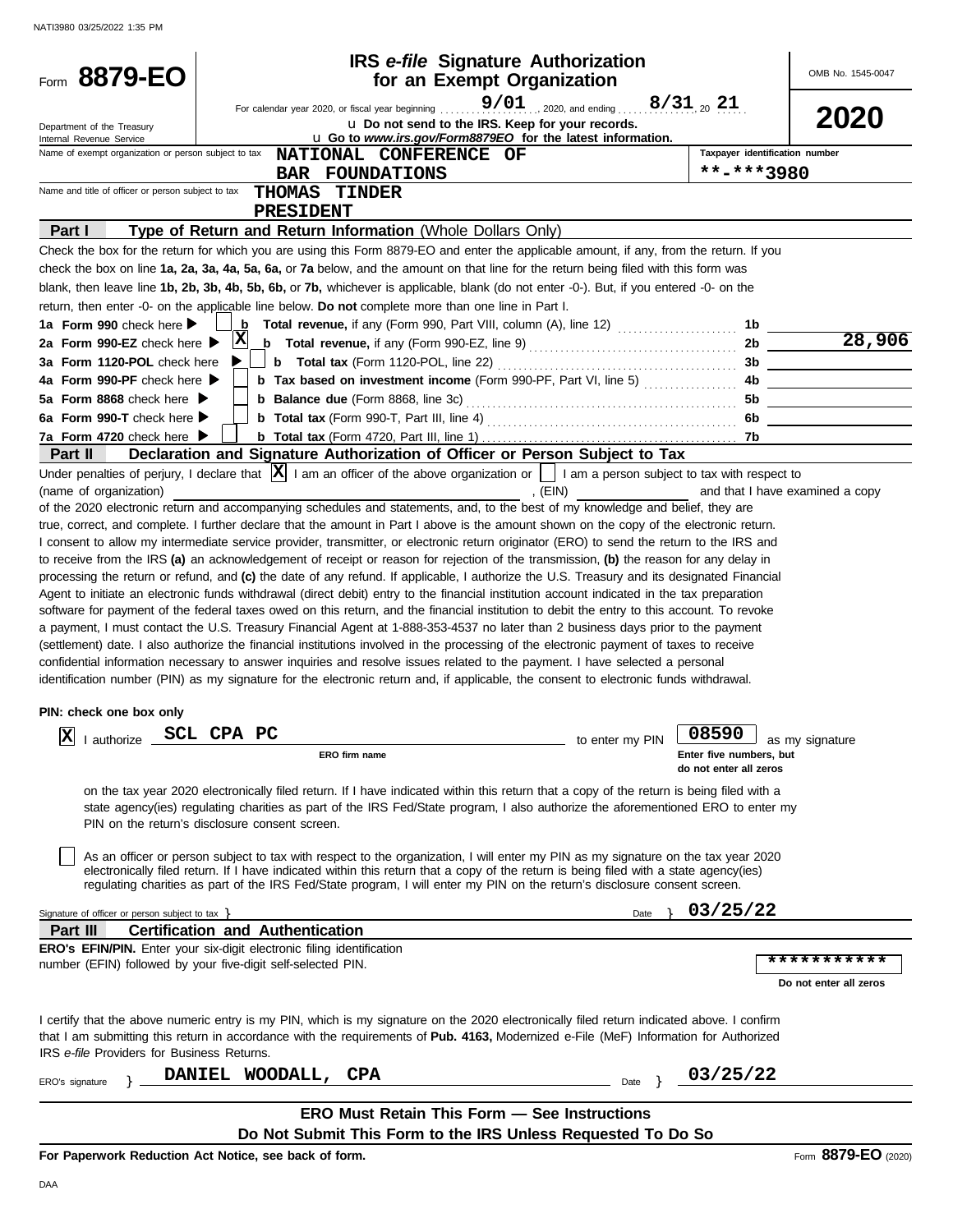|            |                |                            | <b>Short Form</b>                                                                                                                                                                                                                  |            |                    | OMB No. 1545-0047                |
|------------|----------------|----------------------------|------------------------------------------------------------------------------------------------------------------------------------------------------------------------------------------------------------------------------------|------------|--------------------|----------------------------------|
|            |                | Form 990-EZ                | <b>Return of Organization Exempt From Income Tax</b><br>Under section 501(c), 527, or 4947(a)(1) of the Internal Revenue Code (except private foundations)                                                                         |            |                    | <b>2020</b>                      |
|            |                |                            |                                                                                                                                                                                                                                    |            |                    | <b>Open to Public</b>            |
|            |                | Department of the Treasury | } Do not enter social security numbers on this form, as it may be made public.                                                                                                                                                     |            |                    | Inspection                       |
|            |                | Internal Revenue Service   | }Go to www.irs.gov/Form990EZ for instructions and the latest information.                                                                                                                                                          |            |                    |                                  |
| в          |                | Check if applicable:       | For the 2020 calendar year, or tax year beginning 09/01/20, and ending<br>08/31/21                                                                                                                                                 |            |                    |                                  |
|            | Address change |                            | C Name of organization<br>NATIONAL CONFERENCE<br>OF                                                                                                                                                                                |            |                    | D Employer identification number |
|            | Name change    |                            | <b>BAR FOUNDATIONS</b>                                                                                                                                                                                                             |            |                    | **-***3980                       |
|            | Initial return |                            | Number and street (or P.O. box, if mail is not delivered to street address)                                                                                                                                                        | Room/suite |                    | E Telephone number               |
|            |                | Final return/terminated    | 1502 W BROADWAY, SUITE 102                                                                                                                                                                                                         |            |                    | 608-581-5054                     |
|            | Amended return |                            | City or town, state or province, country, and ZIP or foreign postal code                                                                                                                                                           |            |                    | F Group Exemption                |
|            |                | Application pending        | WI 53713<br><b>MADISON</b>                                                                                                                                                                                                         |            | Number <b>u</b>    |                                  |
| G          |                | Accounting Method:         | Cash                                                                                                                                                                                                                               | н.         | Check $\mathbf{u}$ | if the organization is not       |
|            | Website:       |                            | WWW.NCBF.ORG                                                                                                                                                                                                                       |            |                    | required to attach Schedule B    |
|            |                |                            | Tax-exempt status (check only one) $ \left \mathbf{X}\right $ 501(c)(3) $\left $<br>$501(c)$ (<br>527<br>) $ $ (insert no.)<br>4947(a)(1) or                                                                                       |            |                    | (Form 990, 990-EZ, or 990-PF).   |
| ĸ.         |                | Form of organization:      | $ \mathbf{X} $ Corporation<br>Trust<br>Association<br>Other                                                                                                                                                                        |            |                    |                                  |
|            |                |                            | Add lines 5b, 6c, and 7b to line 9 to determine gross receipts. If gross receipts are \$200,000 or more, or if total assets                                                                                                        |            |                    |                                  |
|            |                |                            |                                                                                                                                                                                                                                    |            |                    | 28,906                           |
|            | Part I         |                            | Revenue, Expenses, and Changes in Net Assets or Fund Balances (see the instructions for Part I)                                                                                                                                    |            |                    | $ \mathbf{x} $                   |
|            |                |                            |                                                                                                                                                                                                                                    |            |                    |                                  |
|            | 1              |                            | Contributions, gifts, grants, and similar amounts received                                                                                                                                                                         |            |                    | $\overline{5}$ , 908<br>8,387    |
|            | 2              |                            |                                                                                                                                                                                                                                    |            | $\mathbf{2}$       | 14,608                           |
|            | 3<br>4         |                            | Membership dues and assessments <b>constructed and assessments constructed as a set of the set of the set of the set of the set of the set of the set of the set of the set of the set of the set of the set of the set of the</b> |            | 3<br>4             |                                  |
|            | 5a             |                            | Gross amount from sale of assets other than inventory<br>5а                                                                                                                                                                        |            |                    |                                  |
|            | b              |                            | 5b<br>Less: cost or other basis and sales expenses                                                                                                                                                                                 |            |                    |                                  |
|            | c              |                            |                                                                                                                                                                                                                                    |            | 5с                 |                                  |
|            | 6              |                            | Gaming and fundraising events:                                                                                                                                                                                                     |            |                    |                                  |
|            | a              |                            | Gross income from gaming (attach Schedule G if greater than                                                                                                                                                                        |            |                    |                                  |
|            |                | \$15,000)                  | 6a                                                                                                                                                                                                                                 |            |                    |                                  |
| Revenue    | b              |                            | Gross income from fundraising events (not including \$<br>of contributions                                                                                                                                                         |            |                    |                                  |
|            |                |                            | from fundraising events reported on line 1) (attach Schedule G if the                                                                                                                                                              |            |                    |                                  |
|            |                |                            | sum of such gross income and contributions exceeds \$15,000) [[[[[[[[[[[[[[[[[[[[[[[]]]]]]]]<br>6b                                                                                                                                 |            |                    |                                  |
|            |                |                            | $rac{6c}{10000}$<br>Less: direct expenses from gaming and fundraising events                                                                                                                                                       |            |                    |                                  |
|            | d              |                            | Net income or (loss) from gaming and fundraising events (add lines 6a and 6b and subtract                                                                                                                                          |            |                    |                                  |
|            |                |                            |                                                                                                                                                                                                                                    |            | 6d                 |                                  |
|            | 7a             |                            | 7a                                                                                                                                                                                                                                 |            |                    |                                  |
|            | b              | Less: cost of goods sold   | 7b                                                                                                                                                                                                                                 |            |                    |                                  |
|            | c              |                            |                                                                                                                                                                                                                                    |            | 7c                 |                                  |
|            | 8<br>9         |                            |                                                                                                                                                                                                                                    |            | 8<br>9             | 28,906                           |
|            | 10             |                            |                                                                                                                                                                                                                                    |            | 10                 |                                  |
|            | 11             |                            | Benefits paid to or for members                                                                                                                                                                                                    |            | 11                 |                                  |
|            | 12             |                            | Salaries, other compensation, and employee benefits [11] matter content content of the compensation, and employee benefits [11] matter content of the content of the content of the content of the content of the content of t     |            | 12                 |                                  |
| Expenses   | 13             |                            | Professional fees and other payments to independent contractors [11] [11] professional fees and other payments to independent contractors [11] [11] $\sim$                                                                         |            | 13                 | 30,254                           |
|            | 14             |                            |                                                                                                                                                                                                                                    |            | 14                 |                                  |
|            | 15             |                            |                                                                                                                                                                                                                                    |            | 15                 |                                  |
|            | 16             |                            |                                                                                                                                                                                                                                    |            | 16                 | 11,571                           |
|            | 17             |                            |                                                                                                                                                                                                                                    |            | 17                 | 41,825                           |
|            | 18             |                            |                                                                                                                                                                                                                                    |            | 18                 | $-12,919$                        |
|            | 19             |                            | Net assets or fund balances at beginning of year (from line 27, column (A)) (must agree with                                                                                                                                       |            |                    |                                  |
| Net Assets |                |                            | end-of-year figure reported on prior year's return)                                                                                                                                                                                |            | 19                 | 94,281                           |
|            | 20             |                            |                                                                                                                                                                                                                                    |            | 20                 |                                  |
|            | 21             |                            |                                                                                                                                                                                                                                    |            | 21                 | 81,362                           |

**For Paperwork Reduction Act Notice, see the separate instructions.**

Form **990-EZ** (2020)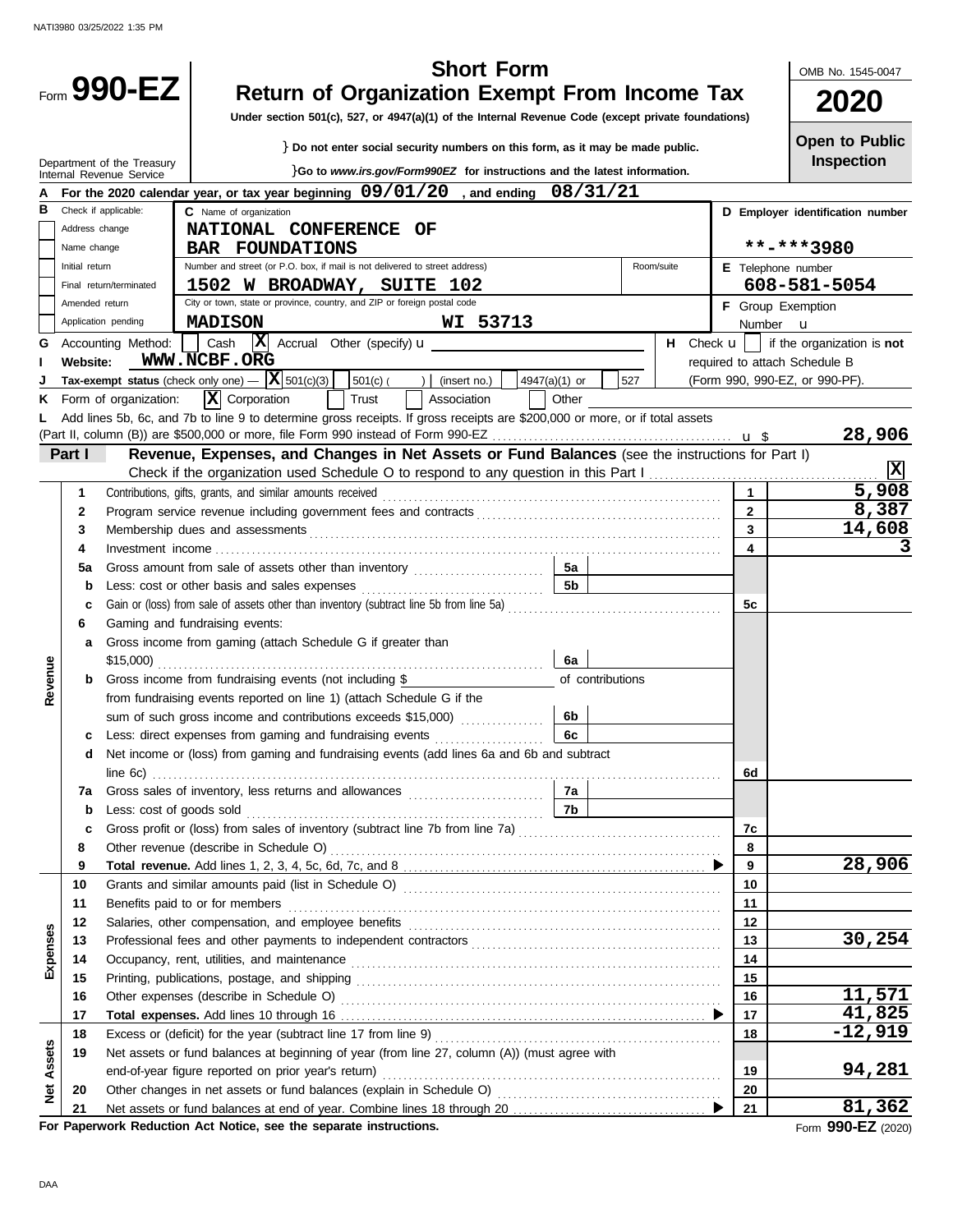| Form 990-EZ (2020)<br>NATIONAL CONFERENCE OF                                                                                                                                          |                     | **-***3980                            |                                             |          | Page 2                      |
|---------------------------------------------------------------------------------------------------------------------------------------------------------------------------------------|---------------------|---------------------------------------|---------------------------------------------|----------|-----------------------------|
| Part II<br><b>Balance Sheets</b> (see the instructions for Part II)                                                                                                                   |                     |                                       |                                             |          |                             |
|                                                                                                                                                                                       |                     |                                       |                                             |          | X                           |
|                                                                                                                                                                                       |                     |                                       | (A) Beginning of year                       |          | (B) End of year             |
|                                                                                                                                                                                       |                     |                                       | 90, 260                                     | 22       | 87,358                      |
| 23 Land and buildings                                                                                                                                                                 |                     |                                       | 0                                           | 23       |                             |
|                                                                                                                                                                                       |                     |                                       | 5,831                                       | 24       | 415                         |
| 25 Total assets                                                                                                                                                                       |                     |                                       | 96,091                                      | 25       | 87,773                      |
| 26 Total liabilities (describe in Schedule O)                                                                                                                                         |                     |                                       | 1,810                                       | 26       | 6,411                       |
| 27 Net assets or fund balances (line 27 of column (B) must agree with line 21)                                                                                                        |                     |                                       | 94,281                                      | 27       | 81,362                      |
| Part III<br>Statement of Program Service Accomplishments (see the instructions for Part III)<br>Check if the organization used Schedule O to respond to any question in this Part III |                     |                                       | $ \mathbf{x} $                              |          | <b>Expenses</b>             |
| What is the organization's primary exempt purpose?                                                                                                                                    |                     |                                       |                                             |          | (Required for section       |
| SEE SCHEDULE O                                                                                                                                                                        |                     |                                       |                                             |          | $501(c)(3)$ and $501(c)(4)$ |
| Describe the organization's program service accomplishments for each of its three largest program services,                                                                           |                     |                                       |                                             |          | organizations; optional for |
| as measured by expenses. In a clear and concise manner, describe the services provided, the number of                                                                                 |                     |                                       |                                             | others.) |                             |
| persons benefited, and other relevant information for each program title.                                                                                                             |                     |                                       |                                             |          |                             |
| 28<br>ANNUAL MEETING FEATURING PROMINENT SPEAKERS IN THE FIELDS OF CHARITABLE                                                                                                         |                     |                                       |                                             |          |                             |
| FUNDRAISING AND GRANT MAKING. MAINTAINING A NEWSLETTER AND WEBSITE THAT                                                                                                               |                     |                                       |                                             |          |                             |
| PROMOTES THE EXCHANGE OF IDEAS AMONG BAR FOUNDATION LEADERS.                                                                                                                          |                     |                                       |                                             |          |                             |
| (Grants \$                                                                                                                                                                            |                     |                                       |                                             | 28a      | 11,554                      |
| 29                                                                                                                                                                                    |                     |                                       |                                             |          |                             |
|                                                                                                                                                                                       |                     |                                       |                                             |          |                             |
|                                                                                                                                                                                       |                     |                                       |                                             |          |                             |
|                                                                                                                                                                                       |                     |                                       |                                             |          |                             |
| (Grants \$                                                                                                                                                                            |                     |                                       |                                             | 29a      |                             |
| 30                                                                                                                                                                                    |                     |                                       |                                             |          |                             |
|                                                                                                                                                                                       |                     |                                       |                                             |          |                             |
|                                                                                                                                                                                       |                     |                                       |                                             |          |                             |
| (Grants \$                                                                                                                                                                            |                     |                                       |                                             | 30a      |                             |
| 31 Other program services (describe in Schedule O)                                                                                                                                    |                     |                                       |                                             |          |                             |
| (Grants \$                                                                                                                                                                            |                     |                                       |                                             | 31a      |                             |
|                                                                                                                                                                                       |                     |                                       |                                             | 32       | 11,554                      |
| List of Officers, Directors, Trustees, and Key Employees (list each one even if not compensated - see the instructions for Part IV)<br>Part IV                                        |                     |                                       |                                             |          |                             |
| Check if the organization used Schedule O to respond to any question in this Part IV                                                                                                  | (b) Average         | (c) Reportable                        | (d) Health benefits.                        |          |                             |
| (a) Name and title                                                                                                                                                                    | hours per week      | compensation<br>(Forms W-2/1099-MISC) | contributions to employee                   |          | (e) Estimated amount of     |
|                                                                                                                                                                                       | devoted to position | (if not paid, enter -0-)              | benefit plans, and<br>deferred compensation |          | other compensation          |
| <b>JAMES HUGGLER</b>                                                                                                                                                                  |                     |                                       |                                             |          |                             |
| <b>PAST PRESIDENT</b>                                                                                                                                                                 | 4.00                | 0                                     |                                             | 0        | 0                           |
| <b>THOMAS TINDER</b>                                                                                                                                                                  |                     |                                       |                                             |          |                             |
| <b>PRESIDENT</b>                                                                                                                                                                      | 2.00                | 0                                     |                                             | 0        | 0                           |
| <b>MARTHA MADRID</b>                                                                                                                                                                  |                     |                                       |                                             |          |                             |
| <b>SECRETARY</b>                                                                                                                                                                      | 1.00                | 0                                     |                                             | 0        | 0                           |
| DANIEL BURNS                                                                                                                                                                          |                     |                                       |                                             |          |                             |
|                                                                                                                                                                                       |                     |                                       |                                             |          |                             |
| <b>PRESIDENT-ELECT</b>                                                                                                                                                                | 4.00                | 0                                     |                                             | 0        | 0                           |
| ELIZABETH W MCELROY                                                                                                                                                                   |                     |                                       |                                             |          |                             |
| TREASURER                                                                                                                                                                             | 4.00                | 0                                     |                                             | 0        | 0                           |
| SHARRA WAGNER                                                                                                                                                                         |                     |                                       |                                             |          |                             |
| <b>TRUSTEE</b>                                                                                                                                                                        | 1.00                | 0                                     |                                             | 0        | 0                           |
| <b>BAILLE MILLIKEN</b>                                                                                                                                                                |                     |                                       |                                             |          |                             |
| <b>TRUSTEE</b>                                                                                                                                                                        | 1.00                | 0                                     |                                             | 0        | 0                           |
| <b>CANDICE PACE</b>                                                                                                                                                                   |                     |                                       |                                             |          |                             |
| <b>TRUSTEE</b>                                                                                                                                                                        | 1.00                | 0                                     |                                             | 0        | 0                           |
| <b>HINDA CARBON</b>                                                                                                                                                                   |                     |                                       |                                             |          |                             |
| <b>TRUSTEE</b>                                                                                                                                                                        | 1.00                | 0                                     |                                             | 0        | 0                           |
| LORI L KEATING                                                                                                                                                                        |                     |                                       |                                             |          |                             |
| <b>TRUSTEE</b>                                                                                                                                                                        | 1.00                | 0                                     |                                             | 0        | 0                           |
| THOMAS LYNCH                                                                                                                                                                          |                     |                                       |                                             |          |                             |
|                                                                                                                                                                                       |                     |                                       |                                             |          |                             |
| <b>TRUSTEE</b>                                                                                                                                                                        | 1.00                | 0                                     |                                             | 0        | 0                           |
|                                                                                                                                                                                       |                     |                                       |                                             |          |                             |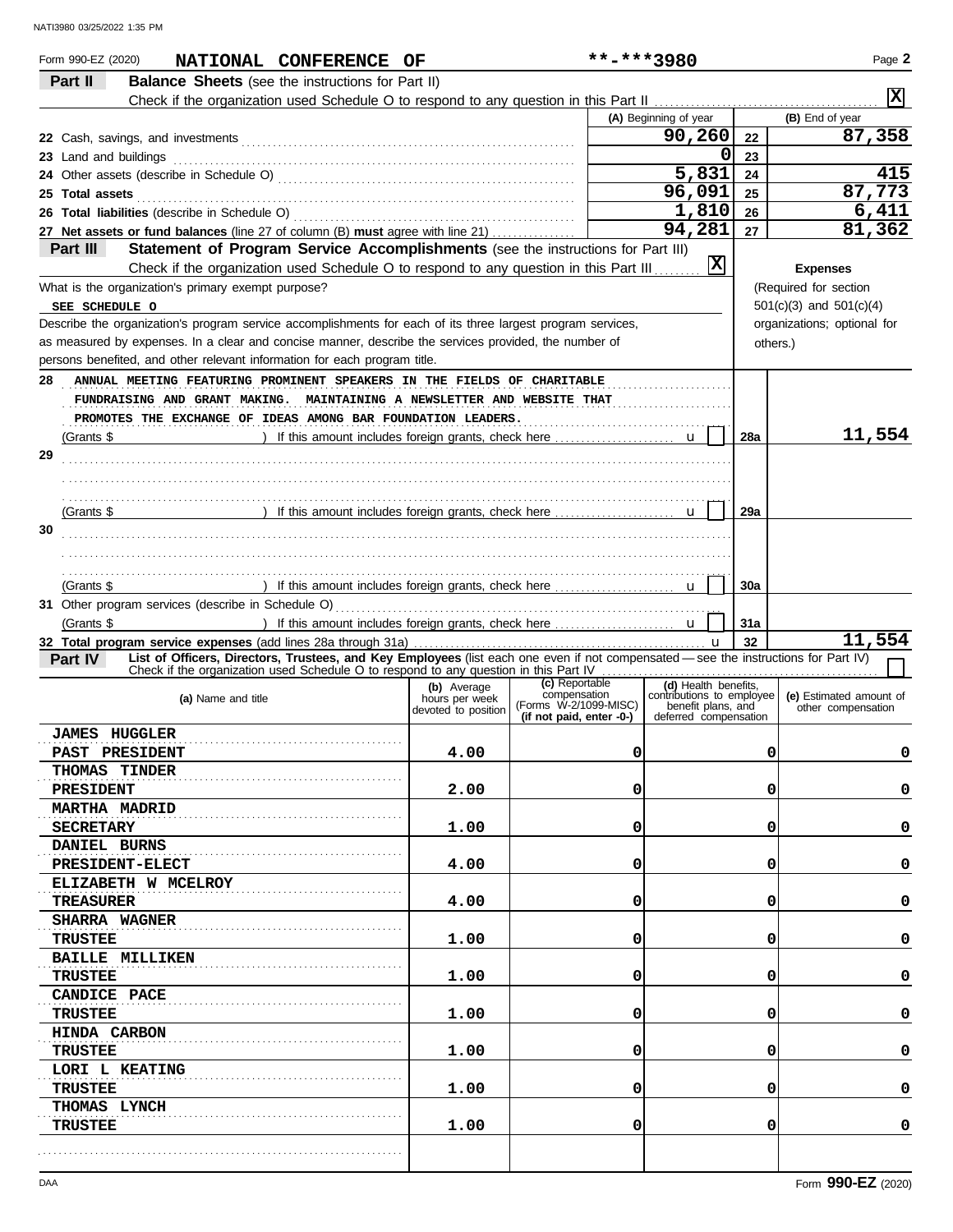All organizations. At any time during the tax year, was the organization a party to a prohibited tax shelter **e 37a** Enter amount of political expenditures, direct or indirect, as described in the instructions ....... **u 37a**  $ZIP + 4$  **u**  $.53713$ 42a The organization's books are in care of  ${\bf u}$  NCBF expreses the contract contract the contract Telephone no.  ${\bf u}$  = 608-210-3120 **40a** Section 501(c)(3) organizations. Enter amount of tax imposed on the organization during the year under: **b** Section 501(c)(3), 501(c)(4), and 501(c)(29) organizations. Did the organization engage in any section 4958 **d** Section 501(c)(3), 501(c)(4), and 501(c)(29) organizations. Enter amount of tax on line section 4911 **u** is ection 4912 **u** is section 4955 **u** is section 4955 **u** on organization managers or disqualified persons during the year under sections 4912, excess benefit transaction during the year, or did it engage in an excess benefit transaction in a prior year u 4955, and 4958 . . . . . . . . . . . . . . . . . . . . . . . . . . . . . . . . . . . . . . . . . . . . . . . . . . . . . . . . . . . . . . . . . . . . . . . . . . . . . . . . . . . . . . . . . . u **c** Section 501(c)(3), 501(c)(4), and 501(c)(29) organizations. Enter amount of tax imposed **40b 40e** transaction? If "Yes," complete Form 8886-T **42b Yes No c 42c** At any time during the calendar year, did the organization maintain an office outside the United States? . . . . . . . . . . . . . . . . . . . . . . . . . . . . . If "Yes," enter the name of the foreign country  $\mathbf u$ See the instructions for exceptions and filing requirements for FinCEN Form 114, Report of Foreign Bank and If "Yes," enter the name of the foreign country  $\mathbf u$ a financial account in a foreign country (such as a bank account, securities account, or other financial account)? . . . . . . . . . . . . . . . . . . . . **b** At any time during the calendar year, did the organization have an interest in or a signature or other authority over Page 3 **41 43 43** and enter the amount of tax-exempt interest received or accrued during the tax year . . . . . . . . . . . . . . . . . . . . . . . . . . . . . . . u List the states with which a copy of this return is filed  $\mathbf{u}$  \_\_\_\_\_\_\_\_\_\_\_\_\_\_  $\frac{1}{2}$  Monometers at **u** Monometers and Monometers and Monometers and Monometers and Monometers and Monometers and Monometers and Monometers and Monometers and Monometers and Monometers and Monometers and Monometers an Section 4947(a)(1) nonexempt charitable trusts filing Form 990-EZ in lieu of **Form 1041 —** Check here . . . . . . . . . . . . . . . . . . . . . . . . . . . . . . . . . . . . . . . . . . . . u **Part V Other Information** (Note the Schedule A and personal benefit contract statement requirements in the **Yes No 33 34 35a** Did the organization have unrelated business gross income of \$1,000 or more during the year from business **b 36 b** Did the organization file **Form 1120-POL** for this year? . . . . . . . . . . . . . . . . . . . . . . . . . . . . . . . . . . . . . . . . . . . . . . . . . . . . . . . . . . . . . . . . . . . . . . . . . . . . . . . . . . **38a b 38b** If "Yes," complete Schedule L, Part II, and enter the total amount involved . . . . . . . . . . . . . . . . . . . . . . . . . . **39 39a b 39b** Gross receipts, included on line 9, for public use of club facilities . . . . . . . . . . . . . . . . . . . . . . . . . . . . . . . . . . . . If "Yes" to line 35a, has the organization filed a Form 990-T for the year? If "No," provide an explanation in Schedule O Section 501(c)(7) organizations. Enter: Did the organization engage in any significant activity not previously reported to the IRS? If "Yes," provide a detailed description of each activity in Schedule O Martham Martha and Martha Martha Martha Martha Martha Mart Were any significant changes made to the organizing or governing documents? If "Yes," attach a conformed Did the organization undergo a liquidation, dissolution, termination, or significant disposition of net assets Did the organization borrow from, or make any loans to, any officer, director, trustee, or key employee; **or** were any such loans made in a prior year and still outstanding at the end of the tax year covered by this return? **33** copy of the amended documents if they reflect a change to the organization's name. Otherwise, explain the **34** Was the organization a section 501(c)(4), 501(c)(5), or 501(c)(6) organization subject to section 6033(e) notice, **35a 35b** activities (such as those reported on lines 2, 6a, and 7a, among others)? . . . . . . . . . . . . . . . . . . . . . . . . . . . . . . . . . . . . . . . . . . . . . . . . . . . . . . . . . . . . . . . during the year? If "Yes," complete applicable parts of Schedule N . . . . . . . . . . . . . . . . . . . . . . . . . . . . . . . . . . . . . . . . . . . . . . . . . . . . . . . . . . . . . . . . . . . . . **36 37b 38a a** Initiation fees and capital contributions included on line 9 . . . . . . . . . . . . . . . . . . . . . . . . . . . . . . . . . . . . . . . . . . . . that has not been reported on any of its prior Forms 990 or 990-EZ? If "Yes," complete Schedule L, Part I www.www.www. completed instead of Form 990-EZ . . . . . . . . . . . . . . . . . . . . . . . . . . . . . . . . . . . . . . . . . . . . . . . . . . . . . . . . . . . . . . . . . . . . . . . . . . . . . . . . . . . . . . . . . . . . . . . . . . . . . **44a** Did the organization maintain any donor advised funds during the year? If "Yes," Form 990 must be **b** Did the organization operate one or more hospital facilities during the year? If "Yes," Form 990 must be completed instead of Form 990-EZ . . . . . . . . . . . . . . . . . . . . . . . . . . . . . . . . . . . . . . . . . . . . . . . . . . . . . . . . . . . . . . . . . . . . . . . . . . . . . . . . . . . . . . . . . . . . . . . . . . . . . **Yes No 44a 44b** 40c reimbursed by the organization . . . . . . . . . . . . . . . . . . . . . . . . . . . . . . . . . . . . . . . . . . . . . . . . . . . . . . . . . . . . . . . . . . . . . instructions for Part V.) Check if the organization used Schedule O to respond to any question in this Part V ....... change on Schedule O. See instructions . . . . . . . . . . . . . . . . . . . . . . . . . . . . . . . . . . . . . . . . . . . . . . . . . . . . . . . . . . . . . . . . . . . . . . . . . . . . . . . . . . . . . . . . . . . . . . . . . **44c 44d** Did the organization receive any payments for indoor tanning services during the year? . . . . . . . . . . . . . . . . . . . . . . . . . . . . . . . . . . . . . . . . . . . . . . . If "Yes" to line 44c, has the organization filed a Form 720 to report these payments? If "No," provide an **d** explanation in Schedule O . . . . . . . . . . . . . . . . . . . . . . . . . . . . . . . . . . . . . . . . . . . . . . . . . . . . . . . . . . . . . . . . . . . . . . . . . . . . . . . . . . . . . . . . . . . . . . . . . . . . . . . . . . . . . . . **c c** reporting, and proxy tax requirements during the year? If "Yes," complete Schedule C, Part III **35c** . . . . . . . . . . . . . . . . . . . . . . . . . . . . . . . . . . . . . . . . . **b 45b** meaning of section 512(b)(13)? If "Yes," Form 990 and Schedule R may need to be completed instead of **45a** Did the organization have a controlled entity within the meaning of section 512(b)(13)? . . . . . . . . . . . . . . . . . . . . . . . . . . . . . . . . . . . . . . . . . . . . . . . Did the organization receive any payment from or engage in any transaction with a controlled entity within the **45a** Form 990-EZ. See instructions Financial Accounts (FBAR). Form 990-EZ (2020) **NATIONAL CONFERENCE OF \*\*-\*\*\*3980 X X X X X X X X X 1502 W BROADWAY, SUITE 102 X X X X X X X**

Form **990-EZ** (2020)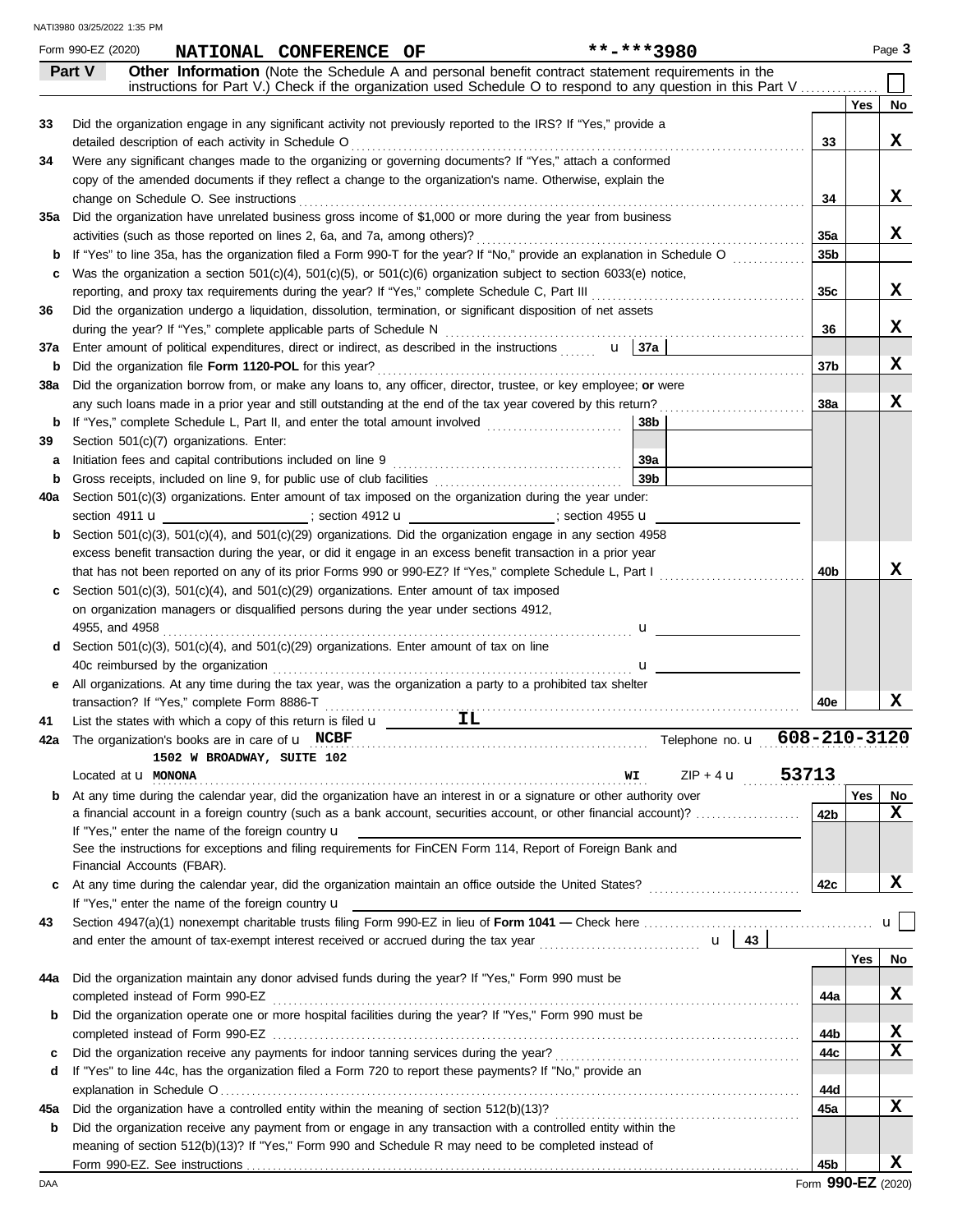|                         | Form 990-EZ (2020)                                                                                                                                                                                     |                                         |                                                            | NATIONAL CONFERENCE OF                                                                                                                                                                                                                                                                                                   |                                       |  | **-***3980                            |                     |                                                                          |               |             |                         | Page 4                     |
|-------------------------|--------------------------------------------------------------------------------------------------------------------------------------------------------------------------------------------------------|-----------------------------------------|------------------------------------------------------------|--------------------------------------------------------------------------------------------------------------------------------------------------------------------------------------------------------------------------------------------------------------------------------------------------------------------------|---------------------------------------|--|---------------------------------------|---------------------|--------------------------------------------------------------------------|---------------|-------------|-------------------------|----------------------------|
|                         |                                                                                                                                                                                                        |                                         |                                                            |                                                                                                                                                                                                                                                                                                                          |                                       |  |                                       |                     |                                                                          |               |             | Yes                     | No.                        |
| 46                      |                                                                                                                                                                                                        |                                         |                                                            | Did the organization engage, directly or indirectly, in political campaign activities on behalf of or in opposition                                                                                                                                                                                                      |                                       |  |                                       |                     |                                                                          |               | 46          |                         | x                          |
|                         | Part VI                                                                                                                                                                                                |                                         |                                                            | Section 501(c)(3) Organizations Only                                                                                                                                                                                                                                                                                     |                                       |  |                                       |                     |                                                                          |               |             |                         |                            |
|                         |                                                                                                                                                                                                        |                                         |                                                            | All section 501(c)(3) organizations must answer questions 47-49b and 52, and complete the tables for lines                                                                                                                                                                                                               |                                       |  |                                       |                     |                                                                          |               |             |                         |                            |
|                         |                                                                                                                                                                                                        | 50 and 51.                              |                                                            |                                                                                                                                                                                                                                                                                                                          |                                       |  |                                       |                     |                                                                          |               |             |                         |                            |
|                         |                                                                                                                                                                                                        |                                         |                                                            |                                                                                                                                                                                                                                                                                                                          |                                       |  |                                       |                     |                                                                          |               |             |                         |                            |
| 47                      |                                                                                                                                                                                                        |                                         |                                                            | Did the organization engage in lobbying activities or have a section 501(h) election in effect during the tax                                                                                                                                                                                                            |                                       |  |                                       |                     |                                                                          |               |             | <b>Yes</b>              | No                         |
|                         |                                                                                                                                                                                                        |                                         | year? If "Yes," complete Schedule C, Part II               |                                                                                                                                                                                                                                                                                                                          |                                       |  |                                       |                     |                                                                          |               | 47          |                         | X                          |
| 48                      |                                                                                                                                                                                                        |                                         |                                                            |                                                                                                                                                                                                                                                                                                                          |                                       |  |                                       |                     |                                                                          |               | 48          |                         | $\mathbf x$<br>$\mathbf x$ |
| 49a                     |                                                                                                                                                                                                        |                                         |                                                            |                                                                                                                                                                                                                                                                                                                          |                                       |  |                                       |                     |                                                                          |               | 49a<br>49b  |                         |                            |
| b<br>50                 | If "Yes," was the related organization a section 527 organization?<br>Complete this table for the organization's five highest compensated employees (other than officers, directors, trustees, and key |                                         |                                                            |                                                                                                                                                                                                                                                                                                                          |                                       |  |                                       |                     |                                                                          |               |             |                         |                            |
|                         |                                                                                                                                                                                                        |                                         |                                                            | employees) who each received more than \$100,000 of compensation from the organization. If there is none, enter "None."                                                                                                                                                                                                  |                                       |  |                                       |                     |                                                                          |               |             |                         |                            |
|                         |                                                                                                                                                                                                        |                                         |                                                            |                                                                                                                                                                                                                                                                                                                          | (b) Average                           |  | (c) Reportable                        |                     | (d) Health benefits,                                                     |               |             | (e) Estimated amount of |                            |
|                         |                                                                                                                                                                                                        |                                         | (a) Name and title of each employee                        |                                                                                                                                                                                                                                                                                                                          | hours per week<br>devoted to position |  | compensation<br>(Forms W-2/1099-MISC) |                     | contributions to employee<br>benefit plans, and<br>deferred compensation |               |             | other compensation      |                            |
|                         | <b>NONE</b>                                                                                                                                                                                            |                                         |                                                            |                                                                                                                                                                                                                                                                                                                          |                                       |  |                                       |                     |                                                                          |               |             |                         |                            |
|                         |                                                                                                                                                                                                        |                                         |                                                            |                                                                                                                                                                                                                                                                                                                          |                                       |  |                                       |                     |                                                                          |               |             |                         |                            |
|                         |                                                                                                                                                                                                        |                                         |                                                            |                                                                                                                                                                                                                                                                                                                          |                                       |  |                                       |                     |                                                                          |               |             |                         |                            |
|                         |                                                                                                                                                                                                        |                                         |                                                            |                                                                                                                                                                                                                                                                                                                          |                                       |  |                                       |                     |                                                                          |               |             |                         |                            |
|                         |                                                                                                                                                                                                        |                                         |                                                            |                                                                                                                                                                                                                                                                                                                          |                                       |  |                                       |                     |                                                                          |               |             |                         |                            |
| f                       |                                                                                                                                                                                                        |                                         |                                                            | Total number of other employees paid over \$100,000                                                                                                                                                                                                                                                                      |                                       |  |                                       |                     |                                                                          |               |             |                         |                            |
| 51                      |                                                                                                                                                                                                        |                                         |                                                            | Complete this table for the organization's five highest compensated independent contractors who each received more than<br>\$100,000 of compensation from the organization. If there is none, enter "None."                                                                                                              |                                       |  |                                       |                     |                                                                          |               |             |                         |                            |
|                         |                                                                                                                                                                                                        |                                         |                                                            | (a) Name and business address of each independent contractor                                                                                                                                                                                                                                                             |                                       |  |                                       | (b) Type of service |                                                                          |               |             | (c) Compensation        |                            |
| <b>NONE</b>             |                                                                                                                                                                                                        |                                         |                                                            |                                                                                                                                                                                                                                                                                                                          |                                       |  |                                       |                     |                                                                          |               |             |                         |                            |
|                         |                                                                                                                                                                                                        |                                         |                                                            |                                                                                                                                                                                                                                                                                                                          |                                       |  |                                       |                     |                                                                          |               |             |                         |                            |
|                         |                                                                                                                                                                                                        |                                         |                                                            |                                                                                                                                                                                                                                                                                                                          |                                       |  |                                       |                     |                                                                          |               |             |                         |                            |
|                         |                                                                                                                                                                                                        |                                         |                                                            |                                                                                                                                                                                                                                                                                                                          |                                       |  |                                       |                     |                                                                          |               |             |                         |                            |
|                         |                                                                                                                                                                                                        |                                         |                                                            |                                                                                                                                                                                                                                                                                                                          |                                       |  |                                       |                     |                                                                          |               |             |                         |                            |
| d<br>52                 |                                                                                                                                                                                                        |                                         |                                                            | Total number of other independent contractors each receiving over \$100,000<br>Did the organization complete Schedule A? Note: All section $501(c)(3)$ organizations must attach a                                                                                                                                       |                                       |  |                                       |                     |                                                                          |               |             |                         |                            |
|                         |                                                                                                                                                                                                        |                                         |                                                            | Under penalties of perjury, I declare that I have examined this return, including accompanying schedules and statements, and to the best of my knowledge and belief, it is<br>true, correct, and complete. Declaration of preparer (other than officer) is based on all information of which preparer has any knowledge. |                                       |  |                                       |                     |                                                                          | x             | Yes         |                         | No                         |
|                         |                                                                                                                                                                                                        |                                         |                                                            |                                                                                                                                                                                                                                                                                                                          |                                       |  |                                       |                     |                                                                          |               |             |                         |                            |
| Sign<br>Here            |                                                                                                                                                                                                        |                                         | Signature of officer<br>THOMAS<br><b>TINDER</b>            |                                                                                                                                                                                                                                                                                                                          |                                       |  | PRESIDENT                             | Date                |                                                                          |               |             |                         |                            |
|                         |                                                                                                                                                                                                        |                                         | Type or print name and title<br>Print/Type preparer's name |                                                                                                                                                                                                                                                                                                                          | Preparer's signature                  |  |                                       | Date                |                                                                          |               | <b>PTIN</b> |                         |                            |
|                         |                                                                                                                                                                                                        |                                         |                                                            |                                                                                                                                                                                                                                                                                                                          |                                       |  |                                       |                     | Check                                                                    |               |             |                         |                            |
| Paid<br><b>Preparer</b> |                                                                                                                                                                                                        |                                         | DANIEL WOODALL, CPA                                        |                                                                                                                                                                                                                                                                                                                          | DANIEL WOODALL, CPA                   |  |                                       |                     | 03/25/22                                                                 | self-employed |             |                         |                            |
|                         | Use Only                                                                                                                                                                                               | Firm's name $\}$<br>Firm's address $\}$ |                                                            | SCL CPA PC<br>16 EXECUTIVE<br>CT                                                                                                                                                                                                                                                                                         | STE <sub>2</sub>                      |  |                                       |                     | Firm's $EIN$ }                                                           |               |             | ***8958                 |                            |
|                         |                                                                                                                                                                                                        |                                         |                                                            | <b>BARRINGTON,</b><br>ΙL                                                                                                                                                                                                                                                                                                 | 60010                                 |  |                                       |                     | Phone no.                                                                | 866-725-9824  |             |                         |                            |
|                         |                                                                                                                                                                                                        |                                         |                                                            | May the IRS discuss this return with the preparer shown above? See instructions                                                                                                                                                                                                                                          |                                       |  |                                       |                     |                                                                          |               |             | Yes                     | No.                        |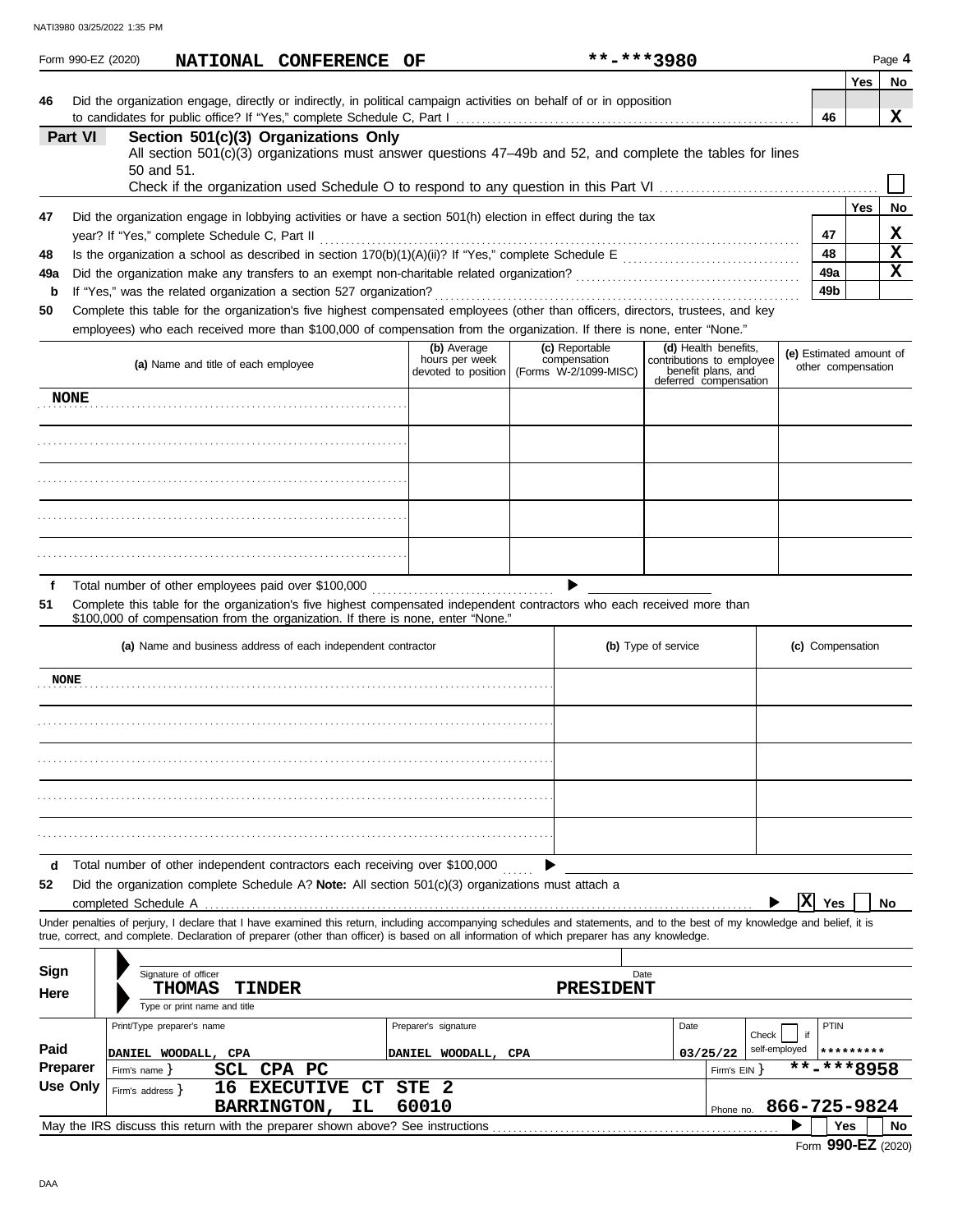| <b>SCHEDULE A</b>                                                                                       |                                                                                                                                                                                                                                                      | <b>Public Charity Status and Public Support</b>                                                                                                                                                                                                                |                                                      |    |                                        | OMB No. 1545-0047                    |  |  |
|---------------------------------------------------------------------------------------------------------|------------------------------------------------------------------------------------------------------------------------------------------------------------------------------------------------------------------------------------------------------|----------------------------------------------------------------------------------------------------------------------------------------------------------------------------------------------------------------------------------------------------------------|------------------------------------------------------|----|----------------------------------------|--------------------------------------|--|--|
| (Form 990 or 990-EZ)                                                                                    |                                                                                                                                                                                                                                                      | Complete if the organization is a section $501(c)(3)$ organization or a section $4947(a)(1)$ nonexempt charitable trust.                                                                                                                                       |                                                      |    |                                        | 2020                                 |  |  |
| Department of the Treasury                                                                              |                                                                                                                                                                                                                                                      | La Attach to Form 990 or Form 990-EZ.                                                                                                                                                                                                                          |                                                      |    |                                        | Open to Public                       |  |  |
| Internal Revenue Service                                                                                |                                                                                                                                                                                                                                                      | <b>u</b> Go to <i>www.irs.gov/Form990</i> for instructions and the latest information.                                                                                                                                                                         |                                                      |    |                                        | Inspection                           |  |  |
| Name of the organization                                                                                | NATIONAL CONFERENCE OF<br><b>BAR FOUNDATIONS</b>                                                                                                                                                                                                     |                                                                                                                                                                                                                                                                |                                                      |    | **-***3980                             | Employer identification number       |  |  |
| Part I                                                                                                  |                                                                                                                                                                                                                                                      | Reason for Public Charity Status. (All organizations must complete this part.) See instructions.                                                                                                                                                               |                                                      |    |                                        |                                      |  |  |
|                                                                                                         |                                                                                                                                                                                                                                                      | The organization is not a private foundation because it is: (For lines 1 through 12, check only one box.)                                                                                                                                                      |                                                      |    |                                        |                                      |  |  |
| A church, convention of churches, or association of churches described in section 170(b)(1)(A)(i).<br>1 |                                                                                                                                                                                                                                                      |                                                                                                                                                                                                                                                                |                                                      |    |                                        |                                      |  |  |
| $\mathbf 2$                                                                                             |                                                                                                                                                                                                                                                      | A school described in section 170(b)(1)(A)(ii). (Attach Schedule E (Form 990 or 990-EZ).)                                                                                                                                                                      |                                                      |    |                                        |                                      |  |  |
|                                                                                                         | 3<br>A hospital or a cooperative hospital service organization described in section 170(b)(1)(A)(iii).<br>A medical research organization operated in conjunction with a hospital described in section 170(b)(1)(A)(iii). Enter the hospital's name, |                                                                                                                                                                                                                                                                |                                                      |    |                                        |                                      |  |  |
| 4<br>city, and state:                                                                                   |                                                                                                                                                                                                                                                      |                                                                                                                                                                                                                                                                |                                                      |    |                                        |                                      |  |  |
| 5                                                                                                       |                                                                                                                                                                                                                                                      | An organization operated for the benefit of a college or university owned or operated by a governmental unit described in                                                                                                                                      |                                                      |    |                                        |                                      |  |  |
|                                                                                                         | section 170(b)(1)(A)(iv). (Complete Part II.)                                                                                                                                                                                                        |                                                                                                                                                                                                                                                                |                                                      |    |                                        |                                      |  |  |
| 6                                                                                                       |                                                                                                                                                                                                                                                      | A federal, state, or local government or governmental unit described in section 170(b)(1)(A)(v).                                                                                                                                                               |                                                      |    |                                        |                                      |  |  |
| 7                                                                                                       |                                                                                                                                                                                                                                                      | An organization that normally receives a substantial part of its support from a governmental unit or from the general public                                                                                                                                   |                                                      |    |                                        |                                      |  |  |
| 8                                                                                                       | described in section 170(b)(1)(A)(vi). (Complete Part II.)                                                                                                                                                                                           | A community trust described in section 170(b)(1)(A)(vi). (Complete Part II.)                                                                                                                                                                                   |                                                      |    |                                        |                                      |  |  |
| 9                                                                                                       |                                                                                                                                                                                                                                                      | An agricultural research organization described in section 170(b)(1)(A)(ix) operated in conjunction with a land-grant college                                                                                                                                  |                                                      |    |                                        |                                      |  |  |
| university:                                                                                             |                                                                                                                                                                                                                                                      | or university or a non-land-grant college of agriculture (see instructions). Enter the name, city, and state of the college or                                                                                                                                 |                                                      |    |                                        |                                      |  |  |
| X<br>10                                                                                                 |                                                                                                                                                                                                                                                      | An organization that normally receives: (1) more than 33 1/3% of its support from contributions, membership fees, and gross                                                                                                                                    |                                                      |    |                                        |                                      |  |  |
|                                                                                                         |                                                                                                                                                                                                                                                      | receipts from activities related to its exempt functions, subject to certain exceptions; and (2) no more than 331/3% of its                                                                                                                                    |                                                      |    |                                        |                                      |  |  |
|                                                                                                         |                                                                                                                                                                                                                                                      | support from gross investment income and unrelated business taxable income (less section 511 tax) from businesses<br>acquired by the organization after June 30, 1975. See section 509(a)(2). (Complete Part III.)                                             |                                                      |    |                                        |                                      |  |  |
| 11                                                                                                      |                                                                                                                                                                                                                                                      | An organization organized and operated exclusively to test for public safety. See section 509(a)(4).                                                                                                                                                           |                                                      |    |                                        |                                      |  |  |
| 12                                                                                                      |                                                                                                                                                                                                                                                      | An organization organized and operated exclusively for the benefit of, to perform the functions of, or to carry out the purposes                                                                                                                               |                                                      |    |                                        |                                      |  |  |
|                                                                                                         |                                                                                                                                                                                                                                                      | of one or more publicly supported organizations described in section 509(a)(1) or section 509(a)(2). See section 509(a)(3).                                                                                                                                    |                                                      |    |                                        |                                      |  |  |
| a                                                                                                       |                                                                                                                                                                                                                                                      | Check the box in lines 12a through 12d that describes the type of supporting organization and complete lines 12e, 12f, and 12g.<br>Type I. A supporting organization operated, supervised, or controlled by its supported organization(s), typically by giving |                                                      |    |                                        |                                      |  |  |
|                                                                                                         |                                                                                                                                                                                                                                                      | the supported organization(s) the power to regularly appoint or elect a majority of the directors or trustees of the<br>supporting organization. You must complete Part IV, Sections A and B.                                                                  |                                                      |    |                                        |                                      |  |  |
| b                                                                                                       |                                                                                                                                                                                                                                                      | Type II. A supporting organization supervised or controlled in connection with its supported organization(s), by having                                                                                                                                        |                                                      |    |                                        |                                      |  |  |
|                                                                                                         |                                                                                                                                                                                                                                                      | control or management of the supporting organization vested in the same persons that control or manage the supported                                                                                                                                           |                                                      |    |                                        |                                      |  |  |
| c                                                                                                       |                                                                                                                                                                                                                                                      | organization(s). You must complete Part IV, Sections A and C.<br>Type III functionally integrated. A supporting organization operated in connection with, and functionally integrated with,                                                                    |                                                      |    |                                        |                                      |  |  |
|                                                                                                         |                                                                                                                                                                                                                                                      | its supported organization(s) (see instructions). You must complete Part IV, Sections A, D, and E.                                                                                                                                                             |                                                      |    |                                        |                                      |  |  |
| d                                                                                                       |                                                                                                                                                                                                                                                      | Type III non-functionally integrated. A supporting organization operated in connection with its supported organization(s)                                                                                                                                      |                                                      |    |                                        |                                      |  |  |
|                                                                                                         |                                                                                                                                                                                                                                                      | that is not functionally integrated. The organization generally must satisfy a distribution requirement and an attentiveness<br>requirement (see instructions). You must complete Part IV, Sections A and D, and Part V.                                       |                                                      |    |                                        |                                      |  |  |
| е                                                                                                       |                                                                                                                                                                                                                                                      | Check this box if the organization received a written determination from the IRS that it is a Type I, Type II, Type III                                                                                                                                        |                                                      |    |                                        |                                      |  |  |
|                                                                                                         |                                                                                                                                                                                                                                                      | functionally integrated, or Type III non-functionally integrated supporting organization.                                                                                                                                                                      |                                                      |    |                                        |                                      |  |  |
| f                                                                                                       | Enter the number of supported organizations                                                                                                                                                                                                          |                                                                                                                                                                                                                                                                |                                                      |    |                                        |                                      |  |  |
| g                                                                                                       |                                                                                                                                                                                                                                                      | Provide the following information about the supported organization(s).                                                                                                                                                                                         |                                                      |    |                                        |                                      |  |  |
| (i) Name of supported<br>organization                                                                   | (ii) EIN                                                                                                                                                                                                                                             | (iii) Type of organization<br>(described on lines 1-10                                                                                                                                                                                                         | (iv) Is the organization<br>listed in your governing |    | (v) Amount of monetary<br>support (see | (vi) Amount of<br>other support (see |  |  |
|                                                                                                         |                                                                                                                                                                                                                                                      | above (see instructions))                                                                                                                                                                                                                                      | document?                                            |    | instructions)                          | instructions)                        |  |  |
|                                                                                                         |                                                                                                                                                                                                                                                      |                                                                                                                                                                                                                                                                | Yes                                                  | No |                                        |                                      |  |  |
| (A)                                                                                                     |                                                                                                                                                                                                                                                      |                                                                                                                                                                                                                                                                |                                                      |    |                                        |                                      |  |  |
| (B)                                                                                                     |                                                                                                                                                                                                                                                      |                                                                                                                                                                                                                                                                |                                                      |    |                                        |                                      |  |  |
| (C)                                                                                                     |                                                                                                                                                                                                                                                      |                                                                                                                                                                                                                                                                |                                                      |    |                                        |                                      |  |  |
| (D)                                                                                                     |                                                                                                                                                                                                                                                      |                                                                                                                                                                                                                                                                |                                                      |    |                                        |                                      |  |  |
| (E)                                                                                                     |                                                                                                                                                                                                                                                      |                                                                                                                                                                                                                                                                |                                                      |    |                                        |                                      |  |  |
| Total                                                                                                   |                                                                                                                                                                                                                                                      |                                                                                                                                                                                                                                                                |                                                      |    |                                        |                                      |  |  |
|                                                                                                         |                                                                                                                                                                                                                                                      | For Paperwork Reduction Act Notice, see the Instructions for Form 990 or 990-EZ.                                                                                                                                                                               |                                                      |    |                                        | Schedule A (Form 990 or 990-EZ) 2020 |  |  |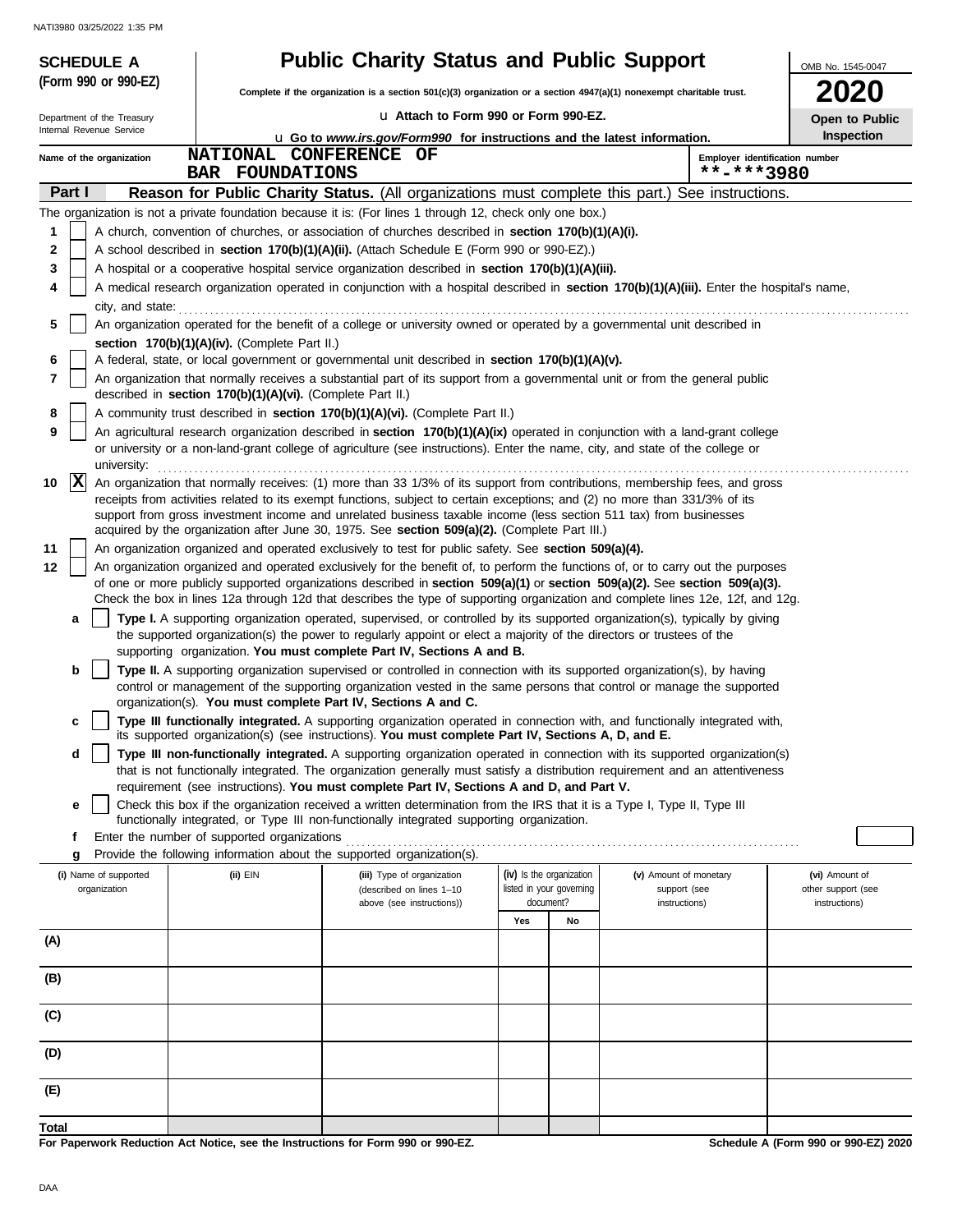|                                                                                                                   | Schedule A (Form 990 or 990-EZ) 2020                                                                                                                                                                                           | NATIONAL CONFERENCE OF |            |            |            | **-***3980 | Page 2    |  |
|-------------------------------------------------------------------------------------------------------------------|--------------------------------------------------------------------------------------------------------------------------------------------------------------------------------------------------------------------------------|------------------------|------------|------------|------------|------------|-----------|--|
|                                                                                                                   | Support Schedule for Organizations Described in Sections 170(b)(1)(A)(iv) and 170(b)(1)(A)(vi)<br>Part II                                                                                                                      |                        |            |            |            |            |           |  |
| (Complete only if you checked the box on line 5, 7, or 8 of Part I or if the organization failed to qualify under |                                                                                                                                                                                                                                |                        |            |            |            |            |           |  |
| Part III. If the organization fails to qualify under the tests listed below, please complete Part III.)           |                                                                                                                                                                                                                                |                        |            |            |            |            |           |  |
|                                                                                                                   | Section A. Public Support                                                                                                                                                                                                      |                        |            |            |            |            |           |  |
|                                                                                                                   | Calendar year (or fiscal year beginning in)<br>$\mathbf{u}$                                                                                                                                                                    | (a) 2016               | (b) $2017$ | $(c)$ 2018 | $(d)$ 2019 | (e) 2020   | (f) Total |  |
| 1                                                                                                                 | Gifts, grants, contributions, and<br>membership fees received. (Do not<br>include any "unusual grants.")                                                                                                                       |                        |            |            |            |            |           |  |
| 2                                                                                                                 | Tax revenues levied for the<br>organization's benefit and either paid<br>to or expended on its behalf                                                                                                                          |                        |            |            |            |            |           |  |
| 3                                                                                                                 | The value of services or facilities<br>furnished by a governmental unit to the<br>organization without charge<br>.                                                                                                             |                        |            |            |            |            |           |  |
| 4                                                                                                                 | Total. Add lines 1 through 3<br>.                                                                                                                                                                                              |                        |            |            |            |            |           |  |
| 5                                                                                                                 | The portion of total contributions by<br>each person (other than a<br>governmental unit or publicly<br>supported organization) included on<br>line 1 that exceeds 2% of the amount<br>shown on line 11, column (f)             |                        |            |            |            |            |           |  |
| 6                                                                                                                 | Public support. Subtract line 5 from line 4.                                                                                                                                                                                   |                        |            |            |            |            |           |  |
|                                                                                                                   | <b>Section B. Total Support</b>                                                                                                                                                                                                |                        |            |            |            |            |           |  |
|                                                                                                                   | Calendar year (or fiscal year beginning in)<br>$\mathbf{u}$                                                                                                                                                                    | (a) 2016               | (b) 2017   | $(c)$ 2018 | $(d)$ 2019 | (e) 2020   | (f) Total |  |
| 7<br>8                                                                                                            | Amounts from line 4<br>Gross income from interest, dividends,<br>payments received on securities loans,<br>rents, royalties, and income from<br>similar sources                                                                |                        |            |            |            |            |           |  |
| 9                                                                                                                 | Net income from unrelated business<br>activities, whether or not the business<br>is regularly carried on $\ldots$ , $\ldots$                                                                                                   |                        |            |            |            |            |           |  |
| 10<br>11                                                                                                          | Other income. Do not include gain or<br>loss from the sale of capital assets<br>(Explain in Part VI.)<br>Total support. Add lines 7 through 10                                                                                 |                        |            |            |            |            |           |  |
| 12                                                                                                                | Gross receipts from related activities, etc. (see instructions)                                                                                                                                                                |                        |            |            |            | 12         |           |  |
| 13                                                                                                                | First 5 years. If the Form 990 is for the organization's first, second, third, fourth, or fifth tax year as a section 501(c)(3)                                                                                                |                        |            |            |            |            |           |  |
|                                                                                                                   | organization, check this box and stop here manufactured and content to the state of the state of the state of the state of the state of the state of the state of the state of the state of the state of the state of the stat |                        |            |            |            |            |           |  |
|                                                                                                                   | Section C. Computation of Public Support Percentage                                                                                                                                                                            |                        |            |            |            |            |           |  |
| 14                                                                                                                | Public support percentage for 2020 (line 6, column (f) divided by line 11, column (f)) [[[[[[[[[[[[[[[[[[[[[[                                                                                                                  |                        |            |            |            | 14         | %         |  |
| 15                                                                                                                | Public support percentage from 2019 Schedule A, Part II, line 14                                                                                                                                                               |                        |            |            |            | 15         | $\%$      |  |
| 16a                                                                                                               | 33 1/3% support test-2020. If the organization did not check the box on line 13, and line 14 is 33 1/3% or more, check this                                                                                                    |                        |            |            |            |            |           |  |
|                                                                                                                   | box and stop here. The organization qualifies as a publicly supported organization                                                                                                                                             |                        |            |            |            |            |           |  |
| b                                                                                                                 | 33 1/3% support test-2019. If the organization did not check a box on line 13 or 16a, and line 15 is 33 1/3% or more, check                                                                                                    |                        |            |            |            |            |           |  |
|                                                                                                                   | this box and stop here. The organization qualifies as a publicly supported organization                                                                                                                                        |                        |            |            |            |            |           |  |
| 17a                                                                                                               | 10%-facts-and-circumstances test-2020. If the organization did not check a box on line 13, 16a, or 16b, and line 14 is                                                                                                         |                        |            |            |            |            |           |  |
|                                                                                                                   | 10% or more, and if the organization meets the "facts-and-circumstances" test, check this box and stop here. Explain in                                                                                                        |                        |            |            |            |            |           |  |
|                                                                                                                   | Part VI how the organization meets the "facts-and-circumstances" test. The organization qualifies as a publicly supported                                                                                                      |                        |            |            |            |            |           |  |
| b                                                                                                                 | organization<br>10%-facts-and-circumstances test-2019. If the organization did not check a box on line 13, 16a, 16b, or 17a, and line                                                                                          |                        |            |            |            |            |           |  |
|                                                                                                                   | 15 is 10% or more, and if the organization meets the "facts-and-circumstances" test, check this box and stop here. Explain                                                                                                     |                        |            |            |            |            |           |  |
|                                                                                                                   | in Part VI how the organization meets the "facts-and-circumstances" test. The organization qualifies as a publicly supported                                                                                                   |                        |            |            |            |            |           |  |
|                                                                                                                   | organization                                                                                                                                                                                                                   |                        |            |            |            |            |           |  |
| 18                                                                                                                | Private foundation. If the organization did not check a box on line 13, 16a, 16b, 17a, or 17b, check this box and see<br>instructions                                                                                          |                        |            |            |            |            |           |  |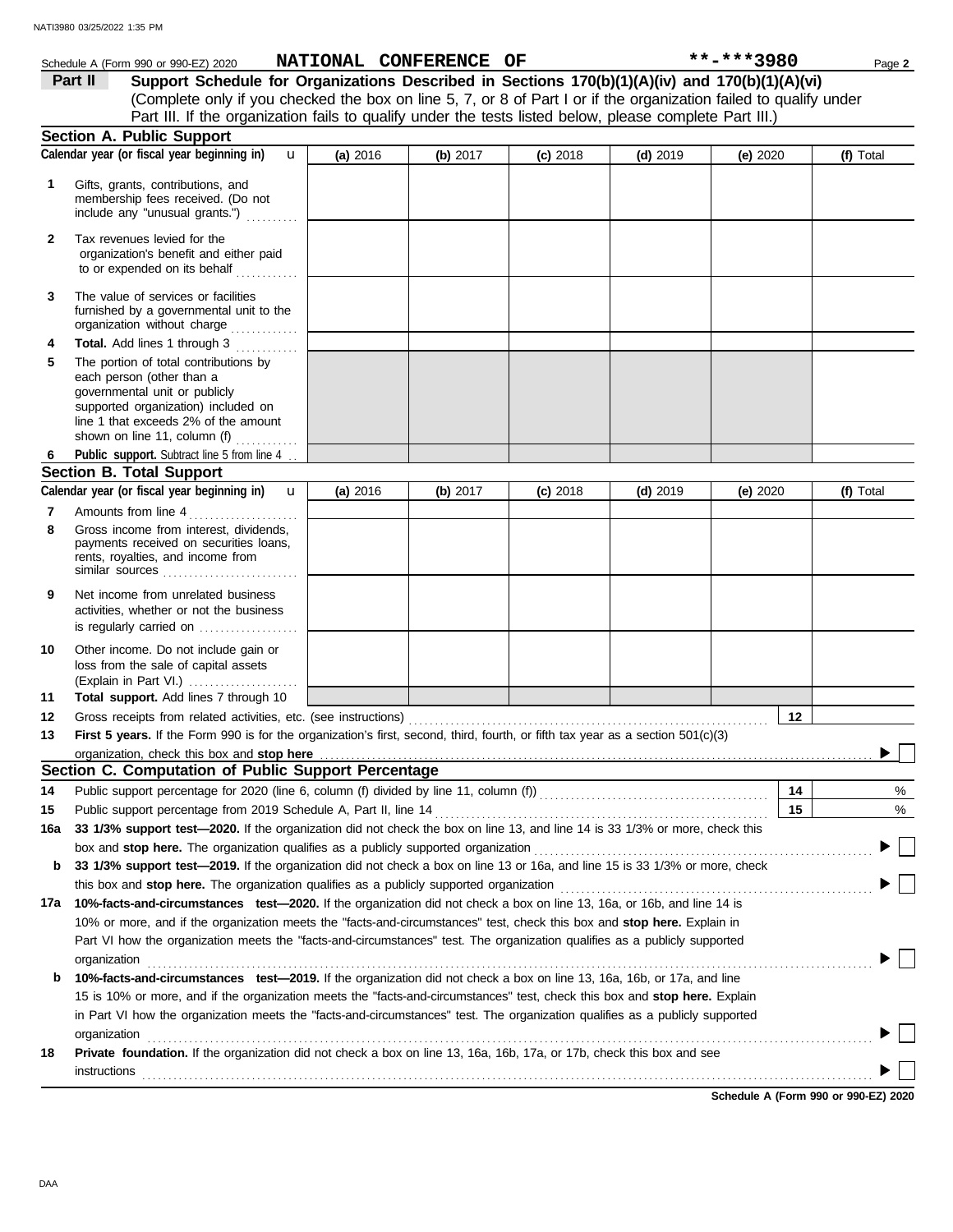### Schedule A (Form 990 or 990-EZ) 2020 Page **3 NATIONAL CONFERENCE OF \*\*-\*\*\*3980**

**Part III** Support Schedule for Organizations Described in Section 509(a)(2) (Complete only if you checked the box on line 10 of Part I or if the organization failed to qualify under Part II. If the organization fails to qualify under the tests listed below, please complete Part II.)

|              | <b>Section A. Public Support</b>                                                                                                                                                 |          |          |            |            |          |              |
|--------------|----------------------------------------------------------------------------------------------------------------------------------------------------------------------------------|----------|----------|------------|------------|----------|--------------|
|              | Calendar year (or fiscal year beginning in)<br>u                                                                                                                                 | (a) 2016 | (b) 2017 | $(c)$ 2018 | (d) $2019$ | (e) 2020 | (f) Total    |
| 1            | Gifts, grants, contributions, and membership fees<br>received. (Do not include any "unusual grants.")                                                                            | 28,165   | 28,025   | 24,908     | 21,021     | 20,516   | 122,635      |
| $\mathbf{2}$ | Gross receipts from admissions, merchandise<br>sold or services performed, or facilities                                                                                         |          |          |            |            |          |              |
|              | furnished in any activity that is related to the<br>organization's tax-exempt purpose                                                                                            | 36,103   | 29,414   | 28,249     | 19,926     | 8,387    | 122,079      |
| 3            | Gross receipts from activities that are not an<br>unrelated trade or business under section 513                                                                                  |          |          |            |            |          |              |
| 4            | Tax revenues levied for the<br>organization's benefit and either paid<br>to or expended on its behalf<br>.                                                                       |          |          |            |            |          |              |
| 5            | The value of services or facilities<br>furnished by a governmental unit to the<br>organization without charge                                                                    |          |          |            |            |          |              |
| 6            | Total. Add lines 1 through 5<br>.                                                                                                                                                | 64,268   | 57,439   | 53,157     | 40,947     | 28,903   | 244,714      |
| 7а           | Amounts included on lines 1, 2, and 3<br>received from disqualified persons<br>.                                                                                                 |          |          |            |            |          |              |
| b            | Amounts included on lines 2 and 3<br>received from other than disqualified<br>persons that exceed the greater of \$5,000<br>or 1% of the amount on line 13 for the year $\ldots$ |          |          |            |            |          |              |
| c            | Add lines 7a and 7b<br>.                                                                                                                                                         |          |          |            |            |          |              |
| 8            | Public support. (Subtract line 7c from<br>line $6.$ )                                                                                                                            |          |          |            |            |          |              |
|              | <b>Section B. Total Support</b>                                                                                                                                                  |          |          |            |            |          | 244,714      |
|              | Calendar year (or fiscal year beginning in)<br>$\mathbf{u}$                                                                                                                      | (a) 2016 | (b) 2017 | $(c)$ 2018 | (d) $2019$ | (e) 2020 | (f) Total    |
| 9            | Amounts from line 6                                                                                                                                                              | 64,268   | 57,439   | 53,157     | 40,947     | 28,903   | 244,714      |
|              | .                                                                                                                                                                                |          |          |            |            |          |              |
| 10a          | Gross income from interest, dividends,<br>payments received on securities loans, rents,<br>royalties, and income from similar sources                                            | 13       | 12       | 13         | 8          | 3        | 49           |
| b            | Unrelated business taxable income (less<br>section 511 taxes) from businesses<br>acquired after June 30, 1975                                                                    |          |          |            |            |          |              |
| c            | Add lines 10a and 10b                                                                                                                                                            | 13       | 12       | 13         | 8          | 3        | 49           |
| 11           | Net income from unrelated business<br>activities not included in line 10b, whether<br>or not the business is regularly carried on                                                |          |          |            |            |          |              |
| 12           | Other income. Do not include gain or<br>loss from the sale of capital assets<br>(Explain in Part VI.)                                                                            |          |          |            |            |          |              |
| 13           | Total support. (Add lines 9, 10c, 11,                                                                                                                                            |          |          |            |            |          |              |
|              | and 12.)                                                                                                                                                                         | 64,281   | 57,451   | 53,170     | 40,955     | 28,906   | 244,763      |
| 14           | First 5 years. If the Form 990 is for the organization's first, second, third, fourth, or fifth tax year as a section 501(c)(3)                                                  |          |          |            |            |          |              |
|              | organization, check this box and stop here                                                                                                                                       |          |          |            |            |          |              |
|              | Section C. Computation of Public Support Percentage                                                                                                                              |          |          |            |            |          |              |
| 15           |                                                                                                                                                                                  |          |          |            |            | 15       | 99.98%       |
| 16           | Public support percentage from 2019 Schedule A, Part III, line 15                                                                                                                |          |          |            |            | 16       | 99.98%       |
|              | Section D. Computation of Investment Income Percentage                                                                                                                           |          |          |            |            |          |              |
| 17           | Investment income percentage for 2020 (line 10c, column (f), divided by line 13, column (f)) [[[[[[[[[[[[[[[[                                                                    |          |          |            |            | 17       | %            |
| 18           | Investment income percentage from 2019 Schedule A, Part III, line 17                                                                                                             |          |          |            |            | 18       | %            |
| 19a          | 33 1/3% support tests-2020. If the organization did not check the box on line 14, and line 15 is more than 33 1/3%, and line                                                     |          |          |            |            |          | $\mathbf{x}$ |
| b            | 33 1/3% support tests-2019. If the organization did not check a box on line 14 or line 19a, and line 16 is more than 33 1/3%, and                                                |          |          |            |            |          |              |
|              |                                                                                                                                                                                  |          |          |            |            |          |              |
| 20           |                                                                                                                                                                                  |          |          |            |            |          |              |
|              |                                                                                                                                                                                  |          |          |            |            |          |              |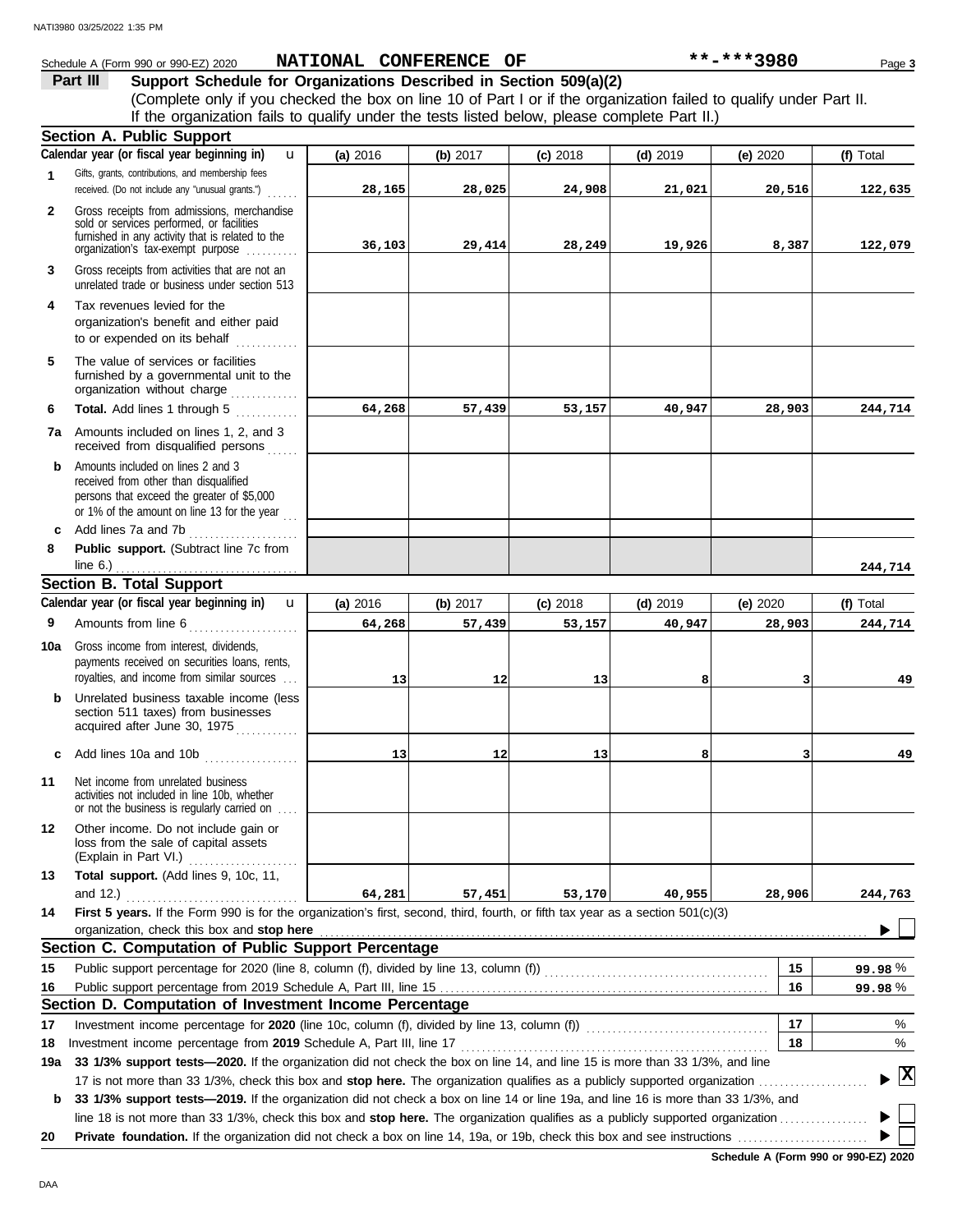| Part IV<br><b>Supporting Organizations</b><br>(Complete only if you checked a box in line 12 on Part I. If you checked box 12a, Part I, complete Sections A<br>and B. If you checked box 12b, Part I, complete Sections A and C. If you checked box 12c, Part I, complete<br>Sections A, D, and E. If you checked box 12d, Part I, complete Sections A and D, and complete Part V.)<br><b>Section A. All Supporting Organizations</b><br>Yes<br>No<br>1<br>Are all of the organization's supported organizations listed by name in the organization's governing<br>documents? If "No," describe in Part VI how the supported organizations are designated. If designated by<br>class or purpose, describe the designation. If historic and continuing relationship, explain.<br>1<br>2<br>Did the organization have any supported organization that does not have an IRS determination of status<br>under section 509(a)(1) or (2)? If "Yes," explain in Part VI how the organization determined that the supported<br>$\mathbf{2}$<br>organization was described in section 509(a)(1) or (2).<br>Did the organization have a supported organization described in section $501(c)(4)$ , (5), or (6)? If "Yes," answer<br>За<br>lines 3b and 3c below.<br>3a<br>Did the organization confirm that each supported organization qualified under section 501(c)(4), (5), or (6) and<br>b<br>satisfied the public support tests under section 509(a)(2)? If "Yes," describe in Part VI when and how the<br>organization made the determination.<br>3b<br>Did the organization ensure that all support to such organizations was used exclusively for section $170(c)(2)(B)$<br>c<br>purposes? If "Yes," explain in Part VI what controls the organization put in place to ensure such use.<br>3c<br>Was any supported organization not organized in the United States ("foreign supported organization")? If<br>4a<br>"Yes," and if you checked 12a or 12b in Part I, answer (b) and (c) below.<br>4a<br>Did the organization have ultimate control and discretion in deciding whether to make grants to the foreign<br>b<br>supported organization? If "Yes," describe in Part VI how the organization had such control and discretion<br>despite being controlled or supervised by or in connection with its supported organizations.<br>4b<br>Did the organization support any foreign supported organization that does not have an IRS determination<br>c<br>under sections $501(c)(3)$ and $509(a)(1)$ or (2)? If "Yes," explain in Part VI what controls the organization used<br>to ensure that all support to the foreign supported organization was used exclusively for section $170(c)(2)(B)$<br>4c<br>purposes.<br>Did the organization add, substitute, or remove any supported organizations during the tax year? If "Yes,"<br>5a<br>answer lines 5b and 5c below (if applicable). Also, provide detail in Part VI, including (i) the names and EIN<br>numbers of the supported organizations added, substituted, or removed; (ii) the reasons for each such action;<br>(iii) the authority under the organization's organizing document authorizing such action; and (iv) how the action<br>was accomplished (such as by amendment to the organizing document).<br>5a<br>Type I or Type II only. Was any added or substituted supported organization part of a class already<br>b<br>designated in the organization's organizing document?<br>5b<br>5c<br><b>Substitutions only.</b> Was the substitution the result of an event beyond the organization's control?<br>6<br>Did the organization provide support (whether in the form of grants or the provision of services or facilities) to<br>anyone other than (i) its supported organizations, (ii) individuals that are part of the charitable class benefited<br>by one or more of its supported organizations, or (iii) other supporting organizations that also support or<br>benefit one or more of the filing organization's supported organizations? If "Yes," provide detail in Part VI.<br>6<br>7<br>Did the organization provide a grant, loan, compensation, or other similar payment to a substantial contributor<br>(as defined in section $4958(c)(3)(C)$ ), a family member of a substantial contributor, or a 35% controlled entity<br>7<br>with regard to a substantial contributor? If "Yes," complete Part I of Schedule L (Form 990 or 990-EZ).<br>8<br>Did the organization make a loan to a disqualified person (as defined in section 4958) not described in line 7?<br>8<br>If "Yes," complete Part I of Schedule L (Form 990 or 990-EZ).<br>Was the organization controlled directly or indirectly at any time during the tax year by one or more<br>9а<br>disqualified persons, as defined in section 4946 (other than foundation managers and organizations<br>described in section 509(a)(1) or (2))? If "Yes," provide detail in Part VI.<br>9a<br>Did one or more disqualified persons (as defined in line 9a) hold a controlling interest in any entity in which<br>b<br>the supporting organization had an interest? If "Yes," provide detail in Part VI.<br>9b<br>Did a disqualified person (as defined in line 9a) have an ownership interest in, or derive any personal benefit<br>c<br>from, assets in which the supporting organization also had an interest? If "Yes," provide detail in Part VI.<br>9c<br>Was the organization subject to the excess business holdings rules of section 4943 because of section<br>10a<br>4943(f) (regarding certain Type II supporting organizations, and all Type III non-functionally integrated<br>supporting organizations)? If "Yes," answer line 10b below.<br>10a<br>Did the organization have any excess business holdings in the tax year? (Use Schedule C, Form 4720, to<br>b<br>10 <sub>b</sub><br>determine whether the organization had excess business holdings.) | NATIONAL CONFERENCE OF<br>Schedule A (Form 990 or 990-EZ) 2020 | **-***3980 |  | Page 4 |  |  |  |  |  |
|-------------------------------------------------------------------------------------------------------------------------------------------------------------------------------------------------------------------------------------------------------------------------------------------------------------------------------------------------------------------------------------------------------------------------------------------------------------------------------------------------------------------------------------------------------------------------------------------------------------------------------------------------------------------------------------------------------------------------------------------------------------------------------------------------------------------------------------------------------------------------------------------------------------------------------------------------------------------------------------------------------------------------------------------------------------------------------------------------------------------------------------------------------------------------------------------------------------------------------------------------------------------------------------------------------------------------------------------------------------------------------------------------------------------------------------------------------------------------------------------------------------------------------------------------------------------------------------------------------------------------------------------------------------------------------------------------------------------------------------------------------------------------------------------------------------------------------------------------------------------------------------------------------------------------------------------------------------------------------------------------------------------------------------------------------------------------------------------------------------------------------------------------------------------------------------------------------------------------------------------------------------------------------------------------------------------------------------------------------------------------------------------------------------------------------------------------------------------------------------------------------------------------------------------------------------------------------------------------------------------------------------------------------------------------------------------------------------------------------------------------------------------------------------------------------------------------------------------------------------------------------------------------------------------------------------------------------------------------------------------------------------------------------------------------------------------------------------------------------------------------------------------------------------------------------------------------------------------------------------------------------------------------------------------------------------------------------------------------------------------------------------------------------------------------------------------------------------------------------------------------------------------------------------------------------------------------------------------------------------------------------------------------------------------------------------------------------------------------------------------------------------------------------------------------------------------------------------------------------------------------------------------------------------------------------------------------------------------------------------------------------------------------------------------------------------------------------------------------------------------------------------------------------------------------------------------------------------------------------------------------------------------------------------------------------------------------------------------------------------------------------------------------------------------------------------------------------------------------------------------------------------------------------------------------------------------------------------------------------------------------------------------------------------------------------------------------------------------------------------------------------------------------------------------------------------------------------------------------------------------------------------------------------------------------------------------------------------------------------------------------------------------------------------------------------------------------------------------------------------------------------------------------------------------------------------------------------------------------------------------------------------------------------------------------------------------------------------------------------------------------------------------------------------------------------------------------------------------------------------------------------------------------------------------------------------------------------------------------------------------------------------------------------------------------------------------------------------------------------------------------------------------------------------------------------------------------------------------------------------------------------------------------------------------------|----------------------------------------------------------------|------------|--|--------|--|--|--|--|--|
|                                                                                                                                                                                                                                                                                                                                                                                                                                                                                                                                                                                                                                                                                                                                                                                                                                                                                                                                                                                                                                                                                                                                                                                                                                                                                                                                                                                                                                                                                                                                                                                                                                                                                                                                                                                                                                                                                                                                                                                                                                                                                                                                                                                                                                                                                                                                                                                                                                                                                                                                                                                                                                                                                                                                                                                                                                                                                                                                                                                                                                                                                                                                                                                                                                                                                                                                                                                                                                                                                                                                                                                                                                                                                                                                                                                                                                                                                                                                                                                                                                                                                                                                                                                                                                                                                                                                                                                                                                                                                                                                                                                                                                                                                                                                                                                                                                                                                                                                                                                                                                                                                                                                                                                                                                                                                                                                                                                                                                                                                                                                                                                                                                                                                                                                                                                                                                                                                                                         |                                                                |            |  |        |  |  |  |  |  |
|                                                                                                                                                                                                                                                                                                                                                                                                                                                                                                                                                                                                                                                                                                                                                                                                                                                                                                                                                                                                                                                                                                                                                                                                                                                                                                                                                                                                                                                                                                                                                                                                                                                                                                                                                                                                                                                                                                                                                                                                                                                                                                                                                                                                                                                                                                                                                                                                                                                                                                                                                                                                                                                                                                                                                                                                                                                                                                                                                                                                                                                                                                                                                                                                                                                                                                                                                                                                                                                                                                                                                                                                                                                                                                                                                                                                                                                                                                                                                                                                                                                                                                                                                                                                                                                                                                                                                                                                                                                                                                                                                                                                                                                                                                                                                                                                                                                                                                                                                                                                                                                                                                                                                                                                                                                                                                                                                                                                                                                                                                                                                                                                                                                                                                                                                                                                                                                                                                                         |                                                                |            |  |        |  |  |  |  |  |
|                                                                                                                                                                                                                                                                                                                                                                                                                                                                                                                                                                                                                                                                                                                                                                                                                                                                                                                                                                                                                                                                                                                                                                                                                                                                                                                                                                                                                                                                                                                                                                                                                                                                                                                                                                                                                                                                                                                                                                                                                                                                                                                                                                                                                                                                                                                                                                                                                                                                                                                                                                                                                                                                                                                                                                                                                                                                                                                                                                                                                                                                                                                                                                                                                                                                                                                                                                                                                                                                                                                                                                                                                                                                                                                                                                                                                                                                                                                                                                                                                                                                                                                                                                                                                                                                                                                                                                                                                                                                                                                                                                                                                                                                                                                                                                                                                                                                                                                                                                                                                                                                                                                                                                                                                                                                                                                                                                                                                                                                                                                                                                                                                                                                                                                                                                                                                                                                                                                         |                                                                |            |  |        |  |  |  |  |  |
|                                                                                                                                                                                                                                                                                                                                                                                                                                                                                                                                                                                                                                                                                                                                                                                                                                                                                                                                                                                                                                                                                                                                                                                                                                                                                                                                                                                                                                                                                                                                                                                                                                                                                                                                                                                                                                                                                                                                                                                                                                                                                                                                                                                                                                                                                                                                                                                                                                                                                                                                                                                                                                                                                                                                                                                                                                                                                                                                                                                                                                                                                                                                                                                                                                                                                                                                                                                                                                                                                                                                                                                                                                                                                                                                                                                                                                                                                                                                                                                                                                                                                                                                                                                                                                                                                                                                                                                                                                                                                                                                                                                                                                                                                                                                                                                                                                                                                                                                                                                                                                                                                                                                                                                                                                                                                                                                                                                                                                                                                                                                                                                                                                                                                                                                                                                                                                                                                                                         |                                                                |            |  |        |  |  |  |  |  |
|                                                                                                                                                                                                                                                                                                                                                                                                                                                                                                                                                                                                                                                                                                                                                                                                                                                                                                                                                                                                                                                                                                                                                                                                                                                                                                                                                                                                                                                                                                                                                                                                                                                                                                                                                                                                                                                                                                                                                                                                                                                                                                                                                                                                                                                                                                                                                                                                                                                                                                                                                                                                                                                                                                                                                                                                                                                                                                                                                                                                                                                                                                                                                                                                                                                                                                                                                                                                                                                                                                                                                                                                                                                                                                                                                                                                                                                                                                                                                                                                                                                                                                                                                                                                                                                                                                                                                                                                                                                                                                                                                                                                                                                                                                                                                                                                                                                                                                                                                                                                                                                                                                                                                                                                                                                                                                                                                                                                                                                                                                                                                                                                                                                                                                                                                                                                                                                                                                                         |                                                                |            |  |        |  |  |  |  |  |
|                                                                                                                                                                                                                                                                                                                                                                                                                                                                                                                                                                                                                                                                                                                                                                                                                                                                                                                                                                                                                                                                                                                                                                                                                                                                                                                                                                                                                                                                                                                                                                                                                                                                                                                                                                                                                                                                                                                                                                                                                                                                                                                                                                                                                                                                                                                                                                                                                                                                                                                                                                                                                                                                                                                                                                                                                                                                                                                                                                                                                                                                                                                                                                                                                                                                                                                                                                                                                                                                                                                                                                                                                                                                                                                                                                                                                                                                                                                                                                                                                                                                                                                                                                                                                                                                                                                                                                                                                                                                                                                                                                                                                                                                                                                                                                                                                                                                                                                                                                                                                                                                                                                                                                                                                                                                                                                                                                                                                                                                                                                                                                                                                                                                                                                                                                                                                                                                                                                         |                                                                |            |  |        |  |  |  |  |  |
|                                                                                                                                                                                                                                                                                                                                                                                                                                                                                                                                                                                                                                                                                                                                                                                                                                                                                                                                                                                                                                                                                                                                                                                                                                                                                                                                                                                                                                                                                                                                                                                                                                                                                                                                                                                                                                                                                                                                                                                                                                                                                                                                                                                                                                                                                                                                                                                                                                                                                                                                                                                                                                                                                                                                                                                                                                                                                                                                                                                                                                                                                                                                                                                                                                                                                                                                                                                                                                                                                                                                                                                                                                                                                                                                                                                                                                                                                                                                                                                                                                                                                                                                                                                                                                                                                                                                                                                                                                                                                                                                                                                                                                                                                                                                                                                                                                                                                                                                                                                                                                                                                                                                                                                                                                                                                                                                                                                                                                                                                                                                                                                                                                                                                                                                                                                                                                                                                                                         |                                                                |            |  |        |  |  |  |  |  |
|                                                                                                                                                                                                                                                                                                                                                                                                                                                                                                                                                                                                                                                                                                                                                                                                                                                                                                                                                                                                                                                                                                                                                                                                                                                                                                                                                                                                                                                                                                                                                                                                                                                                                                                                                                                                                                                                                                                                                                                                                                                                                                                                                                                                                                                                                                                                                                                                                                                                                                                                                                                                                                                                                                                                                                                                                                                                                                                                                                                                                                                                                                                                                                                                                                                                                                                                                                                                                                                                                                                                                                                                                                                                                                                                                                                                                                                                                                                                                                                                                                                                                                                                                                                                                                                                                                                                                                                                                                                                                                                                                                                                                                                                                                                                                                                                                                                                                                                                                                                                                                                                                                                                                                                                                                                                                                                                                                                                                                                                                                                                                                                                                                                                                                                                                                                                                                                                                                                         |                                                                |            |  |        |  |  |  |  |  |
|                                                                                                                                                                                                                                                                                                                                                                                                                                                                                                                                                                                                                                                                                                                                                                                                                                                                                                                                                                                                                                                                                                                                                                                                                                                                                                                                                                                                                                                                                                                                                                                                                                                                                                                                                                                                                                                                                                                                                                                                                                                                                                                                                                                                                                                                                                                                                                                                                                                                                                                                                                                                                                                                                                                                                                                                                                                                                                                                                                                                                                                                                                                                                                                                                                                                                                                                                                                                                                                                                                                                                                                                                                                                                                                                                                                                                                                                                                                                                                                                                                                                                                                                                                                                                                                                                                                                                                                                                                                                                                                                                                                                                                                                                                                                                                                                                                                                                                                                                                                                                                                                                                                                                                                                                                                                                                                                                                                                                                                                                                                                                                                                                                                                                                                                                                                                                                                                                                                         |                                                                |            |  |        |  |  |  |  |  |
|                                                                                                                                                                                                                                                                                                                                                                                                                                                                                                                                                                                                                                                                                                                                                                                                                                                                                                                                                                                                                                                                                                                                                                                                                                                                                                                                                                                                                                                                                                                                                                                                                                                                                                                                                                                                                                                                                                                                                                                                                                                                                                                                                                                                                                                                                                                                                                                                                                                                                                                                                                                                                                                                                                                                                                                                                                                                                                                                                                                                                                                                                                                                                                                                                                                                                                                                                                                                                                                                                                                                                                                                                                                                                                                                                                                                                                                                                                                                                                                                                                                                                                                                                                                                                                                                                                                                                                                                                                                                                                                                                                                                                                                                                                                                                                                                                                                                                                                                                                                                                                                                                                                                                                                                                                                                                                                                                                                                                                                                                                                                                                                                                                                                                                                                                                                                                                                                                                                         |                                                                |            |  |        |  |  |  |  |  |
|                                                                                                                                                                                                                                                                                                                                                                                                                                                                                                                                                                                                                                                                                                                                                                                                                                                                                                                                                                                                                                                                                                                                                                                                                                                                                                                                                                                                                                                                                                                                                                                                                                                                                                                                                                                                                                                                                                                                                                                                                                                                                                                                                                                                                                                                                                                                                                                                                                                                                                                                                                                                                                                                                                                                                                                                                                                                                                                                                                                                                                                                                                                                                                                                                                                                                                                                                                                                                                                                                                                                                                                                                                                                                                                                                                                                                                                                                                                                                                                                                                                                                                                                                                                                                                                                                                                                                                                                                                                                                                                                                                                                                                                                                                                                                                                                                                                                                                                                                                                                                                                                                                                                                                                                                                                                                                                                                                                                                                                                                                                                                                                                                                                                                                                                                                                                                                                                                                                         |                                                                |            |  |        |  |  |  |  |  |
|                                                                                                                                                                                                                                                                                                                                                                                                                                                                                                                                                                                                                                                                                                                                                                                                                                                                                                                                                                                                                                                                                                                                                                                                                                                                                                                                                                                                                                                                                                                                                                                                                                                                                                                                                                                                                                                                                                                                                                                                                                                                                                                                                                                                                                                                                                                                                                                                                                                                                                                                                                                                                                                                                                                                                                                                                                                                                                                                                                                                                                                                                                                                                                                                                                                                                                                                                                                                                                                                                                                                                                                                                                                                                                                                                                                                                                                                                                                                                                                                                                                                                                                                                                                                                                                                                                                                                                                                                                                                                                                                                                                                                                                                                                                                                                                                                                                                                                                                                                                                                                                                                                                                                                                                                                                                                                                                                                                                                                                                                                                                                                                                                                                                                                                                                                                                                                                                                                                         |                                                                |            |  |        |  |  |  |  |  |
|                                                                                                                                                                                                                                                                                                                                                                                                                                                                                                                                                                                                                                                                                                                                                                                                                                                                                                                                                                                                                                                                                                                                                                                                                                                                                                                                                                                                                                                                                                                                                                                                                                                                                                                                                                                                                                                                                                                                                                                                                                                                                                                                                                                                                                                                                                                                                                                                                                                                                                                                                                                                                                                                                                                                                                                                                                                                                                                                                                                                                                                                                                                                                                                                                                                                                                                                                                                                                                                                                                                                                                                                                                                                                                                                                                                                                                                                                                                                                                                                                                                                                                                                                                                                                                                                                                                                                                                                                                                                                                                                                                                                                                                                                                                                                                                                                                                                                                                                                                                                                                                                                                                                                                                                                                                                                                                                                                                                                                                                                                                                                                                                                                                                                                                                                                                                                                                                                                                         |                                                                |            |  |        |  |  |  |  |  |
|                                                                                                                                                                                                                                                                                                                                                                                                                                                                                                                                                                                                                                                                                                                                                                                                                                                                                                                                                                                                                                                                                                                                                                                                                                                                                                                                                                                                                                                                                                                                                                                                                                                                                                                                                                                                                                                                                                                                                                                                                                                                                                                                                                                                                                                                                                                                                                                                                                                                                                                                                                                                                                                                                                                                                                                                                                                                                                                                                                                                                                                                                                                                                                                                                                                                                                                                                                                                                                                                                                                                                                                                                                                                                                                                                                                                                                                                                                                                                                                                                                                                                                                                                                                                                                                                                                                                                                                                                                                                                                                                                                                                                                                                                                                                                                                                                                                                                                                                                                                                                                                                                                                                                                                                                                                                                                                                                                                                                                                                                                                                                                                                                                                                                                                                                                                                                                                                                                                         |                                                                |            |  |        |  |  |  |  |  |
|                                                                                                                                                                                                                                                                                                                                                                                                                                                                                                                                                                                                                                                                                                                                                                                                                                                                                                                                                                                                                                                                                                                                                                                                                                                                                                                                                                                                                                                                                                                                                                                                                                                                                                                                                                                                                                                                                                                                                                                                                                                                                                                                                                                                                                                                                                                                                                                                                                                                                                                                                                                                                                                                                                                                                                                                                                                                                                                                                                                                                                                                                                                                                                                                                                                                                                                                                                                                                                                                                                                                                                                                                                                                                                                                                                                                                                                                                                                                                                                                                                                                                                                                                                                                                                                                                                                                                                                                                                                                                                                                                                                                                                                                                                                                                                                                                                                                                                                                                                                                                                                                                                                                                                                                                                                                                                                                                                                                                                                                                                                                                                                                                                                                                                                                                                                                                                                                                                                         |                                                                |            |  |        |  |  |  |  |  |
|                                                                                                                                                                                                                                                                                                                                                                                                                                                                                                                                                                                                                                                                                                                                                                                                                                                                                                                                                                                                                                                                                                                                                                                                                                                                                                                                                                                                                                                                                                                                                                                                                                                                                                                                                                                                                                                                                                                                                                                                                                                                                                                                                                                                                                                                                                                                                                                                                                                                                                                                                                                                                                                                                                                                                                                                                                                                                                                                                                                                                                                                                                                                                                                                                                                                                                                                                                                                                                                                                                                                                                                                                                                                                                                                                                                                                                                                                                                                                                                                                                                                                                                                                                                                                                                                                                                                                                                                                                                                                                                                                                                                                                                                                                                                                                                                                                                                                                                                                                                                                                                                                                                                                                                                                                                                                                                                                                                                                                                                                                                                                                                                                                                                                                                                                                                                                                                                                                                         |                                                                |            |  |        |  |  |  |  |  |
|                                                                                                                                                                                                                                                                                                                                                                                                                                                                                                                                                                                                                                                                                                                                                                                                                                                                                                                                                                                                                                                                                                                                                                                                                                                                                                                                                                                                                                                                                                                                                                                                                                                                                                                                                                                                                                                                                                                                                                                                                                                                                                                                                                                                                                                                                                                                                                                                                                                                                                                                                                                                                                                                                                                                                                                                                                                                                                                                                                                                                                                                                                                                                                                                                                                                                                                                                                                                                                                                                                                                                                                                                                                                                                                                                                                                                                                                                                                                                                                                                                                                                                                                                                                                                                                                                                                                                                                                                                                                                                                                                                                                                                                                                                                                                                                                                                                                                                                                                                                                                                                                                                                                                                                                                                                                                                                                                                                                                                                                                                                                                                                                                                                                                                                                                                                                                                                                                                                         |                                                                |            |  |        |  |  |  |  |  |
|                                                                                                                                                                                                                                                                                                                                                                                                                                                                                                                                                                                                                                                                                                                                                                                                                                                                                                                                                                                                                                                                                                                                                                                                                                                                                                                                                                                                                                                                                                                                                                                                                                                                                                                                                                                                                                                                                                                                                                                                                                                                                                                                                                                                                                                                                                                                                                                                                                                                                                                                                                                                                                                                                                                                                                                                                                                                                                                                                                                                                                                                                                                                                                                                                                                                                                                                                                                                                                                                                                                                                                                                                                                                                                                                                                                                                                                                                                                                                                                                                                                                                                                                                                                                                                                                                                                                                                                                                                                                                                                                                                                                                                                                                                                                                                                                                                                                                                                                                                                                                                                                                                                                                                                                                                                                                                                                                                                                                                                                                                                                                                                                                                                                                                                                                                                                                                                                                                                         |                                                                |            |  |        |  |  |  |  |  |
|                                                                                                                                                                                                                                                                                                                                                                                                                                                                                                                                                                                                                                                                                                                                                                                                                                                                                                                                                                                                                                                                                                                                                                                                                                                                                                                                                                                                                                                                                                                                                                                                                                                                                                                                                                                                                                                                                                                                                                                                                                                                                                                                                                                                                                                                                                                                                                                                                                                                                                                                                                                                                                                                                                                                                                                                                                                                                                                                                                                                                                                                                                                                                                                                                                                                                                                                                                                                                                                                                                                                                                                                                                                                                                                                                                                                                                                                                                                                                                                                                                                                                                                                                                                                                                                                                                                                                                                                                                                                                                                                                                                                                                                                                                                                                                                                                                                                                                                                                                                                                                                                                                                                                                                                                                                                                                                                                                                                                                                                                                                                                                                                                                                                                                                                                                                                                                                                                                                         |                                                                |            |  |        |  |  |  |  |  |
|                                                                                                                                                                                                                                                                                                                                                                                                                                                                                                                                                                                                                                                                                                                                                                                                                                                                                                                                                                                                                                                                                                                                                                                                                                                                                                                                                                                                                                                                                                                                                                                                                                                                                                                                                                                                                                                                                                                                                                                                                                                                                                                                                                                                                                                                                                                                                                                                                                                                                                                                                                                                                                                                                                                                                                                                                                                                                                                                                                                                                                                                                                                                                                                                                                                                                                                                                                                                                                                                                                                                                                                                                                                                                                                                                                                                                                                                                                                                                                                                                                                                                                                                                                                                                                                                                                                                                                                                                                                                                                                                                                                                                                                                                                                                                                                                                                                                                                                                                                                                                                                                                                                                                                                                                                                                                                                                                                                                                                                                                                                                                                                                                                                                                                                                                                                                                                                                                                                         |                                                                |            |  |        |  |  |  |  |  |
|                                                                                                                                                                                                                                                                                                                                                                                                                                                                                                                                                                                                                                                                                                                                                                                                                                                                                                                                                                                                                                                                                                                                                                                                                                                                                                                                                                                                                                                                                                                                                                                                                                                                                                                                                                                                                                                                                                                                                                                                                                                                                                                                                                                                                                                                                                                                                                                                                                                                                                                                                                                                                                                                                                                                                                                                                                                                                                                                                                                                                                                                                                                                                                                                                                                                                                                                                                                                                                                                                                                                                                                                                                                                                                                                                                                                                                                                                                                                                                                                                                                                                                                                                                                                                                                                                                                                                                                                                                                                                                                                                                                                                                                                                                                                                                                                                                                                                                                                                                                                                                                                                                                                                                                                                                                                                                                                                                                                                                                                                                                                                                                                                                                                                                                                                                                                                                                                                                                         |                                                                |            |  |        |  |  |  |  |  |
|                                                                                                                                                                                                                                                                                                                                                                                                                                                                                                                                                                                                                                                                                                                                                                                                                                                                                                                                                                                                                                                                                                                                                                                                                                                                                                                                                                                                                                                                                                                                                                                                                                                                                                                                                                                                                                                                                                                                                                                                                                                                                                                                                                                                                                                                                                                                                                                                                                                                                                                                                                                                                                                                                                                                                                                                                                                                                                                                                                                                                                                                                                                                                                                                                                                                                                                                                                                                                                                                                                                                                                                                                                                                                                                                                                                                                                                                                                                                                                                                                                                                                                                                                                                                                                                                                                                                                                                                                                                                                                                                                                                                                                                                                                                                                                                                                                                                                                                                                                                                                                                                                                                                                                                                                                                                                                                                                                                                                                                                                                                                                                                                                                                                                                                                                                                                                                                                                                                         |                                                                |            |  |        |  |  |  |  |  |
|                                                                                                                                                                                                                                                                                                                                                                                                                                                                                                                                                                                                                                                                                                                                                                                                                                                                                                                                                                                                                                                                                                                                                                                                                                                                                                                                                                                                                                                                                                                                                                                                                                                                                                                                                                                                                                                                                                                                                                                                                                                                                                                                                                                                                                                                                                                                                                                                                                                                                                                                                                                                                                                                                                                                                                                                                                                                                                                                                                                                                                                                                                                                                                                                                                                                                                                                                                                                                                                                                                                                                                                                                                                                                                                                                                                                                                                                                                                                                                                                                                                                                                                                                                                                                                                                                                                                                                                                                                                                                                                                                                                                                                                                                                                                                                                                                                                                                                                                                                                                                                                                                                                                                                                                                                                                                                                                                                                                                                                                                                                                                                                                                                                                                                                                                                                                                                                                                                                         |                                                                |            |  |        |  |  |  |  |  |
|                                                                                                                                                                                                                                                                                                                                                                                                                                                                                                                                                                                                                                                                                                                                                                                                                                                                                                                                                                                                                                                                                                                                                                                                                                                                                                                                                                                                                                                                                                                                                                                                                                                                                                                                                                                                                                                                                                                                                                                                                                                                                                                                                                                                                                                                                                                                                                                                                                                                                                                                                                                                                                                                                                                                                                                                                                                                                                                                                                                                                                                                                                                                                                                                                                                                                                                                                                                                                                                                                                                                                                                                                                                                                                                                                                                                                                                                                                                                                                                                                                                                                                                                                                                                                                                                                                                                                                                                                                                                                                                                                                                                                                                                                                                                                                                                                                                                                                                                                                                                                                                                                                                                                                                                                                                                                                                                                                                                                                                                                                                                                                                                                                                                                                                                                                                                                                                                                                                         |                                                                |            |  |        |  |  |  |  |  |
|                                                                                                                                                                                                                                                                                                                                                                                                                                                                                                                                                                                                                                                                                                                                                                                                                                                                                                                                                                                                                                                                                                                                                                                                                                                                                                                                                                                                                                                                                                                                                                                                                                                                                                                                                                                                                                                                                                                                                                                                                                                                                                                                                                                                                                                                                                                                                                                                                                                                                                                                                                                                                                                                                                                                                                                                                                                                                                                                                                                                                                                                                                                                                                                                                                                                                                                                                                                                                                                                                                                                                                                                                                                                                                                                                                                                                                                                                                                                                                                                                                                                                                                                                                                                                                                                                                                                                                                                                                                                                                                                                                                                                                                                                                                                                                                                                                                                                                                                                                                                                                                                                                                                                                                                                                                                                                                                                                                                                                                                                                                                                                                                                                                                                                                                                                                                                                                                                                                         |                                                                |            |  |        |  |  |  |  |  |
|                                                                                                                                                                                                                                                                                                                                                                                                                                                                                                                                                                                                                                                                                                                                                                                                                                                                                                                                                                                                                                                                                                                                                                                                                                                                                                                                                                                                                                                                                                                                                                                                                                                                                                                                                                                                                                                                                                                                                                                                                                                                                                                                                                                                                                                                                                                                                                                                                                                                                                                                                                                                                                                                                                                                                                                                                                                                                                                                                                                                                                                                                                                                                                                                                                                                                                                                                                                                                                                                                                                                                                                                                                                                                                                                                                                                                                                                                                                                                                                                                                                                                                                                                                                                                                                                                                                                                                                                                                                                                                                                                                                                                                                                                                                                                                                                                                                                                                                                                                                                                                                                                                                                                                                                                                                                                                                                                                                                                                                                                                                                                                                                                                                                                                                                                                                                                                                                                                                         |                                                                |            |  |        |  |  |  |  |  |
|                                                                                                                                                                                                                                                                                                                                                                                                                                                                                                                                                                                                                                                                                                                                                                                                                                                                                                                                                                                                                                                                                                                                                                                                                                                                                                                                                                                                                                                                                                                                                                                                                                                                                                                                                                                                                                                                                                                                                                                                                                                                                                                                                                                                                                                                                                                                                                                                                                                                                                                                                                                                                                                                                                                                                                                                                                                                                                                                                                                                                                                                                                                                                                                                                                                                                                                                                                                                                                                                                                                                                                                                                                                                                                                                                                                                                                                                                                                                                                                                                                                                                                                                                                                                                                                                                                                                                                                                                                                                                                                                                                                                                                                                                                                                                                                                                                                                                                                                                                                                                                                                                                                                                                                                                                                                                                                                                                                                                                                                                                                                                                                                                                                                                                                                                                                                                                                                                                                         |                                                                |            |  |        |  |  |  |  |  |
|                                                                                                                                                                                                                                                                                                                                                                                                                                                                                                                                                                                                                                                                                                                                                                                                                                                                                                                                                                                                                                                                                                                                                                                                                                                                                                                                                                                                                                                                                                                                                                                                                                                                                                                                                                                                                                                                                                                                                                                                                                                                                                                                                                                                                                                                                                                                                                                                                                                                                                                                                                                                                                                                                                                                                                                                                                                                                                                                                                                                                                                                                                                                                                                                                                                                                                                                                                                                                                                                                                                                                                                                                                                                                                                                                                                                                                                                                                                                                                                                                                                                                                                                                                                                                                                                                                                                                                                                                                                                                                                                                                                                                                                                                                                                                                                                                                                                                                                                                                                                                                                                                                                                                                                                                                                                                                                                                                                                                                                                                                                                                                                                                                                                                                                                                                                                                                                                                                                         |                                                                |            |  |        |  |  |  |  |  |
|                                                                                                                                                                                                                                                                                                                                                                                                                                                                                                                                                                                                                                                                                                                                                                                                                                                                                                                                                                                                                                                                                                                                                                                                                                                                                                                                                                                                                                                                                                                                                                                                                                                                                                                                                                                                                                                                                                                                                                                                                                                                                                                                                                                                                                                                                                                                                                                                                                                                                                                                                                                                                                                                                                                                                                                                                                                                                                                                                                                                                                                                                                                                                                                                                                                                                                                                                                                                                                                                                                                                                                                                                                                                                                                                                                                                                                                                                                                                                                                                                                                                                                                                                                                                                                                                                                                                                                                                                                                                                                                                                                                                                                                                                                                                                                                                                                                                                                                                                                                                                                                                                                                                                                                                                                                                                                                                                                                                                                                                                                                                                                                                                                                                                                                                                                                                                                                                                                                         |                                                                |            |  |        |  |  |  |  |  |
|                                                                                                                                                                                                                                                                                                                                                                                                                                                                                                                                                                                                                                                                                                                                                                                                                                                                                                                                                                                                                                                                                                                                                                                                                                                                                                                                                                                                                                                                                                                                                                                                                                                                                                                                                                                                                                                                                                                                                                                                                                                                                                                                                                                                                                                                                                                                                                                                                                                                                                                                                                                                                                                                                                                                                                                                                                                                                                                                                                                                                                                                                                                                                                                                                                                                                                                                                                                                                                                                                                                                                                                                                                                                                                                                                                                                                                                                                                                                                                                                                                                                                                                                                                                                                                                                                                                                                                                                                                                                                                                                                                                                                                                                                                                                                                                                                                                                                                                                                                                                                                                                                                                                                                                                                                                                                                                                                                                                                                                                                                                                                                                                                                                                                                                                                                                                                                                                                                                         |                                                                |            |  |        |  |  |  |  |  |
|                                                                                                                                                                                                                                                                                                                                                                                                                                                                                                                                                                                                                                                                                                                                                                                                                                                                                                                                                                                                                                                                                                                                                                                                                                                                                                                                                                                                                                                                                                                                                                                                                                                                                                                                                                                                                                                                                                                                                                                                                                                                                                                                                                                                                                                                                                                                                                                                                                                                                                                                                                                                                                                                                                                                                                                                                                                                                                                                                                                                                                                                                                                                                                                                                                                                                                                                                                                                                                                                                                                                                                                                                                                                                                                                                                                                                                                                                                                                                                                                                                                                                                                                                                                                                                                                                                                                                                                                                                                                                                                                                                                                                                                                                                                                                                                                                                                                                                                                                                                                                                                                                                                                                                                                                                                                                                                                                                                                                                                                                                                                                                                                                                                                                                                                                                                                                                                                                                                         |                                                                |            |  |        |  |  |  |  |  |
|                                                                                                                                                                                                                                                                                                                                                                                                                                                                                                                                                                                                                                                                                                                                                                                                                                                                                                                                                                                                                                                                                                                                                                                                                                                                                                                                                                                                                                                                                                                                                                                                                                                                                                                                                                                                                                                                                                                                                                                                                                                                                                                                                                                                                                                                                                                                                                                                                                                                                                                                                                                                                                                                                                                                                                                                                                                                                                                                                                                                                                                                                                                                                                                                                                                                                                                                                                                                                                                                                                                                                                                                                                                                                                                                                                                                                                                                                                                                                                                                                                                                                                                                                                                                                                                                                                                                                                                                                                                                                                                                                                                                                                                                                                                                                                                                                                                                                                                                                                                                                                                                                                                                                                                                                                                                                                                                                                                                                                                                                                                                                                                                                                                                                                                                                                                                                                                                                                                         |                                                                |            |  |        |  |  |  |  |  |
|                                                                                                                                                                                                                                                                                                                                                                                                                                                                                                                                                                                                                                                                                                                                                                                                                                                                                                                                                                                                                                                                                                                                                                                                                                                                                                                                                                                                                                                                                                                                                                                                                                                                                                                                                                                                                                                                                                                                                                                                                                                                                                                                                                                                                                                                                                                                                                                                                                                                                                                                                                                                                                                                                                                                                                                                                                                                                                                                                                                                                                                                                                                                                                                                                                                                                                                                                                                                                                                                                                                                                                                                                                                                                                                                                                                                                                                                                                                                                                                                                                                                                                                                                                                                                                                                                                                                                                                                                                                                                                                                                                                                                                                                                                                                                                                                                                                                                                                                                                                                                                                                                                                                                                                                                                                                                                                                                                                                                                                                                                                                                                                                                                                                                                                                                                                                                                                                                                                         |                                                                |            |  |        |  |  |  |  |  |
|                                                                                                                                                                                                                                                                                                                                                                                                                                                                                                                                                                                                                                                                                                                                                                                                                                                                                                                                                                                                                                                                                                                                                                                                                                                                                                                                                                                                                                                                                                                                                                                                                                                                                                                                                                                                                                                                                                                                                                                                                                                                                                                                                                                                                                                                                                                                                                                                                                                                                                                                                                                                                                                                                                                                                                                                                                                                                                                                                                                                                                                                                                                                                                                                                                                                                                                                                                                                                                                                                                                                                                                                                                                                                                                                                                                                                                                                                                                                                                                                                                                                                                                                                                                                                                                                                                                                                                                                                                                                                                                                                                                                                                                                                                                                                                                                                                                                                                                                                                                                                                                                                                                                                                                                                                                                                                                                                                                                                                                                                                                                                                                                                                                                                                                                                                                                                                                                                                                         |                                                                |            |  |        |  |  |  |  |  |
|                                                                                                                                                                                                                                                                                                                                                                                                                                                                                                                                                                                                                                                                                                                                                                                                                                                                                                                                                                                                                                                                                                                                                                                                                                                                                                                                                                                                                                                                                                                                                                                                                                                                                                                                                                                                                                                                                                                                                                                                                                                                                                                                                                                                                                                                                                                                                                                                                                                                                                                                                                                                                                                                                                                                                                                                                                                                                                                                                                                                                                                                                                                                                                                                                                                                                                                                                                                                                                                                                                                                                                                                                                                                                                                                                                                                                                                                                                                                                                                                                                                                                                                                                                                                                                                                                                                                                                                                                                                                                                                                                                                                                                                                                                                                                                                                                                                                                                                                                                                                                                                                                                                                                                                                                                                                                                                                                                                                                                                                                                                                                                                                                                                                                                                                                                                                                                                                                                                         |                                                                |            |  |        |  |  |  |  |  |
|                                                                                                                                                                                                                                                                                                                                                                                                                                                                                                                                                                                                                                                                                                                                                                                                                                                                                                                                                                                                                                                                                                                                                                                                                                                                                                                                                                                                                                                                                                                                                                                                                                                                                                                                                                                                                                                                                                                                                                                                                                                                                                                                                                                                                                                                                                                                                                                                                                                                                                                                                                                                                                                                                                                                                                                                                                                                                                                                                                                                                                                                                                                                                                                                                                                                                                                                                                                                                                                                                                                                                                                                                                                                                                                                                                                                                                                                                                                                                                                                                                                                                                                                                                                                                                                                                                                                                                                                                                                                                                                                                                                                                                                                                                                                                                                                                                                                                                                                                                                                                                                                                                                                                                                                                                                                                                                                                                                                                                                                                                                                                                                                                                                                                                                                                                                                                                                                                                                         |                                                                |            |  |        |  |  |  |  |  |
|                                                                                                                                                                                                                                                                                                                                                                                                                                                                                                                                                                                                                                                                                                                                                                                                                                                                                                                                                                                                                                                                                                                                                                                                                                                                                                                                                                                                                                                                                                                                                                                                                                                                                                                                                                                                                                                                                                                                                                                                                                                                                                                                                                                                                                                                                                                                                                                                                                                                                                                                                                                                                                                                                                                                                                                                                                                                                                                                                                                                                                                                                                                                                                                                                                                                                                                                                                                                                                                                                                                                                                                                                                                                                                                                                                                                                                                                                                                                                                                                                                                                                                                                                                                                                                                                                                                                                                                                                                                                                                                                                                                                                                                                                                                                                                                                                                                                                                                                                                                                                                                                                                                                                                                                                                                                                                                                                                                                                                                                                                                                                                                                                                                                                                                                                                                                                                                                                                                         |                                                                |            |  |        |  |  |  |  |  |
|                                                                                                                                                                                                                                                                                                                                                                                                                                                                                                                                                                                                                                                                                                                                                                                                                                                                                                                                                                                                                                                                                                                                                                                                                                                                                                                                                                                                                                                                                                                                                                                                                                                                                                                                                                                                                                                                                                                                                                                                                                                                                                                                                                                                                                                                                                                                                                                                                                                                                                                                                                                                                                                                                                                                                                                                                                                                                                                                                                                                                                                                                                                                                                                                                                                                                                                                                                                                                                                                                                                                                                                                                                                                                                                                                                                                                                                                                                                                                                                                                                                                                                                                                                                                                                                                                                                                                                                                                                                                                                                                                                                                                                                                                                                                                                                                                                                                                                                                                                                                                                                                                                                                                                                                                                                                                                                                                                                                                                                                                                                                                                                                                                                                                                                                                                                                                                                                                                                         |                                                                |            |  |        |  |  |  |  |  |
|                                                                                                                                                                                                                                                                                                                                                                                                                                                                                                                                                                                                                                                                                                                                                                                                                                                                                                                                                                                                                                                                                                                                                                                                                                                                                                                                                                                                                                                                                                                                                                                                                                                                                                                                                                                                                                                                                                                                                                                                                                                                                                                                                                                                                                                                                                                                                                                                                                                                                                                                                                                                                                                                                                                                                                                                                                                                                                                                                                                                                                                                                                                                                                                                                                                                                                                                                                                                                                                                                                                                                                                                                                                                                                                                                                                                                                                                                                                                                                                                                                                                                                                                                                                                                                                                                                                                                                                                                                                                                                                                                                                                                                                                                                                                                                                                                                                                                                                                                                                                                                                                                                                                                                                                                                                                                                                                                                                                                                                                                                                                                                                                                                                                                                                                                                                                                                                                                                                         |                                                                |            |  |        |  |  |  |  |  |
|                                                                                                                                                                                                                                                                                                                                                                                                                                                                                                                                                                                                                                                                                                                                                                                                                                                                                                                                                                                                                                                                                                                                                                                                                                                                                                                                                                                                                                                                                                                                                                                                                                                                                                                                                                                                                                                                                                                                                                                                                                                                                                                                                                                                                                                                                                                                                                                                                                                                                                                                                                                                                                                                                                                                                                                                                                                                                                                                                                                                                                                                                                                                                                                                                                                                                                                                                                                                                                                                                                                                                                                                                                                                                                                                                                                                                                                                                                                                                                                                                                                                                                                                                                                                                                                                                                                                                                                                                                                                                                                                                                                                                                                                                                                                                                                                                                                                                                                                                                                                                                                                                                                                                                                                                                                                                                                                                                                                                                                                                                                                                                                                                                                                                                                                                                                                                                                                                                                         |                                                                |            |  |        |  |  |  |  |  |
|                                                                                                                                                                                                                                                                                                                                                                                                                                                                                                                                                                                                                                                                                                                                                                                                                                                                                                                                                                                                                                                                                                                                                                                                                                                                                                                                                                                                                                                                                                                                                                                                                                                                                                                                                                                                                                                                                                                                                                                                                                                                                                                                                                                                                                                                                                                                                                                                                                                                                                                                                                                                                                                                                                                                                                                                                                                                                                                                                                                                                                                                                                                                                                                                                                                                                                                                                                                                                                                                                                                                                                                                                                                                                                                                                                                                                                                                                                                                                                                                                                                                                                                                                                                                                                                                                                                                                                                                                                                                                                                                                                                                                                                                                                                                                                                                                                                                                                                                                                                                                                                                                                                                                                                                                                                                                                                                                                                                                                                                                                                                                                                                                                                                                                                                                                                                                                                                                                                         |                                                                |            |  |        |  |  |  |  |  |
|                                                                                                                                                                                                                                                                                                                                                                                                                                                                                                                                                                                                                                                                                                                                                                                                                                                                                                                                                                                                                                                                                                                                                                                                                                                                                                                                                                                                                                                                                                                                                                                                                                                                                                                                                                                                                                                                                                                                                                                                                                                                                                                                                                                                                                                                                                                                                                                                                                                                                                                                                                                                                                                                                                                                                                                                                                                                                                                                                                                                                                                                                                                                                                                                                                                                                                                                                                                                                                                                                                                                                                                                                                                                                                                                                                                                                                                                                                                                                                                                                                                                                                                                                                                                                                                                                                                                                                                                                                                                                                                                                                                                                                                                                                                                                                                                                                                                                                                                                                                                                                                                                                                                                                                                                                                                                                                                                                                                                                                                                                                                                                                                                                                                                                                                                                                                                                                                                                                         |                                                                |            |  |        |  |  |  |  |  |
|                                                                                                                                                                                                                                                                                                                                                                                                                                                                                                                                                                                                                                                                                                                                                                                                                                                                                                                                                                                                                                                                                                                                                                                                                                                                                                                                                                                                                                                                                                                                                                                                                                                                                                                                                                                                                                                                                                                                                                                                                                                                                                                                                                                                                                                                                                                                                                                                                                                                                                                                                                                                                                                                                                                                                                                                                                                                                                                                                                                                                                                                                                                                                                                                                                                                                                                                                                                                                                                                                                                                                                                                                                                                                                                                                                                                                                                                                                                                                                                                                                                                                                                                                                                                                                                                                                                                                                                                                                                                                                                                                                                                                                                                                                                                                                                                                                                                                                                                                                                                                                                                                                                                                                                                                                                                                                                                                                                                                                                                                                                                                                                                                                                                                                                                                                                                                                                                                                                         |                                                                |            |  |        |  |  |  |  |  |
|                                                                                                                                                                                                                                                                                                                                                                                                                                                                                                                                                                                                                                                                                                                                                                                                                                                                                                                                                                                                                                                                                                                                                                                                                                                                                                                                                                                                                                                                                                                                                                                                                                                                                                                                                                                                                                                                                                                                                                                                                                                                                                                                                                                                                                                                                                                                                                                                                                                                                                                                                                                                                                                                                                                                                                                                                                                                                                                                                                                                                                                                                                                                                                                                                                                                                                                                                                                                                                                                                                                                                                                                                                                                                                                                                                                                                                                                                                                                                                                                                                                                                                                                                                                                                                                                                                                                                                                                                                                                                                                                                                                                                                                                                                                                                                                                                                                                                                                                                                                                                                                                                                                                                                                                                                                                                                                                                                                                                                                                                                                                                                                                                                                                                                                                                                                                                                                                                                                         |                                                                |            |  |        |  |  |  |  |  |
|                                                                                                                                                                                                                                                                                                                                                                                                                                                                                                                                                                                                                                                                                                                                                                                                                                                                                                                                                                                                                                                                                                                                                                                                                                                                                                                                                                                                                                                                                                                                                                                                                                                                                                                                                                                                                                                                                                                                                                                                                                                                                                                                                                                                                                                                                                                                                                                                                                                                                                                                                                                                                                                                                                                                                                                                                                                                                                                                                                                                                                                                                                                                                                                                                                                                                                                                                                                                                                                                                                                                                                                                                                                                                                                                                                                                                                                                                                                                                                                                                                                                                                                                                                                                                                                                                                                                                                                                                                                                                                                                                                                                                                                                                                                                                                                                                                                                                                                                                                                                                                                                                                                                                                                                                                                                                                                                                                                                                                                                                                                                                                                                                                                                                                                                                                                                                                                                                                                         |                                                                |            |  |        |  |  |  |  |  |
|                                                                                                                                                                                                                                                                                                                                                                                                                                                                                                                                                                                                                                                                                                                                                                                                                                                                                                                                                                                                                                                                                                                                                                                                                                                                                                                                                                                                                                                                                                                                                                                                                                                                                                                                                                                                                                                                                                                                                                                                                                                                                                                                                                                                                                                                                                                                                                                                                                                                                                                                                                                                                                                                                                                                                                                                                                                                                                                                                                                                                                                                                                                                                                                                                                                                                                                                                                                                                                                                                                                                                                                                                                                                                                                                                                                                                                                                                                                                                                                                                                                                                                                                                                                                                                                                                                                                                                                                                                                                                                                                                                                                                                                                                                                                                                                                                                                                                                                                                                                                                                                                                                                                                                                                                                                                                                                                                                                                                                                                                                                                                                                                                                                                                                                                                                                                                                                                                                                         |                                                                |            |  |        |  |  |  |  |  |
|                                                                                                                                                                                                                                                                                                                                                                                                                                                                                                                                                                                                                                                                                                                                                                                                                                                                                                                                                                                                                                                                                                                                                                                                                                                                                                                                                                                                                                                                                                                                                                                                                                                                                                                                                                                                                                                                                                                                                                                                                                                                                                                                                                                                                                                                                                                                                                                                                                                                                                                                                                                                                                                                                                                                                                                                                                                                                                                                                                                                                                                                                                                                                                                                                                                                                                                                                                                                                                                                                                                                                                                                                                                                                                                                                                                                                                                                                                                                                                                                                                                                                                                                                                                                                                                                                                                                                                                                                                                                                                                                                                                                                                                                                                                                                                                                                                                                                                                                                                                                                                                                                                                                                                                                                                                                                                                                                                                                                                                                                                                                                                                                                                                                                                                                                                                                                                                                                                                         |                                                                |            |  |        |  |  |  |  |  |
|                                                                                                                                                                                                                                                                                                                                                                                                                                                                                                                                                                                                                                                                                                                                                                                                                                                                                                                                                                                                                                                                                                                                                                                                                                                                                                                                                                                                                                                                                                                                                                                                                                                                                                                                                                                                                                                                                                                                                                                                                                                                                                                                                                                                                                                                                                                                                                                                                                                                                                                                                                                                                                                                                                                                                                                                                                                                                                                                                                                                                                                                                                                                                                                                                                                                                                                                                                                                                                                                                                                                                                                                                                                                                                                                                                                                                                                                                                                                                                                                                                                                                                                                                                                                                                                                                                                                                                                                                                                                                                                                                                                                                                                                                                                                                                                                                                                                                                                                                                                                                                                                                                                                                                                                                                                                                                                                                                                                                                                                                                                                                                                                                                                                                                                                                                                                                                                                                                                         |                                                                |            |  |        |  |  |  |  |  |
|                                                                                                                                                                                                                                                                                                                                                                                                                                                                                                                                                                                                                                                                                                                                                                                                                                                                                                                                                                                                                                                                                                                                                                                                                                                                                                                                                                                                                                                                                                                                                                                                                                                                                                                                                                                                                                                                                                                                                                                                                                                                                                                                                                                                                                                                                                                                                                                                                                                                                                                                                                                                                                                                                                                                                                                                                                                                                                                                                                                                                                                                                                                                                                                                                                                                                                                                                                                                                                                                                                                                                                                                                                                                                                                                                                                                                                                                                                                                                                                                                                                                                                                                                                                                                                                                                                                                                                                                                                                                                                                                                                                                                                                                                                                                                                                                                                                                                                                                                                                                                                                                                                                                                                                                                                                                                                                                                                                                                                                                                                                                                                                                                                                                                                                                                                                                                                                                                                                         |                                                                |            |  |        |  |  |  |  |  |
|                                                                                                                                                                                                                                                                                                                                                                                                                                                                                                                                                                                                                                                                                                                                                                                                                                                                                                                                                                                                                                                                                                                                                                                                                                                                                                                                                                                                                                                                                                                                                                                                                                                                                                                                                                                                                                                                                                                                                                                                                                                                                                                                                                                                                                                                                                                                                                                                                                                                                                                                                                                                                                                                                                                                                                                                                                                                                                                                                                                                                                                                                                                                                                                                                                                                                                                                                                                                                                                                                                                                                                                                                                                                                                                                                                                                                                                                                                                                                                                                                                                                                                                                                                                                                                                                                                                                                                                                                                                                                                                                                                                                                                                                                                                                                                                                                                                                                                                                                                                                                                                                                                                                                                                                                                                                                                                                                                                                                                                                                                                                                                                                                                                                                                                                                                                                                                                                                                                         |                                                                |            |  |        |  |  |  |  |  |
|                                                                                                                                                                                                                                                                                                                                                                                                                                                                                                                                                                                                                                                                                                                                                                                                                                                                                                                                                                                                                                                                                                                                                                                                                                                                                                                                                                                                                                                                                                                                                                                                                                                                                                                                                                                                                                                                                                                                                                                                                                                                                                                                                                                                                                                                                                                                                                                                                                                                                                                                                                                                                                                                                                                                                                                                                                                                                                                                                                                                                                                                                                                                                                                                                                                                                                                                                                                                                                                                                                                                                                                                                                                                                                                                                                                                                                                                                                                                                                                                                                                                                                                                                                                                                                                                                                                                                                                                                                                                                                                                                                                                                                                                                                                                                                                                                                                                                                                                                                                                                                                                                                                                                                                                                                                                                                                                                                                                                                                                                                                                                                                                                                                                                                                                                                                                                                                                                                                         |                                                                |            |  |        |  |  |  |  |  |
|                                                                                                                                                                                                                                                                                                                                                                                                                                                                                                                                                                                                                                                                                                                                                                                                                                                                                                                                                                                                                                                                                                                                                                                                                                                                                                                                                                                                                                                                                                                                                                                                                                                                                                                                                                                                                                                                                                                                                                                                                                                                                                                                                                                                                                                                                                                                                                                                                                                                                                                                                                                                                                                                                                                                                                                                                                                                                                                                                                                                                                                                                                                                                                                                                                                                                                                                                                                                                                                                                                                                                                                                                                                                                                                                                                                                                                                                                                                                                                                                                                                                                                                                                                                                                                                                                                                                                                                                                                                                                                                                                                                                                                                                                                                                                                                                                                                                                                                                                                                                                                                                                                                                                                                                                                                                                                                                                                                                                                                                                                                                                                                                                                                                                                                                                                                                                                                                                                                         |                                                                |            |  |        |  |  |  |  |  |
|                                                                                                                                                                                                                                                                                                                                                                                                                                                                                                                                                                                                                                                                                                                                                                                                                                                                                                                                                                                                                                                                                                                                                                                                                                                                                                                                                                                                                                                                                                                                                                                                                                                                                                                                                                                                                                                                                                                                                                                                                                                                                                                                                                                                                                                                                                                                                                                                                                                                                                                                                                                                                                                                                                                                                                                                                                                                                                                                                                                                                                                                                                                                                                                                                                                                                                                                                                                                                                                                                                                                                                                                                                                                                                                                                                                                                                                                                                                                                                                                                                                                                                                                                                                                                                                                                                                                                                                                                                                                                                                                                                                                                                                                                                                                                                                                                                                                                                                                                                                                                                                                                                                                                                                                                                                                                                                                                                                                                                                                                                                                                                                                                                                                                                                                                                                                                                                                                                                         |                                                                |            |  |        |  |  |  |  |  |
|                                                                                                                                                                                                                                                                                                                                                                                                                                                                                                                                                                                                                                                                                                                                                                                                                                                                                                                                                                                                                                                                                                                                                                                                                                                                                                                                                                                                                                                                                                                                                                                                                                                                                                                                                                                                                                                                                                                                                                                                                                                                                                                                                                                                                                                                                                                                                                                                                                                                                                                                                                                                                                                                                                                                                                                                                                                                                                                                                                                                                                                                                                                                                                                                                                                                                                                                                                                                                                                                                                                                                                                                                                                                                                                                                                                                                                                                                                                                                                                                                                                                                                                                                                                                                                                                                                                                                                                                                                                                                                                                                                                                                                                                                                                                                                                                                                                                                                                                                                                                                                                                                                                                                                                                                                                                                                                                                                                                                                                                                                                                                                                                                                                                                                                                                                                                                                                                                                                         |                                                                |            |  |        |  |  |  |  |  |
|                                                                                                                                                                                                                                                                                                                                                                                                                                                                                                                                                                                                                                                                                                                                                                                                                                                                                                                                                                                                                                                                                                                                                                                                                                                                                                                                                                                                                                                                                                                                                                                                                                                                                                                                                                                                                                                                                                                                                                                                                                                                                                                                                                                                                                                                                                                                                                                                                                                                                                                                                                                                                                                                                                                                                                                                                                                                                                                                                                                                                                                                                                                                                                                                                                                                                                                                                                                                                                                                                                                                                                                                                                                                                                                                                                                                                                                                                                                                                                                                                                                                                                                                                                                                                                                                                                                                                                                                                                                                                                                                                                                                                                                                                                                                                                                                                                                                                                                                                                                                                                                                                                                                                                                                                                                                                                                                                                                                                                                                                                                                                                                                                                                                                                                                                                                                                                                                                                                         |                                                                |            |  |        |  |  |  |  |  |
|                                                                                                                                                                                                                                                                                                                                                                                                                                                                                                                                                                                                                                                                                                                                                                                                                                                                                                                                                                                                                                                                                                                                                                                                                                                                                                                                                                                                                                                                                                                                                                                                                                                                                                                                                                                                                                                                                                                                                                                                                                                                                                                                                                                                                                                                                                                                                                                                                                                                                                                                                                                                                                                                                                                                                                                                                                                                                                                                                                                                                                                                                                                                                                                                                                                                                                                                                                                                                                                                                                                                                                                                                                                                                                                                                                                                                                                                                                                                                                                                                                                                                                                                                                                                                                                                                                                                                                                                                                                                                                                                                                                                                                                                                                                                                                                                                                                                                                                                                                                                                                                                                                                                                                                                                                                                                                                                                                                                                                                                                                                                                                                                                                                                                                                                                                                                                                                                                                                         |                                                                |            |  |        |  |  |  |  |  |
|                                                                                                                                                                                                                                                                                                                                                                                                                                                                                                                                                                                                                                                                                                                                                                                                                                                                                                                                                                                                                                                                                                                                                                                                                                                                                                                                                                                                                                                                                                                                                                                                                                                                                                                                                                                                                                                                                                                                                                                                                                                                                                                                                                                                                                                                                                                                                                                                                                                                                                                                                                                                                                                                                                                                                                                                                                                                                                                                                                                                                                                                                                                                                                                                                                                                                                                                                                                                                                                                                                                                                                                                                                                                                                                                                                                                                                                                                                                                                                                                                                                                                                                                                                                                                                                                                                                                                                                                                                                                                                                                                                                                                                                                                                                                                                                                                                                                                                                                                                                                                                                                                                                                                                                                                                                                                                                                                                                                                                                                                                                                                                                                                                                                                                                                                                                                                                                                                                                         |                                                                |            |  |        |  |  |  |  |  |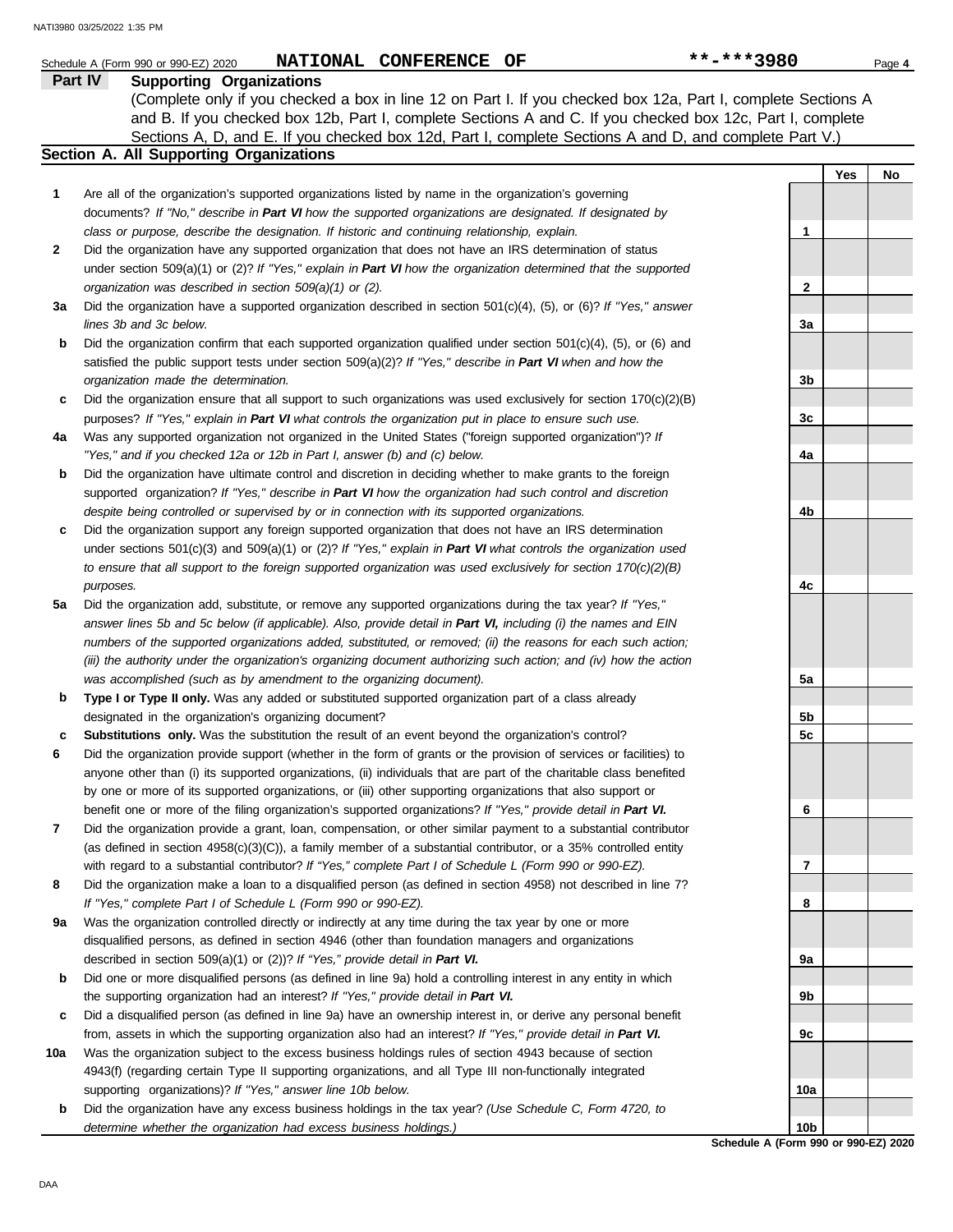| Part IV<br><b>Supporting Organizations (continued)</b><br>11<br>Has the organization accepted a gift or contribution from any of the following persons?<br>A person who directly or indirectly controls, either alone or together with persons described in lines 11b and<br>а<br>11c below, the governing body of a supported organization?<br>A family member of a person described in line 11a above?<br>b<br>A 35% controlled entity of a person described in line 11a or 11b above? If "Yes" to line 11a, 11b, or 11c, provide<br>c<br>detail in Part VI.<br><b>Section B. Type I Supporting Organizations</b><br>1<br>Did the governing body, members of the governing body, officers acting in their official capacity, or membership of one or<br>more supported organizations have the power to regularly appoint or elect at least a majority of the organization's officers,<br>directors, or trustees at all times during the tax year? If "No," describe in Part VI how the supported organization(s)<br>effectively operated, supervised, or controlled the organization's activities. If the organization had more than one supported<br>organization, describe how the powers to appoint and/or remove officers, directors, or trustees were allocated among the<br>supported organizations and what conditions or restrictions, if any, applied to such powers during the tax year. | 11a<br>11 <sub>b</sub><br>11c | Yes<br>Yes | No<br>No |
|------------------------------------------------------------------------------------------------------------------------------------------------------------------------------------------------------------------------------------------------------------------------------------------------------------------------------------------------------------------------------------------------------------------------------------------------------------------------------------------------------------------------------------------------------------------------------------------------------------------------------------------------------------------------------------------------------------------------------------------------------------------------------------------------------------------------------------------------------------------------------------------------------------------------------------------------------------------------------------------------------------------------------------------------------------------------------------------------------------------------------------------------------------------------------------------------------------------------------------------------------------------------------------------------------------------------------------------------------------------------------------------------------|-------------------------------|------------|----------|
|                                                                                                                                                                                                                                                                                                                                                                                                                                                                                                                                                                                                                                                                                                                                                                                                                                                                                                                                                                                                                                                                                                                                                                                                                                                                                                                                                                                                      |                               |            |          |
|                                                                                                                                                                                                                                                                                                                                                                                                                                                                                                                                                                                                                                                                                                                                                                                                                                                                                                                                                                                                                                                                                                                                                                                                                                                                                                                                                                                                      |                               |            |          |
|                                                                                                                                                                                                                                                                                                                                                                                                                                                                                                                                                                                                                                                                                                                                                                                                                                                                                                                                                                                                                                                                                                                                                                                                                                                                                                                                                                                                      |                               |            |          |
|                                                                                                                                                                                                                                                                                                                                                                                                                                                                                                                                                                                                                                                                                                                                                                                                                                                                                                                                                                                                                                                                                                                                                                                                                                                                                                                                                                                                      |                               |            |          |
|                                                                                                                                                                                                                                                                                                                                                                                                                                                                                                                                                                                                                                                                                                                                                                                                                                                                                                                                                                                                                                                                                                                                                                                                                                                                                                                                                                                                      |                               |            |          |
|                                                                                                                                                                                                                                                                                                                                                                                                                                                                                                                                                                                                                                                                                                                                                                                                                                                                                                                                                                                                                                                                                                                                                                                                                                                                                                                                                                                                      |                               |            |          |
|                                                                                                                                                                                                                                                                                                                                                                                                                                                                                                                                                                                                                                                                                                                                                                                                                                                                                                                                                                                                                                                                                                                                                                                                                                                                                                                                                                                                      |                               |            |          |
|                                                                                                                                                                                                                                                                                                                                                                                                                                                                                                                                                                                                                                                                                                                                                                                                                                                                                                                                                                                                                                                                                                                                                                                                                                                                                                                                                                                                      |                               |            |          |
|                                                                                                                                                                                                                                                                                                                                                                                                                                                                                                                                                                                                                                                                                                                                                                                                                                                                                                                                                                                                                                                                                                                                                                                                                                                                                                                                                                                                      |                               |            |          |
|                                                                                                                                                                                                                                                                                                                                                                                                                                                                                                                                                                                                                                                                                                                                                                                                                                                                                                                                                                                                                                                                                                                                                                                                                                                                                                                                                                                                      |                               |            |          |
|                                                                                                                                                                                                                                                                                                                                                                                                                                                                                                                                                                                                                                                                                                                                                                                                                                                                                                                                                                                                                                                                                                                                                                                                                                                                                                                                                                                                      |                               |            |          |
|                                                                                                                                                                                                                                                                                                                                                                                                                                                                                                                                                                                                                                                                                                                                                                                                                                                                                                                                                                                                                                                                                                                                                                                                                                                                                                                                                                                                      |                               |            |          |
|                                                                                                                                                                                                                                                                                                                                                                                                                                                                                                                                                                                                                                                                                                                                                                                                                                                                                                                                                                                                                                                                                                                                                                                                                                                                                                                                                                                                      |                               |            |          |
|                                                                                                                                                                                                                                                                                                                                                                                                                                                                                                                                                                                                                                                                                                                                                                                                                                                                                                                                                                                                                                                                                                                                                                                                                                                                                                                                                                                                      |                               |            |          |
|                                                                                                                                                                                                                                                                                                                                                                                                                                                                                                                                                                                                                                                                                                                                                                                                                                                                                                                                                                                                                                                                                                                                                                                                                                                                                                                                                                                                      | 1                             |            |          |
| Did the organization operate for the benefit of any supported organization other than the supported<br>2                                                                                                                                                                                                                                                                                                                                                                                                                                                                                                                                                                                                                                                                                                                                                                                                                                                                                                                                                                                                                                                                                                                                                                                                                                                                                             |                               |            |          |
| organization(s) that operated, supervised, or controlled the supporting organization? If "Yes," explain in Part                                                                                                                                                                                                                                                                                                                                                                                                                                                                                                                                                                                                                                                                                                                                                                                                                                                                                                                                                                                                                                                                                                                                                                                                                                                                                      |                               |            |          |
| VI how providing such benefit carried out the purposes of the supported organization(s) that operated,                                                                                                                                                                                                                                                                                                                                                                                                                                                                                                                                                                                                                                                                                                                                                                                                                                                                                                                                                                                                                                                                                                                                                                                                                                                                                               |                               |            |          |
| supervised, or controlled the supporting organization.<br>Section C. Type II Supporting Organizations                                                                                                                                                                                                                                                                                                                                                                                                                                                                                                                                                                                                                                                                                                                                                                                                                                                                                                                                                                                                                                                                                                                                                                                                                                                                                                | $\mathbf{2}$                  |            |          |
|                                                                                                                                                                                                                                                                                                                                                                                                                                                                                                                                                                                                                                                                                                                                                                                                                                                                                                                                                                                                                                                                                                                                                                                                                                                                                                                                                                                                      |                               | Yes        | No       |
| 1<br>Were a majority of the organization's directors or trustees during the tax year also a majority of the directors                                                                                                                                                                                                                                                                                                                                                                                                                                                                                                                                                                                                                                                                                                                                                                                                                                                                                                                                                                                                                                                                                                                                                                                                                                                                                |                               |            |          |
| or trustees of each of the organization's supported organization(s)? If "No," describe in Part VI how control                                                                                                                                                                                                                                                                                                                                                                                                                                                                                                                                                                                                                                                                                                                                                                                                                                                                                                                                                                                                                                                                                                                                                                                                                                                                                        |                               |            |          |
| or management of the supporting organization was vested in the same persons that controlled or managed                                                                                                                                                                                                                                                                                                                                                                                                                                                                                                                                                                                                                                                                                                                                                                                                                                                                                                                                                                                                                                                                                                                                                                                                                                                                                               |                               |            |          |
| the supported organization(s).                                                                                                                                                                                                                                                                                                                                                                                                                                                                                                                                                                                                                                                                                                                                                                                                                                                                                                                                                                                                                                                                                                                                                                                                                                                                                                                                                                       | 1                             |            |          |
| Section D. All Type III Supporting Organizations                                                                                                                                                                                                                                                                                                                                                                                                                                                                                                                                                                                                                                                                                                                                                                                                                                                                                                                                                                                                                                                                                                                                                                                                                                                                                                                                                     |                               |            |          |
|                                                                                                                                                                                                                                                                                                                                                                                                                                                                                                                                                                                                                                                                                                                                                                                                                                                                                                                                                                                                                                                                                                                                                                                                                                                                                                                                                                                                      |                               | Yes        | No       |
| 1<br>Did the organization provide to each of its supported organizations, by the last day of the fifth month of the                                                                                                                                                                                                                                                                                                                                                                                                                                                                                                                                                                                                                                                                                                                                                                                                                                                                                                                                                                                                                                                                                                                                                                                                                                                                                  |                               |            |          |
| organization's tax year, (i) a written notice describing the type and amount of support provided during the prior tax                                                                                                                                                                                                                                                                                                                                                                                                                                                                                                                                                                                                                                                                                                                                                                                                                                                                                                                                                                                                                                                                                                                                                                                                                                                                                |                               |            |          |
| year, (ii) a copy of the Form 990 that was most recently filed as of the date of notification, and (iii) copies of the                                                                                                                                                                                                                                                                                                                                                                                                                                                                                                                                                                                                                                                                                                                                                                                                                                                                                                                                                                                                                                                                                                                                                                                                                                                                               |                               |            |          |
| organization's governing documents in effect on the date of notification, to the extent not previously provided?                                                                                                                                                                                                                                                                                                                                                                                                                                                                                                                                                                                                                                                                                                                                                                                                                                                                                                                                                                                                                                                                                                                                                                                                                                                                                     | 1                             |            |          |
| Were any of the organization's officers, directors, or trustees either (i) appointed or elected by the supported<br>2                                                                                                                                                                                                                                                                                                                                                                                                                                                                                                                                                                                                                                                                                                                                                                                                                                                                                                                                                                                                                                                                                                                                                                                                                                                                                |                               |            |          |
| organization(s) or (ii) serving on the governing body of a supported organization? If "No," explain in Part VI how                                                                                                                                                                                                                                                                                                                                                                                                                                                                                                                                                                                                                                                                                                                                                                                                                                                                                                                                                                                                                                                                                                                                                                                                                                                                                   |                               |            |          |
| the organization maintained a close and continuous working relationship with the supported organization(s).                                                                                                                                                                                                                                                                                                                                                                                                                                                                                                                                                                                                                                                                                                                                                                                                                                                                                                                                                                                                                                                                                                                                                                                                                                                                                          | 2                             |            |          |
| By reason of the relationship described in line 2, above, did the organization's supported organizations have<br>3<br>a significant voice in the organization's investment policies and in directing the use of the organization's                                                                                                                                                                                                                                                                                                                                                                                                                                                                                                                                                                                                                                                                                                                                                                                                                                                                                                                                                                                                                                                                                                                                                                   |                               |            |          |
| income or assets at all times during the tax year? If "Yes," describe in Part VI the role the organization's                                                                                                                                                                                                                                                                                                                                                                                                                                                                                                                                                                                                                                                                                                                                                                                                                                                                                                                                                                                                                                                                                                                                                                                                                                                                                         |                               |            |          |
| supported organizations played in this regard.                                                                                                                                                                                                                                                                                                                                                                                                                                                                                                                                                                                                                                                                                                                                                                                                                                                                                                                                                                                                                                                                                                                                                                                                                                                                                                                                                       | 3                             |            |          |
| Section E. Type III Functionally-Integrated Supporting Organizations                                                                                                                                                                                                                                                                                                                                                                                                                                                                                                                                                                                                                                                                                                                                                                                                                                                                                                                                                                                                                                                                                                                                                                                                                                                                                                                                 |                               |            |          |
| Check the box next to the method that the organization used to satisfy the Integral Part Test during the year (see instructions).<br>1                                                                                                                                                                                                                                                                                                                                                                                                                                                                                                                                                                                                                                                                                                                                                                                                                                                                                                                                                                                                                                                                                                                                                                                                                                                               |                               |            |          |
| The organization satisfied the Activities Test. Complete line 2 below.<br>a                                                                                                                                                                                                                                                                                                                                                                                                                                                                                                                                                                                                                                                                                                                                                                                                                                                                                                                                                                                                                                                                                                                                                                                                                                                                                                                          |                               |            |          |
| b<br>The organization is the parent of each of its supported organizations. Complete line 3 below.                                                                                                                                                                                                                                                                                                                                                                                                                                                                                                                                                                                                                                                                                                                                                                                                                                                                                                                                                                                                                                                                                                                                                                                                                                                                                                   |                               |            |          |
| The organization supported a governmental entity. Describe in Part VI how you supported a governmental entity (see instructions).<br>c                                                                                                                                                                                                                                                                                                                                                                                                                                                                                                                                                                                                                                                                                                                                                                                                                                                                                                                                                                                                                                                                                                                                                                                                                                                               |                               |            |          |
| Activities Test. Answer lines 2a and 2b below.<br>2                                                                                                                                                                                                                                                                                                                                                                                                                                                                                                                                                                                                                                                                                                                                                                                                                                                                                                                                                                                                                                                                                                                                                                                                                                                                                                                                                  |                               | Yes        | No       |
| Did substantially all of the organization's activities during the tax year directly further the exempt purposes of<br>а                                                                                                                                                                                                                                                                                                                                                                                                                                                                                                                                                                                                                                                                                                                                                                                                                                                                                                                                                                                                                                                                                                                                                                                                                                                                              |                               |            |          |
| the supported organization(s) to which the organization was responsive? If "Yes," then in Part VI identify                                                                                                                                                                                                                                                                                                                                                                                                                                                                                                                                                                                                                                                                                                                                                                                                                                                                                                                                                                                                                                                                                                                                                                                                                                                                                           |                               |            |          |
| those supported organizations and explain how these activities directly furthered their exempt purposes,                                                                                                                                                                                                                                                                                                                                                                                                                                                                                                                                                                                                                                                                                                                                                                                                                                                                                                                                                                                                                                                                                                                                                                                                                                                                                             |                               |            |          |
| how the organization was responsive to those supported organizations, and how the organization determined                                                                                                                                                                                                                                                                                                                                                                                                                                                                                                                                                                                                                                                                                                                                                                                                                                                                                                                                                                                                                                                                                                                                                                                                                                                                                            |                               |            |          |
| that these activities constituted substantially all of its activities.                                                                                                                                                                                                                                                                                                                                                                                                                                                                                                                                                                                                                                                                                                                                                                                                                                                                                                                                                                                                                                                                                                                                                                                                                                                                                                                               | 2a                            |            |          |
| Did the activities described in line 2a, above, constitute activities that, but for the organization's involvement,<br>b<br>one or more of the organization's supported organization(s) would have been engaged in? If "Yes," explain in                                                                                                                                                                                                                                                                                                                                                                                                                                                                                                                                                                                                                                                                                                                                                                                                                                                                                                                                                                                                                                                                                                                                                             |                               |            |          |

- **3** *these activities but for the organization's involvement.* Parent of Supported Organizations. *Answer lines 3a and 3b below.*
	- **a** Did the organization have the power to regularly appoint or elect a majority of the officers, directors, or trustees of each of the supported organizations? *If "Yes" or "No," provide details in Part VI.*
	- **b** Did the organization exercise a substantial degree of direction over the policies, programs, and activities of each of its supported organizations? *If "Yes," describe in Part VI the role played by the organization in this regard.*

*Part VI the reasons for the organization's position that its supported organization(s) would have engaged in*

DAA **Schedule A (Form 990 or 990-EZ) 2020 3b**

**2b**

**3a**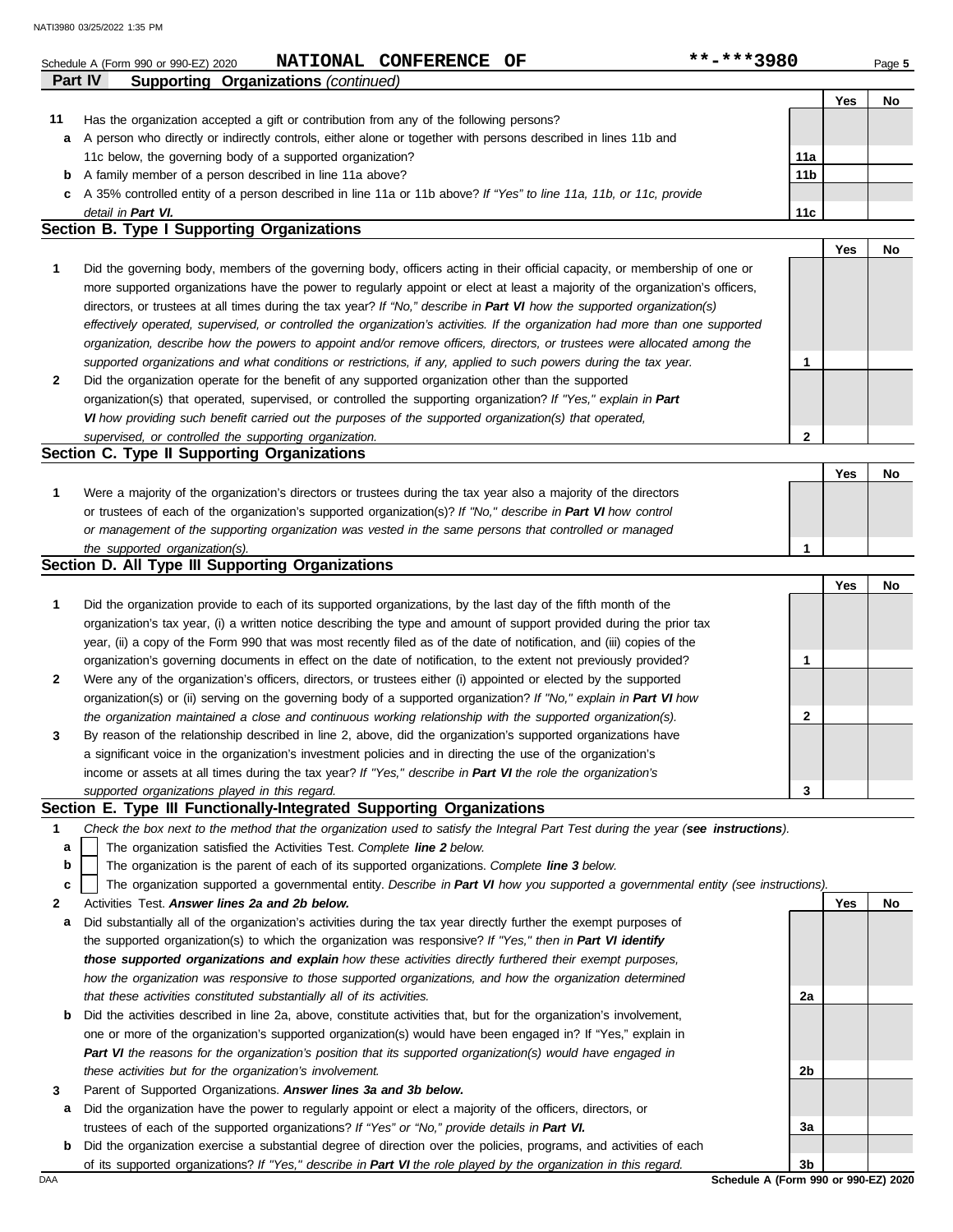|               | NATIONAL CONFERENCE OF<br>Schedule A (Form 990 or 990-EZ) 2020                                                                   |                         | **-***3980     | Page 6                         |  |  |  |  |
|---------------|----------------------------------------------------------------------------------------------------------------------------------|-------------------------|----------------|--------------------------------|--|--|--|--|
| <b>Part V</b> | Type III Non-Functionally Integrated 509(a)(3) Supporting Organizations                                                          |                         |                |                                |  |  |  |  |
| $\mathbf{1}$  | Check here if the organization satisfied the Integral Part Test as a qualifying trust on Nov. 20, 1970 (explain in Part VI). See |                         |                |                                |  |  |  |  |
|               | <b>instructions.</b> All other Type III non-functionally integrated supporting organizations must complete Sections A through E. |                         |                |                                |  |  |  |  |
|               | (B) Current Year<br>Section A - Adjusted Net Income<br>(A) Prior Year                                                            |                         |                |                                |  |  |  |  |
|               |                                                                                                                                  |                         |                | (optional)                     |  |  |  |  |
| $\mathbf{1}$  | Net short-term capital gain                                                                                                      | $\mathbf{1}$            |                |                                |  |  |  |  |
| $\mathbf{2}$  | Recoveries of prior-year distributions                                                                                           | $\mathbf{2}$            |                |                                |  |  |  |  |
| 3             | Other gross income (see instructions)                                                                                            | 3                       |                |                                |  |  |  |  |
| 4             | Add lines 1 through 3.                                                                                                           | $\overline{\mathbf{4}}$ |                |                                |  |  |  |  |
| 5             | Depreciation and depletion                                                                                                       | 5                       |                |                                |  |  |  |  |
| 6             | Portion of operating expenses paid or incurred for production or collection of                                                   |                         |                |                                |  |  |  |  |
|               | gross income or for management, conservation, or maintenance of property                                                         |                         |                |                                |  |  |  |  |
|               | held for production of income (see instructions)                                                                                 | 6                       |                |                                |  |  |  |  |
| 7             | Other expenses (see instructions)                                                                                                | $\overline{\mathbf{r}}$ |                |                                |  |  |  |  |
| 8             | Adjusted Net Income (subtract lines 5, 6, and 7 from line 4)                                                                     | 8                       |                |                                |  |  |  |  |
|               | Section B - Minimum Asset Amount                                                                                                 |                         | (A) Prior Year | (B) Current Year<br>(optional) |  |  |  |  |
| 1             | Aggregate fair market value of all non-exempt-use assets (see                                                                    |                         |                |                                |  |  |  |  |
|               | instructions for short tax year or assets held for part of year):                                                                |                         |                |                                |  |  |  |  |
|               | a Average monthly value of securities                                                                                            | 1a                      |                |                                |  |  |  |  |
|               | <b>b</b> Average monthly cash balances                                                                                           | 1 <sub>b</sub>          |                |                                |  |  |  |  |
|               | c Fair market value of other non-exempt-use assets                                                                               | 1c                      |                |                                |  |  |  |  |
|               | d Total (add lines 1a, 1b, and 1c)                                                                                               | 1d                      |                |                                |  |  |  |  |
|               | e Discount claimed for blockage or other factors                                                                                 |                         |                |                                |  |  |  |  |
|               | (explain in detail in Part VI):                                                                                                  |                         |                |                                |  |  |  |  |
| $\mathbf{2}$  | Acquisition indebtedness applicable to non-exempt-use assets                                                                     | $\mathbf{2}$            |                |                                |  |  |  |  |
| 3             | Subtract line 2 from line 1d.                                                                                                    | $\mathbf{3}$            |                |                                |  |  |  |  |
| 4             | Cash deemed held for exempt use. Enter 0.015 of line 3 (for greater amount,                                                      |                         |                |                                |  |  |  |  |
|               | see instructions).                                                                                                               | 4                       |                |                                |  |  |  |  |
| 5             | Net value of non-exempt-use assets (subtract line 4 from line 3)                                                                 | 5                       |                |                                |  |  |  |  |
| 6             | Multiply line 5 by 0.035.                                                                                                        | 6                       |                |                                |  |  |  |  |
| 7             | Recoveries of prior-year distributions                                                                                           | $\overline{7}$          |                |                                |  |  |  |  |
| 8             | <b>Minimum Asset Amount</b> (add line 7 to line 6)                                                                               | 8                       |                |                                |  |  |  |  |
|               | Section C - Distributable Amount                                                                                                 |                         |                | <b>Current Year</b>            |  |  |  |  |
| 1             | Adjusted net income for prior year (from Section A, line 8, column A)                                                            | $\mathbf 1$             |                |                                |  |  |  |  |
| $\mathbf{2}$  | Enter 0.85 of line 1.                                                                                                            | $\overline{2}$          |                |                                |  |  |  |  |
| 3             | Minimum asset amount for prior year (from Section B, line 8, column A)                                                           | 3                       |                |                                |  |  |  |  |
| 4             | Enter greater of line 2 or line 3.                                                                                               | 4                       |                |                                |  |  |  |  |
| 5             | Income tax imposed in prior year                                                                                                 | 5                       |                |                                |  |  |  |  |
| 6             | <b>Distributable Amount.</b> Subtract line 5 from line 4, unless subject to                                                      |                         |                |                                |  |  |  |  |
|               | emergency temporary reduction (see instructions).                                                                                | 6                       |                |                                |  |  |  |  |

**7** | Check here if the current year is the organization's first as a non-functionally integrated Type III supporting organization (see instructions).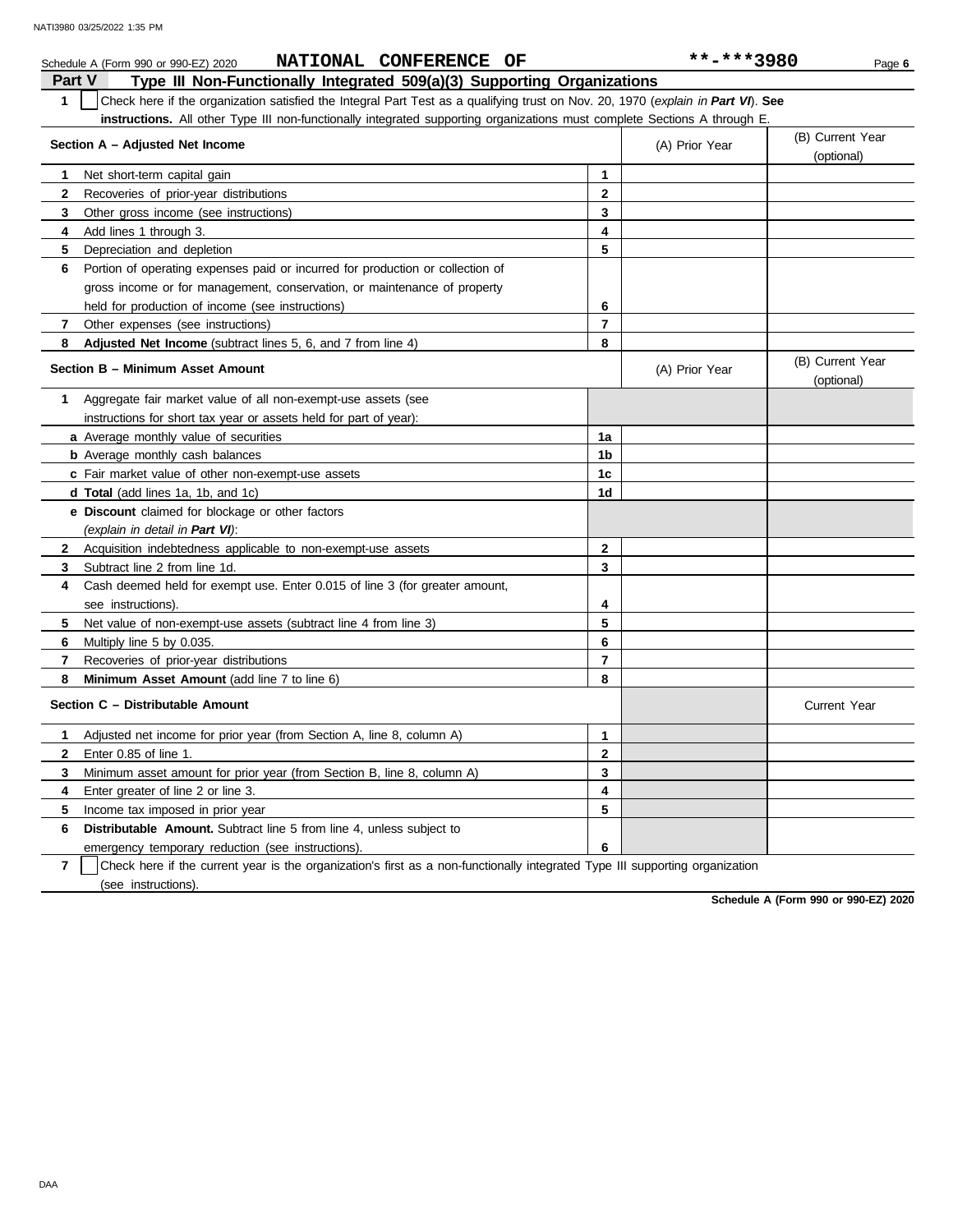|              | NATIONAL CONFERENCE OF<br>Schedule A (Form 990 or 990-EZ) 2020                             |                             | **-***3980                            | Page 7                                  |
|--------------|--------------------------------------------------------------------------------------------|-----------------------------|---------------------------------------|-----------------------------------------|
| Part V       | Type III Non-Functionally Integrated 509(a)(3) Supporting Organizations (continued)        |                             |                                       |                                         |
|              | Section D - Distributions                                                                  |                             |                                       | <b>Current Year</b>                     |
| 1            | Amounts paid to supported organizations to accomplish exempt purposes                      |                             |                                       |                                         |
| $\mathbf{2}$ | Amounts paid to perform activity that directly furthers exempt purposes of supported       |                             |                                       |                                         |
|              | organizations, in excess of income from activity                                           |                             |                                       |                                         |
| 3            | Administrative expenses paid to accomplish exempt purposes of supported organizations      |                             |                                       |                                         |
| 4            | Amounts paid to acquire exempt-use assets                                                  |                             |                                       |                                         |
| 5            | Qualified set-aside amounts (prior IRS approval required—provide details in Part VI)       |                             |                                       |                                         |
| 6            | Other distributions (describe in Part VI). See instructions.                               |                             |                                       |                                         |
| 7            | Total annual distributions. Add lines 1 through 6.                                         |                             |                                       |                                         |
| 8            | Distributions to attentive supported organizations to which the organization is responsive |                             |                                       |                                         |
|              | (provide details in Part VI). See instructions.                                            |                             |                                       |                                         |
| 9            | Distributable amount for 2020 from Section C, line 6                                       |                             |                                       |                                         |
| 10           | Line 8 amount divided by line 9 amount                                                     |                             |                                       |                                         |
|              |                                                                                            | (i)                         | (ii)                                  | (iii)                                   |
|              | <b>Section E – Distribution Allocations (see instructions)</b>                             | <b>Excess Distributions</b> | <b>Underdistributions</b><br>Pre-2020 | <b>Distributable</b><br>Amount for 2020 |
| 1            | Distributable amount for 2020 from Section C, line 6                                       |                             |                                       |                                         |
| $\mathbf{2}$ | Underdistributions, if any, for years prior to 2020                                        |                             |                                       |                                         |
|              | (reasonable cause required-explain in Part VI). See                                        |                             |                                       |                                         |
|              | instructions.                                                                              |                             |                                       |                                         |
| 3            | Excess distributions carryover, if any, to 2020                                            |                             |                                       |                                         |
|              |                                                                                            |                             |                                       |                                         |
|              |                                                                                            |                             |                                       |                                         |
|              |                                                                                            |                             |                                       |                                         |
|              |                                                                                            |                             |                                       |                                         |
|              |                                                                                            |                             |                                       |                                         |
|              | f Total of lines 3a through 3e                                                             |                             |                                       |                                         |
|              | g Applied to underdistributions of prior years                                             |                             |                                       |                                         |
|              | h Applied to 2020 distributable amount                                                     |                             |                                       |                                         |
| L.           | Carryover from 2015 not applied (see instructions)                                         |                             |                                       |                                         |
|              | Remainder. Subtract lines 3g, 3h, and 3i from line 3f.                                     |                             |                                       |                                         |
| 4            | Distributions for 2020 from                                                                |                             |                                       |                                         |
|              | \$<br>Section D. line 7:                                                                   |                             |                                       |                                         |
|              | a Applied to underdistributions of prior years                                             |                             |                                       |                                         |
|              | <b>b</b> Applied to 2020 distributable amount                                              |                             |                                       |                                         |
|              | c Remainder. Subtract lines 4a and 4b from line 4.                                         |                             |                                       |                                         |
| 5            | Remaining underdistributions for years prior to 2020, if                                   |                             |                                       |                                         |
|              | any. Subtract lines 3g and 4a from line 2. For result                                      |                             |                                       |                                         |
|              | greater than zero, explain in Part VI. See instructions.                                   |                             |                                       |                                         |
| 6            | Remaining underdistributions for 2020 Subtract lines 3h                                    |                             |                                       |                                         |
|              | and 4b from line 1. For result greater than zero, explain in                               |                             |                                       |                                         |
|              | Part VI. See instructions.                                                                 |                             |                                       |                                         |
| 7            | Excess distributions carryover to 2021. Add lines 3j                                       |                             |                                       |                                         |
|              | and 4c.                                                                                    |                             |                                       |                                         |
| 8            | Breakdown of line 7:                                                                       |                             |                                       |                                         |
|              |                                                                                            |                             |                                       |                                         |
|              | <b>b</b> Excess from 2017                                                                  |                             |                                       |                                         |
|              |                                                                                            |                             |                                       |                                         |
|              |                                                                                            |                             |                                       |                                         |
|              | e Excess from 2020                                                                         |                             |                                       |                                         |
|              |                                                                                            |                             |                                       |                                         |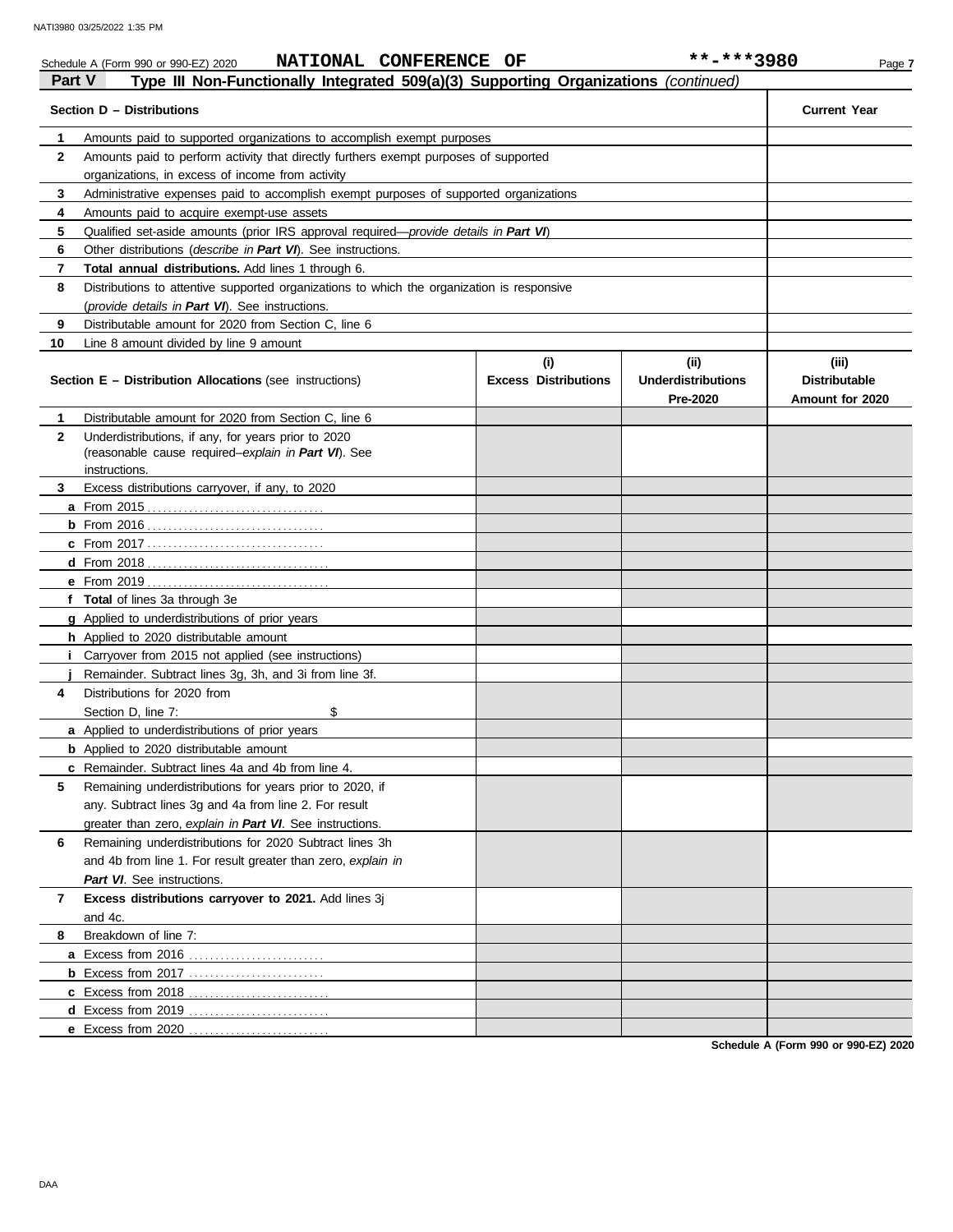|         | Schedule A (Form 990 or 990-EZ) 2020 |                                                                                                | NATIONAL CONFERENCE OF | **-***3980                                                                                                                                                                                                                                                                                                                                                                                                                                                                                | Page 8 |
|---------|--------------------------------------|------------------------------------------------------------------------------------------------|------------------------|-------------------------------------------------------------------------------------------------------------------------------------------------------------------------------------------------------------------------------------------------------------------------------------------------------------------------------------------------------------------------------------------------------------------------------------------------------------------------------------------|--------|
| Part VI |                                      | lines 2, 5, and 6. Also complete this part for any additional information. (See instructions.) |                        | Supplemental Information. Provide the explanations required by Part II, line 10; Part II, line 17a or 17b; Part<br>III, line 12; Part IV, Section A, lines 1, 2, 3b, 3c, 4b, 4c, 5a, 6, 9a, 9b, 9c, 11a, 11b, and 11c; Part IV, Section<br>B, lines 1 and 2; Part IV, Section C, line 1; Part IV, Section D, lines 2 and 3; Part IV, Section E, lines 1c, 2a, 2b,<br>3a, and 3b; Part V, line 1; Part V, Section B, line 1e; Part V, Section D, lines 5, 6, and 8; and Part V, Section E, |        |
|         |                                      |                                                                                                |                        |                                                                                                                                                                                                                                                                                                                                                                                                                                                                                           |        |
|         |                                      |                                                                                                |                        |                                                                                                                                                                                                                                                                                                                                                                                                                                                                                           |        |
|         |                                      |                                                                                                |                        |                                                                                                                                                                                                                                                                                                                                                                                                                                                                                           |        |
|         |                                      |                                                                                                |                        |                                                                                                                                                                                                                                                                                                                                                                                                                                                                                           |        |
|         |                                      |                                                                                                |                        |                                                                                                                                                                                                                                                                                                                                                                                                                                                                                           |        |
|         |                                      |                                                                                                |                        |                                                                                                                                                                                                                                                                                                                                                                                                                                                                                           |        |
|         |                                      |                                                                                                |                        |                                                                                                                                                                                                                                                                                                                                                                                                                                                                                           |        |
|         |                                      |                                                                                                |                        |                                                                                                                                                                                                                                                                                                                                                                                                                                                                                           |        |
|         |                                      |                                                                                                |                        |                                                                                                                                                                                                                                                                                                                                                                                                                                                                                           |        |
|         |                                      |                                                                                                |                        |                                                                                                                                                                                                                                                                                                                                                                                                                                                                                           |        |
|         |                                      |                                                                                                |                        |                                                                                                                                                                                                                                                                                                                                                                                                                                                                                           |        |
|         |                                      |                                                                                                |                        |                                                                                                                                                                                                                                                                                                                                                                                                                                                                                           |        |
|         |                                      |                                                                                                |                        |                                                                                                                                                                                                                                                                                                                                                                                                                                                                                           |        |
|         |                                      |                                                                                                |                        |                                                                                                                                                                                                                                                                                                                                                                                                                                                                                           |        |
|         |                                      |                                                                                                |                        |                                                                                                                                                                                                                                                                                                                                                                                                                                                                                           |        |
|         |                                      |                                                                                                |                        |                                                                                                                                                                                                                                                                                                                                                                                                                                                                                           |        |
|         |                                      |                                                                                                |                        |                                                                                                                                                                                                                                                                                                                                                                                                                                                                                           |        |
|         |                                      |                                                                                                |                        |                                                                                                                                                                                                                                                                                                                                                                                                                                                                                           |        |
|         |                                      |                                                                                                |                        |                                                                                                                                                                                                                                                                                                                                                                                                                                                                                           |        |
|         |                                      |                                                                                                |                        |                                                                                                                                                                                                                                                                                                                                                                                                                                                                                           |        |
|         |                                      |                                                                                                |                        |                                                                                                                                                                                                                                                                                                                                                                                                                                                                                           |        |
|         |                                      |                                                                                                |                        |                                                                                                                                                                                                                                                                                                                                                                                                                                                                                           |        |
|         |                                      |                                                                                                |                        |                                                                                                                                                                                                                                                                                                                                                                                                                                                                                           |        |
|         |                                      |                                                                                                |                        |                                                                                                                                                                                                                                                                                                                                                                                                                                                                                           |        |
|         |                                      |                                                                                                |                        |                                                                                                                                                                                                                                                                                                                                                                                                                                                                                           |        |
|         |                                      |                                                                                                |                        |                                                                                                                                                                                                                                                                                                                                                                                                                                                                                           |        |
|         |                                      |                                                                                                |                        |                                                                                                                                                                                                                                                                                                                                                                                                                                                                                           |        |
|         |                                      |                                                                                                |                        |                                                                                                                                                                                                                                                                                                                                                                                                                                                                                           |        |
|         |                                      |                                                                                                |                        |                                                                                                                                                                                                                                                                                                                                                                                                                                                                                           |        |
|         |                                      |                                                                                                |                        |                                                                                                                                                                                                                                                                                                                                                                                                                                                                                           |        |
|         |                                      |                                                                                                |                        |                                                                                                                                                                                                                                                                                                                                                                                                                                                                                           |        |
|         |                                      |                                                                                                |                        |                                                                                                                                                                                                                                                                                                                                                                                                                                                                                           |        |
|         |                                      |                                                                                                |                        |                                                                                                                                                                                                                                                                                                                                                                                                                                                                                           |        |
|         |                                      |                                                                                                |                        |                                                                                                                                                                                                                                                                                                                                                                                                                                                                                           |        |
|         |                                      |                                                                                                |                        |                                                                                                                                                                                                                                                                                                                                                                                                                                                                                           |        |
|         |                                      |                                                                                                |                        |                                                                                                                                                                                                                                                                                                                                                                                                                                                                                           |        |
|         |                                      |                                                                                                |                        |                                                                                                                                                                                                                                                                                                                                                                                                                                                                                           |        |
|         |                                      |                                                                                                |                        |                                                                                                                                                                                                                                                                                                                                                                                                                                                                                           |        |
|         |                                      |                                                                                                |                        |                                                                                                                                                                                                                                                                                                                                                                                                                                                                                           |        |
|         |                                      |                                                                                                |                        |                                                                                                                                                                                                                                                                                                                                                                                                                                                                                           |        |
|         |                                      |                                                                                                |                        |                                                                                                                                                                                                                                                                                                                                                                                                                                                                                           |        |
|         |                                      |                                                                                                |                        |                                                                                                                                                                                                                                                                                                                                                                                                                                                                                           |        |
|         |                                      |                                                                                                |                        |                                                                                                                                                                                                                                                                                                                                                                                                                                                                                           |        |
|         |                                      |                                                                                                |                        |                                                                                                                                                                                                                                                                                                                                                                                                                                                                                           |        |
|         |                                      |                                                                                                |                        |                                                                                                                                                                                                                                                                                                                                                                                                                                                                                           |        |
|         |                                      |                                                                                                |                        |                                                                                                                                                                                                                                                                                                                                                                                                                                                                                           |        |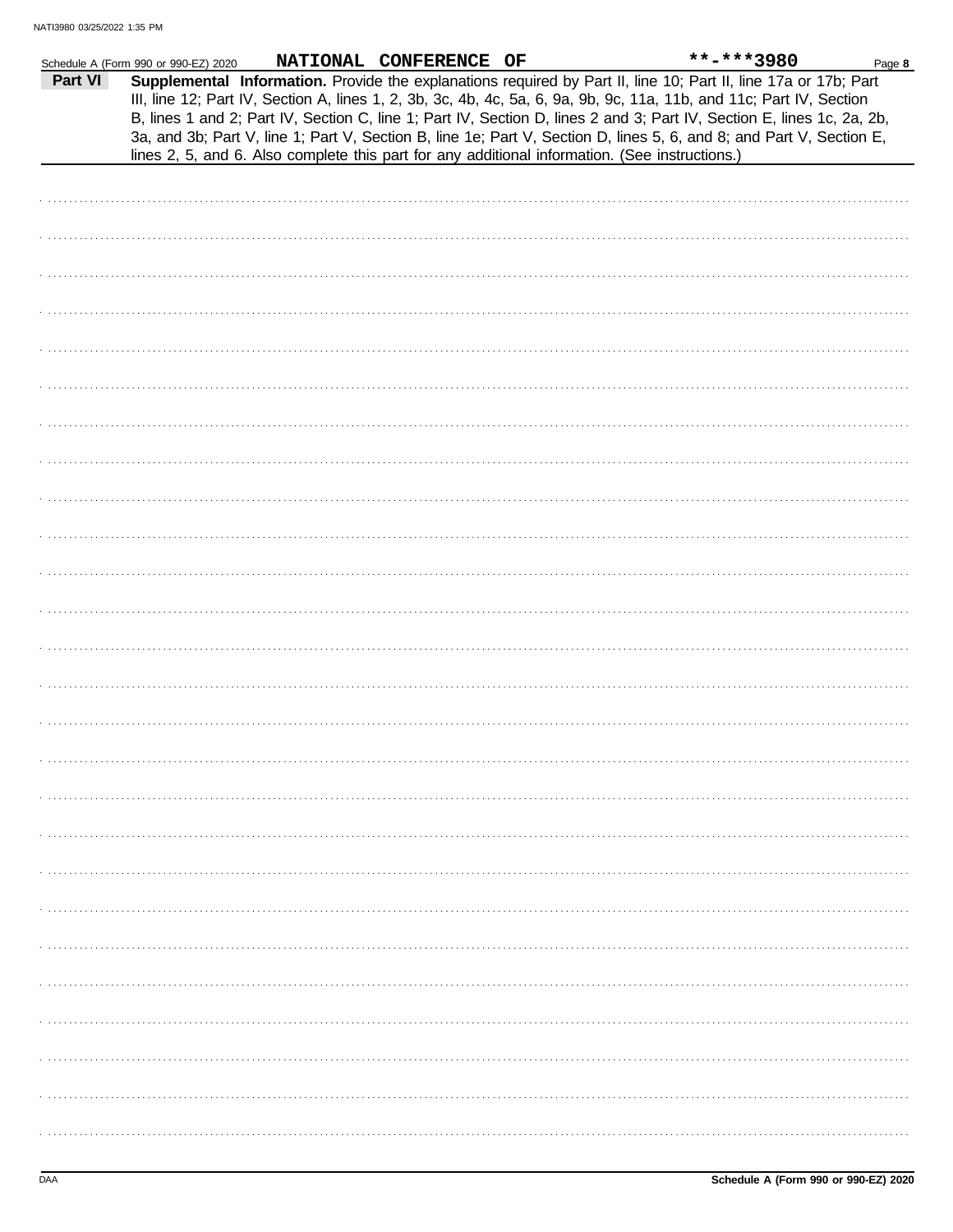# **Schedule of Contributors Schedule B**

**or 990-PF)** u **Attach to Form 990, Form 990-EZ, or Form 990-PF.** u **Go to** *www.irs.gov/Form990* **for the latest information.** OMB No. 1545-0047

**2020**

**Employer identification number**

Name of the organization

Department of the Treasury Internal Revenue Service

**(Form 990, 990-EZ,**

### **NATIONAL CONFERENCE OF**

**BAR FOUNDATIONS \*\*-\*\*\*3980**

**Organization type** (check one):

| Filers of:         | Section:                                                                          |  |  |  |
|--------------------|-----------------------------------------------------------------------------------|--|--|--|
| Form 990 or 990-EZ | $ \mathbf{X} $ 501(c)( $3$ ) (enter number) organization                          |  |  |  |
|                    | $\vert$ 4947(a)(1) nonexempt charitable trust not treated as a private foundation |  |  |  |
|                    | 527 political organization                                                        |  |  |  |
| Form 990-PF        | 501(c)(3) exempt private foundation                                               |  |  |  |
|                    | 4947(a)(1) nonexempt charitable trust treated as a private foundation             |  |  |  |
|                    | 501(c)(3) taxable private foundation                                              |  |  |  |

Check if your organization is covered by the **General Rule** or a **Special Rule. Note:** Only a section 501(c)(7), (8), or (10) organization can check boxes for both the General Rule and a Special Rule. See instructions.

#### **General Rule**

For an organization filing Form 990, 990-EZ, or 990-PF that received, during the year, contributions totaling \$5,000 **X** or more (in money or property) from any one contributor. Complete Parts I and II. See instructions for determining a contributor's total contributions.

#### **Special Rules**

For an organization described in section 501(c)(3) filing Form 990 or 990-EZ that met the 33<sup>1</sup>/3% support test of the regulations under sections 509(a)(1) and 170(b)(1)(A)(vi), that checked Schedule A (Form 990 or 990-EZ), Part II, line 13, 16a, or 16b, and that received from any one contributor, during the year, total contributions of the greater of **(1)** \$5,000; or **(2)** 2% of the amount on (i) Form 990, Part VIII, line 1h; or (ii) Form 990-EZ, line 1. Complete Parts I and II.

literary, or educational purposes, or for the prevention of cruelty to children or animals. Complete Parts I (entering For an organization described in section 501(c)(7), (8), or (10) filing Form 990 or 990-EZ that received from any one contributor, during the year, total contributions of more than \$1,000 *exclusively* for religious, charitable, scientific, "N/A" in column (b) instead of the contributor name and address), II, and III.

For an organization described in section 501(c)(7), (8), or (10) filing Form 990 or 990-EZ that received from any one contributor, during the year, contributions *exclusively* for religious, charitable, etc., purposes, but no such contributions totaled more than \$1,000. If this box is checked, enter here the total contributions that were received during the year for an *exclusively* religious, charitable, etc., purpose. Don't complete any of the parts unless the **General Rule** applies to this organization because it received *nonexclusively* religious, charitable, etc., contributions totaling \$5,000 or more during the year . . . . . . . . . . . . . . . . . . . . . . . . . . . . . . . . . . . . . . . . . . . . . . . . . . . . . . . . . . . . . . . . . . . . . . . . . . . . . . . .

990-EZ, or 990-PF), but it **must** answer "No" on Part IV, line 2, of its Form 990; or check the box on line H of its Form 990-EZ or on its Form 990-PF, Part I, line 2, to certify that it doesn't meet the filing requirements of Schedule B (Form 990, 990-EZ, or 990-PF). **Caution:** An organization that isn't covered by the General Rule and/or the Special Rules doesn't file Schedule B (Form 990,

**For Paperwork Reduction Act Notice, see the instructions for Form 990, 990-EZ, or 990-PF.**

 $\triangleright$  \$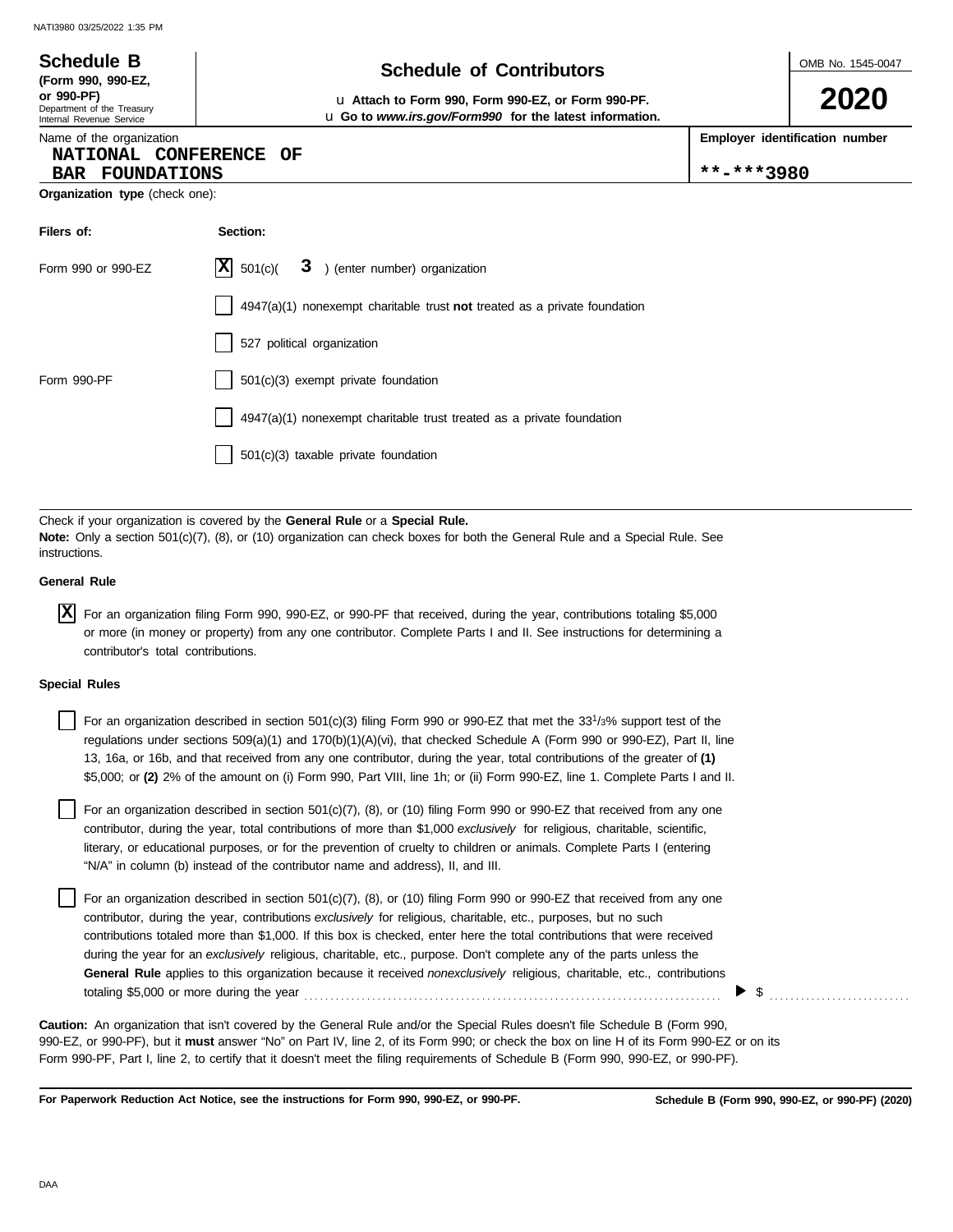|              | Schedule B (Form 990, 990-EZ, or 990-PF) (2020)                                                |                                   | PAGE 1 OF 1<br>Page 2                                                                                           |  |
|--------------|------------------------------------------------------------------------------------------------|-----------------------------------|-----------------------------------------------------------------------------------------------------------------|--|
|              | Name of organization<br>NATIONAL CONFERENCE<br>OF                                              |                                   | Employer identification number<br>**-***3980                                                                    |  |
| Part I       | Contributors (see instructions). Use duplicate copies of Part I if additional space is needed. |                                   |                                                                                                                 |  |
| (a)<br>No.   | (b)<br>Name, address, and ZIP + 4                                                              | (c)<br><b>Total contributions</b> | (d)<br>Type of contribution<br>Person<br>Payroll<br>Noncash<br>(Complete Part II for<br>noncash contributions.) |  |
| $\mathbf{1}$ | LEXIS<br>NEXIS<br>9443 SPRINGBORO PIKE<br><b>MIAMISBURG</b><br>OH 45342                        | 5,000<br>\$                       |                                                                                                                 |  |
| (a)<br>No.   | (b)<br>Name, address, and ZIP + 4                                                              | (c)<br><b>Total contributions</b> | (d)<br>Type of contribution                                                                                     |  |
|              |                                                                                                |                                   | Person<br>Payroll<br>Noncash<br>(Complete Part II for<br>noncash contributions.)                                |  |
| (a)<br>No.   | (b)<br>Name, address, and ZIP + 4                                                              | (c)<br><b>Total contributions</b> | (d)<br>Type of contribution                                                                                     |  |
|              |                                                                                                | \$                                | Person<br>Payroll<br>Noncash<br>(Complete Part II for<br>noncash contributions.)                                |  |
| (a)<br>No.   | (b)<br>Name, address, and ZIP + 4                                                              | (c)<br><b>Total contributions</b> | (d)<br>Type of contribution                                                                                     |  |
|              |                                                                                                | \$                                | Person<br>Payroll<br>Noncash<br>(Complete Part II for<br>noncash contributions.)                                |  |
| (a)<br>No.   | (b)<br>Name, address, and ZIP + 4                                                              | (c)<br><b>Total contributions</b> | (d)<br>Type of contribution                                                                                     |  |
|              |                                                                                                | \$                                | Person<br>Payroll<br>Noncash<br>(Complete Part II for<br>noncash contributions.)                                |  |
| (a)<br>No.   | (b)<br>Name, address, and ZIP + 4                                                              | (c)<br><b>Total contributions</b> | (d)<br>Type of contribution                                                                                     |  |
| 1.1.1.1.1    |                                                                                                | $\$\ldots$                        | Person<br>Payroll<br>Noncash<br>(Complete Part II for                                                           |  |

. . . . . . . . . . . . . . . . . . . . . . . . . . . . . . . . . . . . . . . . . . . . . . . . . . . . . . . . . . . . . . . . . . . . . . . . . . . . .

**Schedule B (Form 990, 990-EZ, or 990-PF) (2020)**

noncash contributions.)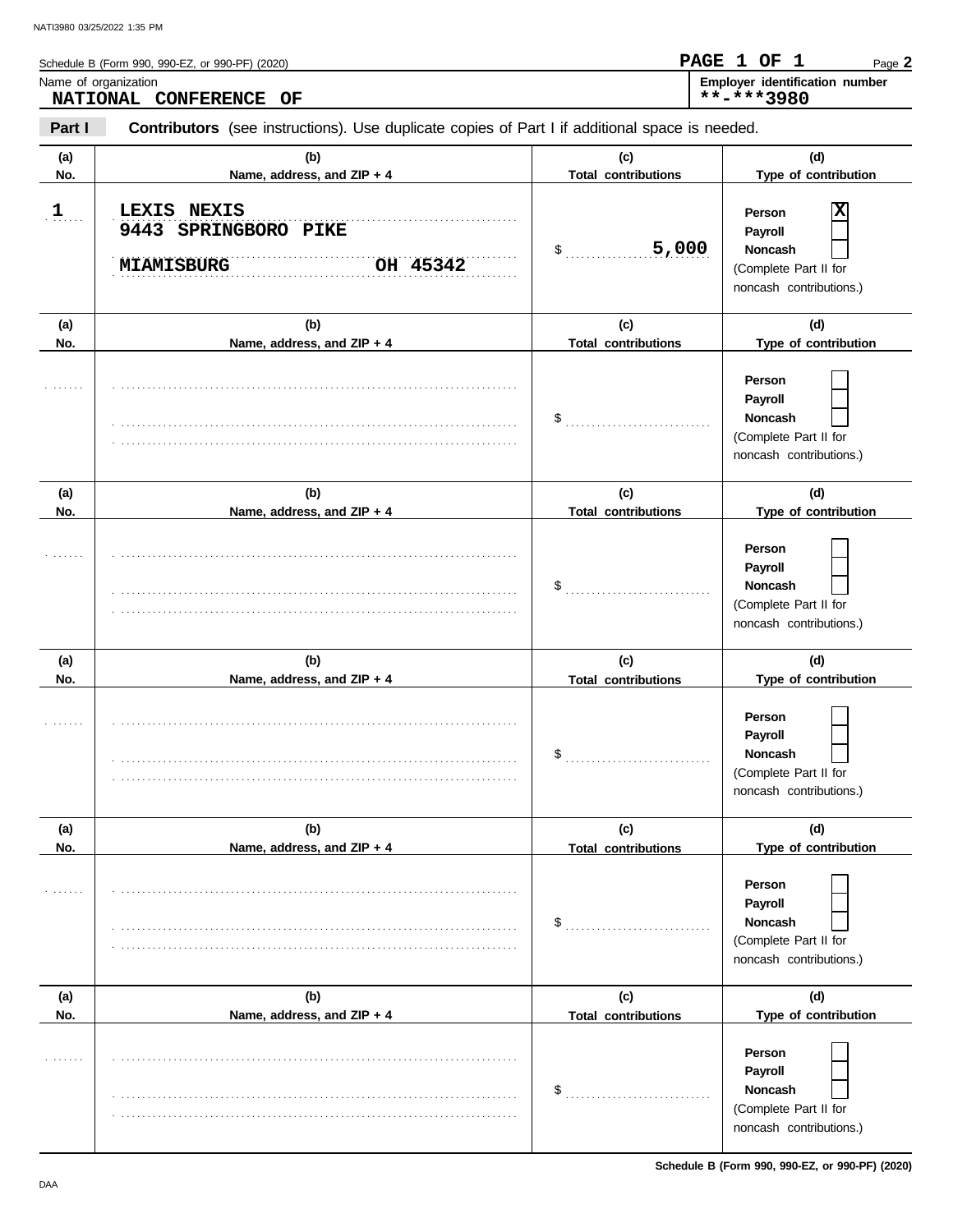| Supplemental Information to Form 990 or 990-EZ<br><b>SCHEDULE O</b> |                                                                                                                                                                                                                                       |                |                       |                          | OMB No. 1545-0047                            |                         |
|---------------------------------------------------------------------|---------------------------------------------------------------------------------------------------------------------------------------------------------------------------------------------------------------------------------------|----------------|-----------------------|--------------------------|----------------------------------------------|-------------------------|
| (Form 990 or 990-EZ)                                                | Complete to provide information for responses to specific questions on<br>Form 990 or 990-EZ or to provide any additional information.<br>La Attach to Form 990 or 990-EZ.<br>u Go to www.irs.gov/Form990 for the latest information. |                |                       |                          | <b>2020</b>                                  |                         |
| Department of the Treasury<br>Internal Revenue Service              |                                                                                                                                                                                                                                       |                |                       |                          | <b>Open to Public</b><br>Inspection          |                         |
| Name of the organization                                            | NATIONAL CONFERENCE OF                                                                                                                                                                                                                |                |                       |                          | Employer identification number<br>**-***3980 |                         |
|                                                                     | <b>BAR FOUNDATIONS</b>                                                                                                                                                                                                                |                |                       |                          |                                              |                         |
|                                                                     | FORM 990-EZ, PART I, LINE 16 - OTHER EXPENSES                                                                                                                                                                                         |                |                       |                          |                                              |                         |
| <b>DESCRIPTION</b>                                                  |                                                                                                                                                                                                                                       |                | <b>AMOUNT</b>         |                          |                                              |                         |
| <b>EXPENSES</b>                                                     |                                                                                                                                                                                                                                       |                |                       |                          |                                              |                         |
| <b>OFFICE</b>                                                       |                                                                                                                                                                                                                                       | \$             | 17                    |                          |                                              |                         |
| <b>CONFERENCES</b>                                                  | <b>AND MEETINGS</b>                                                                                                                                                                                                                   | \$             | 8,037                 |                          |                                              |                         |
| <b>INSURANCE</b>                                                    |                                                                                                                                                                                                                                       | \$             | 1,272                 |                          |                                              |                         |
| <b>AWARDS</b>                                                       |                                                                                                                                                                                                                                       | \$             | 1,500                 |                          |                                              |                         |
| <b>BANK</b>                                                         | <b>CHARGES</b>                                                                                                                                                                                                                        | \$             | 11                    |                          |                                              |                         |
| BOARD OF                                                            | TRUSTEE REIMB                                                                                                                                                                                                                         | \$             | 734                   |                          |                                              |                         |
|                                                                     |                                                                                                                                                                                                                                       | TOTAL \$       | 11,571                |                          |                                              |                         |
|                                                                     |                                                                                                                                                                                                                                       |                |                       |                          |                                              |                         |
|                                                                     | FORM 990-EZ, PART II, LINE 24 - OTHER ASSETS                                                                                                                                                                                          |                |                       |                          |                                              |                         |
| <b>DESCRIPTION</b>                                                  |                                                                                                                                                                                                                                       |                | BEG.                  | <b>YEAR</b><br>OF.       | <b>END</b>                                   | OF YEAR                 |
| <b>ACCOUNTS</b>                                                     | <b>RECEIVABLE</b>                                                                                                                                                                                                                     |                | \$                    | $5,415$ \$               |                                              | 415                     |
| <b>PREPAID EXPENSES</b>                                             | AND DEFERRED                                                                                                                                                                                                                          | <b>CHARGES</b> | \$                    | $416$ \$                 |                                              | 0                       |
|                                                                     |                                                                                                                                                                                                                                       |                | TOTAL $$5,831$ $$415$ |                          |                                              |                         |
|                                                                     |                                                                                                                                                                                                                                       |                |                       |                          |                                              |                         |
|                                                                     | FORM 990-EZ, PART II, LINE 26 - OTHER LIABILITIES                                                                                                                                                                                     |                |                       |                          |                                              |                         |
| <b>DESCRIPTION</b>                                                  |                                                                                                                                                                                                                                       |                |                       | BEG. OF YEAR END OF YEAR |                                              |                         |
|                                                                     | ACCOUNTS PAYABLE AND ACCRUED EXPENSES $\frac{1}{5}$ 750 \$ 6,411                                                                                                                                                                      |                |                       |                          |                                              |                         |
| DEFERRED REVENUE                                                    |                                                                                                                                                                                                                                       |                |                       | $\frac{1}{2}$ ,060 \$    |                                              | $\overline{\mathbf{0}}$ |
|                                                                     |                                                                                                                                                                                                                                       |                |                       |                          |                                              |                         |
|                                                                     | FORM 990-EZ, PART III - PRIMARY EXEMPT PURPOSE                                                                                                                                                                                        |                |                       |                          |                                              |                         |
|                                                                     | TO ASSIST STATE AND OTHER BAR FOUNDATIONS IN DEVELOPING LAW-RELATED                                                                                                                                                                   |                |                       |                          |                                              |                         |
|                                                                     | CHARITABLE AND EDUCATIONAL PROGRAMS AND ACCOMPLISHING THEIR PUBLIC SERVICE                                                                                                                                                            |                |                       |                          |                                              |                         |
|                                                                     |                                                                                                                                                                                                                                       |                |                       |                          |                                              |                         |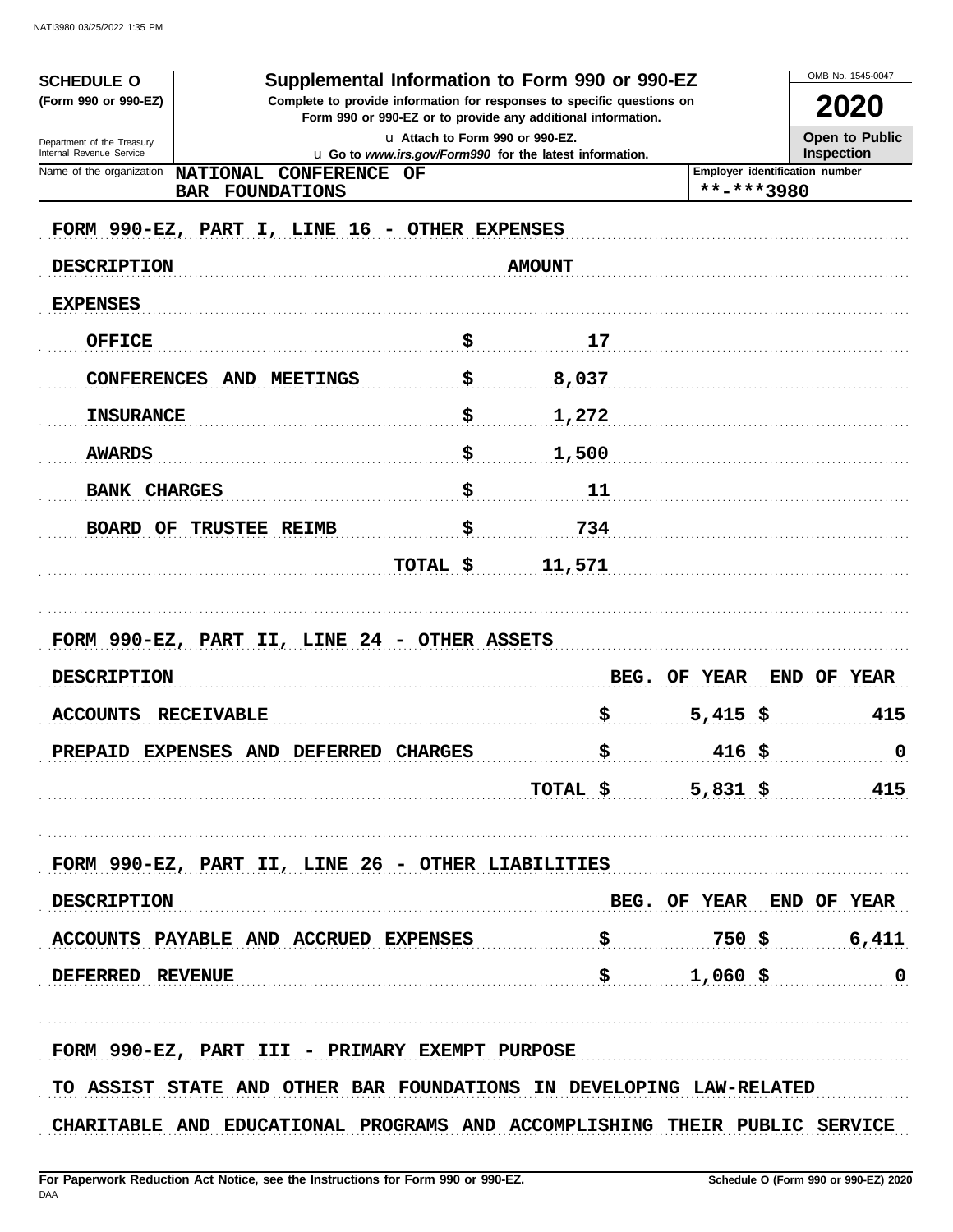| Schedule O (Form 990 or 990-EZ) 2020<br>Name of the organization                                                                       | Page 2<br>Employer identification number |
|----------------------------------------------------------------------------------------------------------------------------------------|------------------------------------------|
| NATIONAL CONFERENCE OF                                                                                                                 | **-***3980                               |
| OBJECTIVES BY PROVIDING A MEDIUM FOR THE EXCHANGE OF IDEAS AND INFORMATION<br>AND THE DISSEMINATION OF KNOWLEDGE WITH RESPECT THERETO. |                                          |
|                                                                                                                                        |                                          |
|                                                                                                                                        |                                          |
|                                                                                                                                        |                                          |
|                                                                                                                                        |                                          |
|                                                                                                                                        |                                          |
|                                                                                                                                        |                                          |
|                                                                                                                                        |                                          |
|                                                                                                                                        |                                          |
|                                                                                                                                        |                                          |
|                                                                                                                                        |                                          |
|                                                                                                                                        |                                          |
|                                                                                                                                        |                                          |
|                                                                                                                                        |                                          |
|                                                                                                                                        |                                          |
|                                                                                                                                        |                                          |
|                                                                                                                                        |                                          |
|                                                                                                                                        |                                          |
|                                                                                                                                        |                                          |
|                                                                                                                                        |                                          |
|                                                                                                                                        |                                          |
|                                                                                                                                        |                                          |
|                                                                                                                                        |                                          |
|                                                                                                                                        |                                          |
|                                                                                                                                        |                                          |
|                                                                                                                                        |                                          |
|                                                                                                                                        |                                          |
|                                                                                                                                        |                                          |

| PAGE |  |  |  |  |
|------|--|--|--|--|
|------|--|--|--|--|

DAA